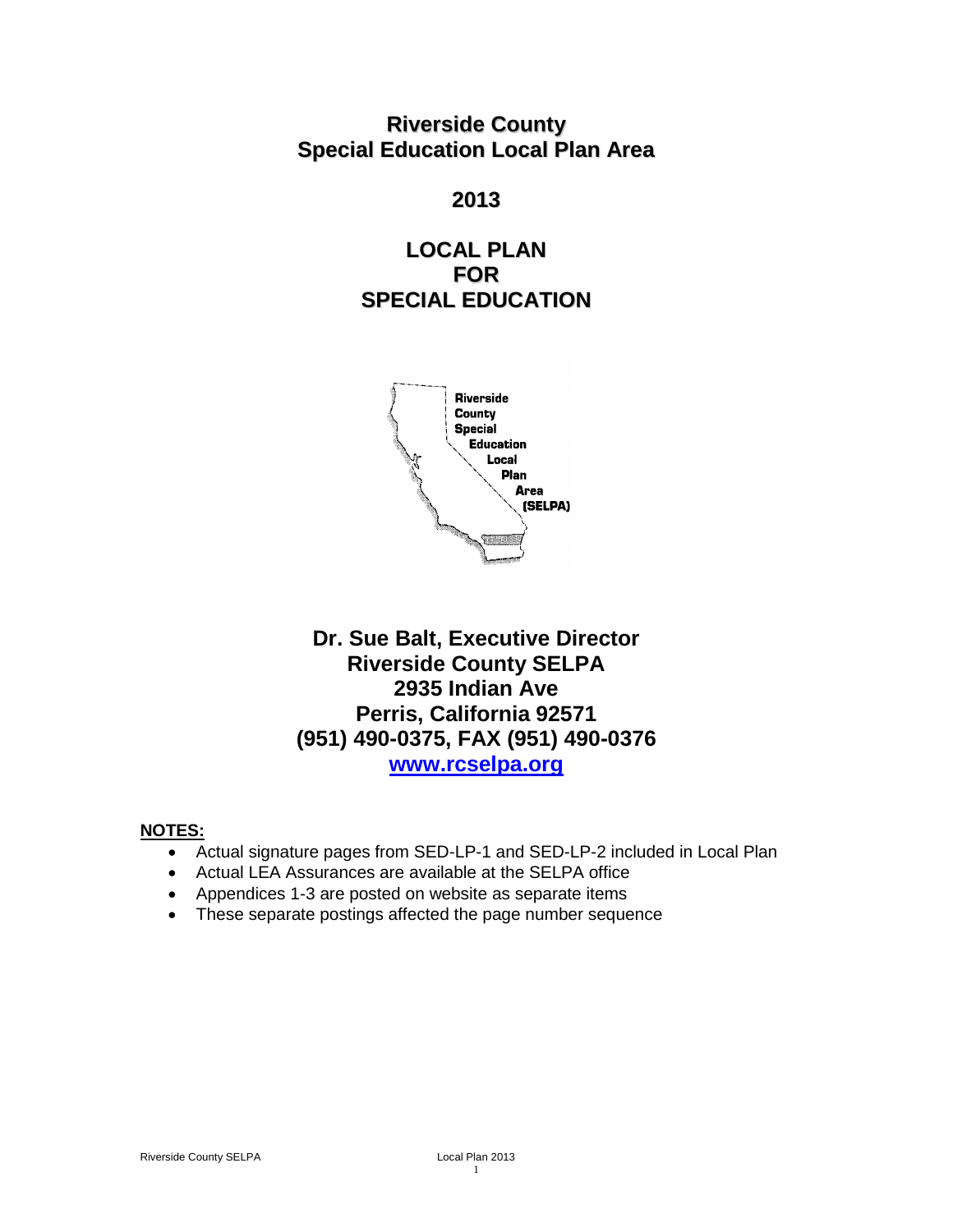# **Table of Contents**

|      | 2.                                                                      |  |  |
|------|-------------------------------------------------------------------------|--|--|
|      |                                                                         |  |  |
|      |                                                                         |  |  |
|      |                                                                         |  |  |
|      |                                                                         |  |  |
|      |                                                                         |  |  |
|      | B. Administrative Functions Necessary for Implementation of the Plan 13 |  |  |
|      |                                                                         |  |  |
|      | 2. Meeting the Legal Requirements for Procedural Safeguards  13         |  |  |
|      |                                                                         |  |  |
| Ш.   |                                                                         |  |  |
| III. | Verification Community Advisory Committee (CAC) Has Been Established 16 |  |  |
| IV.  |                                                                         |  |  |
| V.   |                                                                         |  |  |
| VI.  |                                                                         |  |  |
| VII. |                                                                         |  |  |
|      |                                                                         |  |  |
|      |                                                                         |  |  |
|      |                                                                         |  |  |
|      |                                                                         |  |  |
|      |                                                                         |  |  |
|      |                                                                         |  |  |
|      |                                                                         |  |  |
| IX.  |                                                                         |  |  |
|      |                                                                         |  |  |
|      |                                                                         |  |  |
|      |                                                                         |  |  |
| Х.   |                                                                         |  |  |
| XI.  |                                                                         |  |  |
| XII. | Charter Schools This document is in the process of being revised.  23   |  |  |
|      |                                                                         |  |  |
|      |                                                                         |  |  |
|      |                                                                         |  |  |
|      |                                                                         |  |  |
|      |                                                                         |  |  |
|      |                                                                         |  |  |
|      |                                                                         |  |  |
|      |                                                                         |  |  |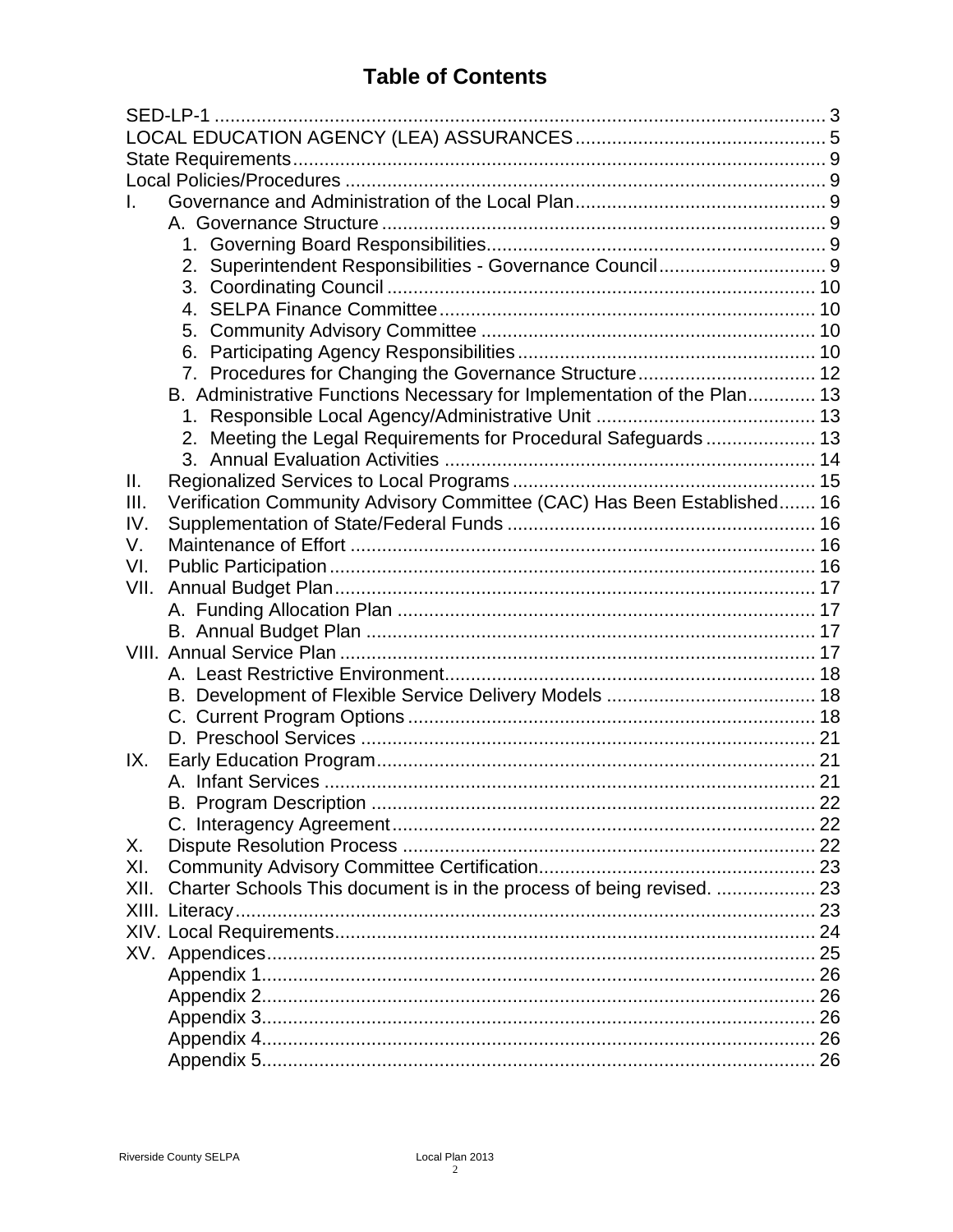#### <span id="page-2-0"></span>**SED-LP-1**

| 1. Check one, as applicable: [ ] Single District<br>[X] Multiple District<br><b>District/County</b>                                                        |                                                    |                                                     |  |
|------------------------------------------------------------------------------------------------------------------------------------------------------------|----------------------------------------------------|-----------------------------------------------------|--|
| CDS Code / SELPA Code<br>3301                                                                                                                              | <b>SELPA Name</b><br><b>Riverside County SELPA</b> | <b>Application Date</b>                             |  |
| <b>SELPA Address</b><br>2935 Indian Avenue                                                                                                                 | <b>SELPA City</b><br><b>Perris</b>                 | SELPA Zip<br>92571                                  |  |
| Name SELPA Director (Print)<br>Dr. Susan Balt                                                                                                              |                                                    | SELPA Director's Telephone Number<br>(951) 490-0375 |  |
| 2. CERTIFICATION BY AGENCY DESIGNATED AS ADMINISTRATIVE AND FISCAL AGENCY<br>FOR THIS PROGRAM (Responsible Local Agency (RLA) or Administrative Unit (AU)) |                                                    |                                                     |  |
| RLA/AU Name<br>Val Verde USD                                                                                                                               | Name/Title of RLA Superintendent<br>Mr. Juan Lopez | <b>Telephone Number</b><br>951) 940-6100 x 10601    |  |
| <b>RLA/AU Street Address</b><br>975 W. Morgan St.                                                                                                          | RLA/AU City<br><b>Perris</b>                       | RLA/AU Zip<br>92571                                 |  |
| Date of Governing Board<br>Approval<br><b>October 19, 2012</b><br>--------------                                                                           |                                                    |                                                     |  |

### 3. CERTIFICATION OF ASSURANCES

I certify that this plan has been adopted by the appropriate local board(s) (district/county) and is the basis for the operation and administration of special education programs; and that the agency(ies) herein represented will meet all applicable requirements of state and federal laws, regulations and state policies and procedures, including compliance with the Individuals with Disabilities Education Act, 20 *USC* 1400 et.seq, and implementing regulations under 34 *CFR*, Parts 300 and 303, 29 USC 705 (20), 794-794b, the Federal Rehabilitation Act of 1973, as amended, and the provisions of the California *Education Code* (*EC*), Part 30 and Chapter 3, Division 1 of Title V of the California *Code of Regulations*.

Signature of RLA Superintendent **Date** 

### 4. CERTIFICATION OF COMPATIBILITY BY THE COUNTY SUPERINTENDENT OF SCHOOLS

Pursuant to *Education Code* Section 56140, this plan ensures that all students with disabilities residing within the county, including those enrolled in alternative education programs, including but not limited to, alternative schools, charter schools, opportunity schools and classes, community day schools operated by school districts, community schools operated by the county office of education, and juvenile court schools, will have access to appropriate special education programs and related services.

| <b>County Office Name</b><br><b>Riverside County Office of Education</b> | Name of County Superintendent or<br><b>Authorized Representative</b><br>Mr. Kenn Young | Title<br><b>Superintendent of Schools,</b><br><b>Riverside County Office of</b><br><b>Education</b> |  |
|--------------------------------------------------------------------------|----------------------------------------------------------------------------------------|-----------------------------------------------------------------------------------------------------|--|
| <b>Street Address</b><br>3939 13 <sup>th</sup> Street                    | Signature of County Superintendent or<br><b>Authorized Representative</b>              | Date                                                                                                |  |
| City<br><b>Riverside</b>                                                 | Zip<br>92502                                                                           | Telephone Number<br>(951) 961-0032                                                                  |  |
| 5. CERTIFICATION OF COMMUNITY ADVISORY COMMITTEE                         |                                                                                        |                                                                                                     |  |
| (See attached)                                                           |                                                                                        |                                                                                                     |  |
| FOR DEPARTMENT OF EDUCATION USE ONLY                                     |                                                                                        |                                                                                                     |  |
| Recommended for Approval by the Superintendent of Public Instruction:    |                                                                                        |                                                                                                     |  |
| Date: $\frac{1}{\sqrt{1-\frac{1}{2}}\cdot\frac{1}{2}}$                   | Date of Approval: ___                                                                  |                                                                                                     |  |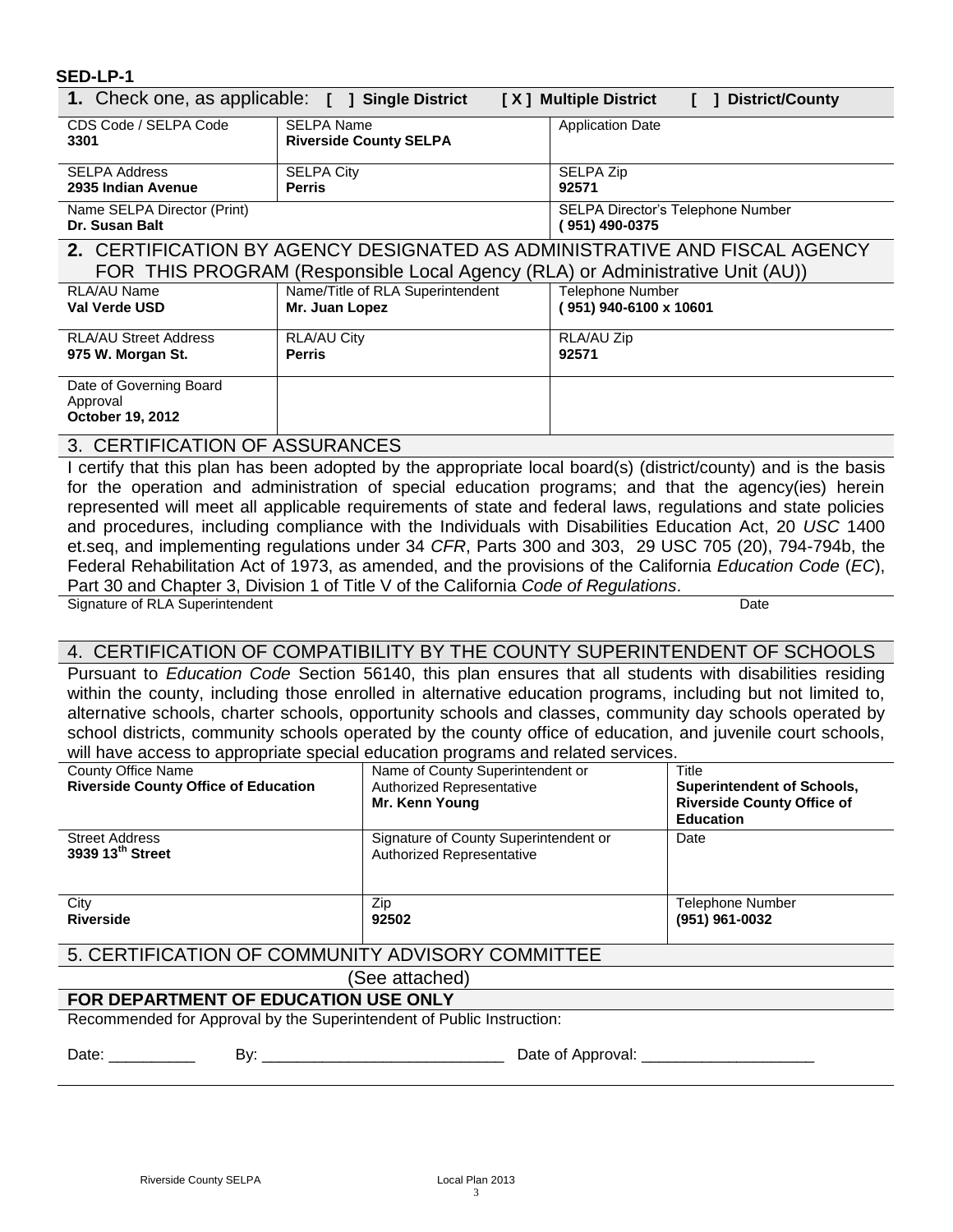#### **SED-LP-2**

| <b>COMMUNITY ADVISORY COMMITTEE (CAC) CERTIFICATION</b>                                                                                                                                                                                            |            |                                           |
|----------------------------------------------------------------------------------------------------------------------------------------------------------------------------------------------------------------------------------------------------|------------|-------------------------------------------|
| <b>CAC</b> signature and verification:                                                                                                                                                                                                             | <b>YES</b> | <b>NO</b>                                 |
| I certify :                                                                                                                                                                                                                                        |            |                                           |
| 1. that the Community Advisory Committee (CAC) has advised the policy<br>and administrative agency during the development of the local plan<br>pursuant to Education Code (EC) Section 56194;                                                      |            |                                           |
| 2. that to ensure adequate and effective participation and communication<br>pursuant to EC 56195.9, parent members of the CAC, or parents selected<br>by the CAC, participated in the development and update of the plan for<br>special education; |            |                                           |
| 3. that the plan has been reviewed by the CAC and that the committee had<br>at least 30 days to conduct this review prior to submission of the plan to<br>the Superintendent pursuant to EC 56205 (b)(6);                                          |            |                                           |
| 4. that the CAC has reviewed any revisions made to the local plan as a<br>result of recommendations or requirements from the California<br><b>Department of Education.</b>                                                                         |            |                                           |
| CERTIFICATION OF COMMUNITY ADVISORY COMMITTEE                                                                                                                                                                                                      |            |                                           |
| Signature of CAC Chairperson<br>Date                                                                                                                                                                                                               |            |                                           |
| Name of Chairperson (print)<br>Jessie Mann                                                                                                                                                                                                         |            | <b>Telephone Number</b><br>(951) 727-8927 |

If you checked  $[\checkmark]$  NO for any of the above certifications, you may submit specific information, in writing, as to why you did not certify that the SELPA met the requirement. (Attach separate sheet, if necessary.) The Department will take this into consideration in its review of this local plan application.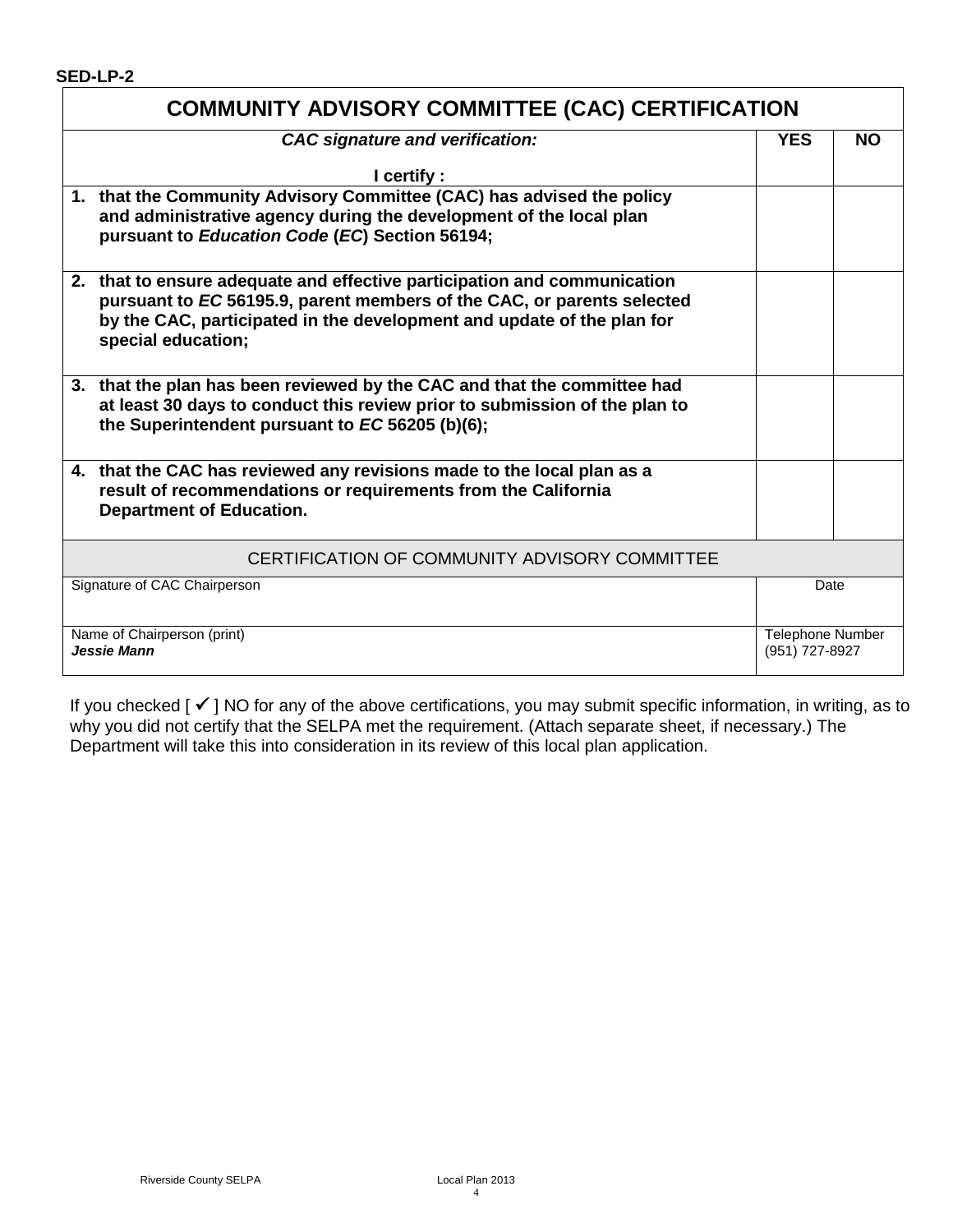# **SPECIAL EDUCATION LOCAL PLAN AREA LOCAL EDUCATION AGENCY (LEA) ASSURANCES**

### <span id="page-4-0"></span>**1. FREE APPROPRIATE PUBLIC EDUCATION 20** *USC* **Section (§) 1412 (a)(1)**

It shall be the policy of this LEA that a free appropriate public education is available to all children residing in the LEA between the ages of three through twenty-one inclusive, including students with disabilities who have been suspended or expelled from school.

### **2. FULL EDUCATIONAL OPPORTUNITY 20** *USC* **§ 1412 (a)(2)**

It shall be the policy of this LEA that all pupils with disabilities have access to educational programs, nonacademic programs, and services available to non-disabled pupils.

### **3. CHILD FIND 20** *USC* **§ 1412 (a)(3)**

It shall be the policy of this LEA that all children with disabilities residing in the state, including children with disabilities who are homeless or are wards of the state and children attending private schools, regardless of the severity of their disabilities, and who are in need of special education and related services are identified, located and evaluated. A practical method is developed and implemented to determine which students with disabilities are currently receiving needed special education and related services.

### **4. INDIVIDUALIZED EDUCATION PROGRAM (IEP) AND INDIVIDUALIZED FAMILY SERVICE PLAN (IFSP) 20** *USC* **§ 1412 (a)(4)**

It shall be the policy of this LEA that an Individualized Education Program (IEP) or an Individualized Family Service Plan (IFSP) is developed, reviewed and revised for each child with a disability who requires special education and related services in order to benefit from his/her individualized education program. It shall be the policy of this LEA that a review of an IEP will be conducted on at least an annual basis to review a student's progress and make appropriate revisions.

### **5. LEAST RESTRICTIVE ENVIRONMENT 20** *USC* **§ 1412 (a)(5)**

It shall be the policy of this LEA that to the maximum extent appropriate, children with disabilities, including children in public or private institutions or other care facilities, are educated with children who are not disabled. Special class, separate schooling, or other removal of a student with disabilities from the general educational environment, occurs only when the nature or severity of the disability of the student is such that education in general classes with the use of supplemental aids and services cannot be achieved satisfactorily.

### **6. PROCEDURAL SAFEGUARDS 20** *USC* **§ 1412 (a)(6)**

It shall be the policy of this LEA that children with disabilities and their parents shall be afforded all procedural safeguards throughout the provision of a free appropriate public education including the identification, evaluation, and placement process.

### **7. EVALUATION 20** *USC* **§ 1412 (a)(7)**

It shall be the policy of this LEA that a reassessment of a student with a disability shall be conducted at least once every three years or more frequently, if appropriate.

## **8. CONFIDENTIALITY 20** *USC* **§ 1412 (a)(8)**

It shall be the policy of this LEA that the confidentiality of personally identifiable data information and records maintained by the LEA relating to children with disabilities and their parents and families shall be protected pursuant to the Family Educational Rights and Privacy Act (FERPA).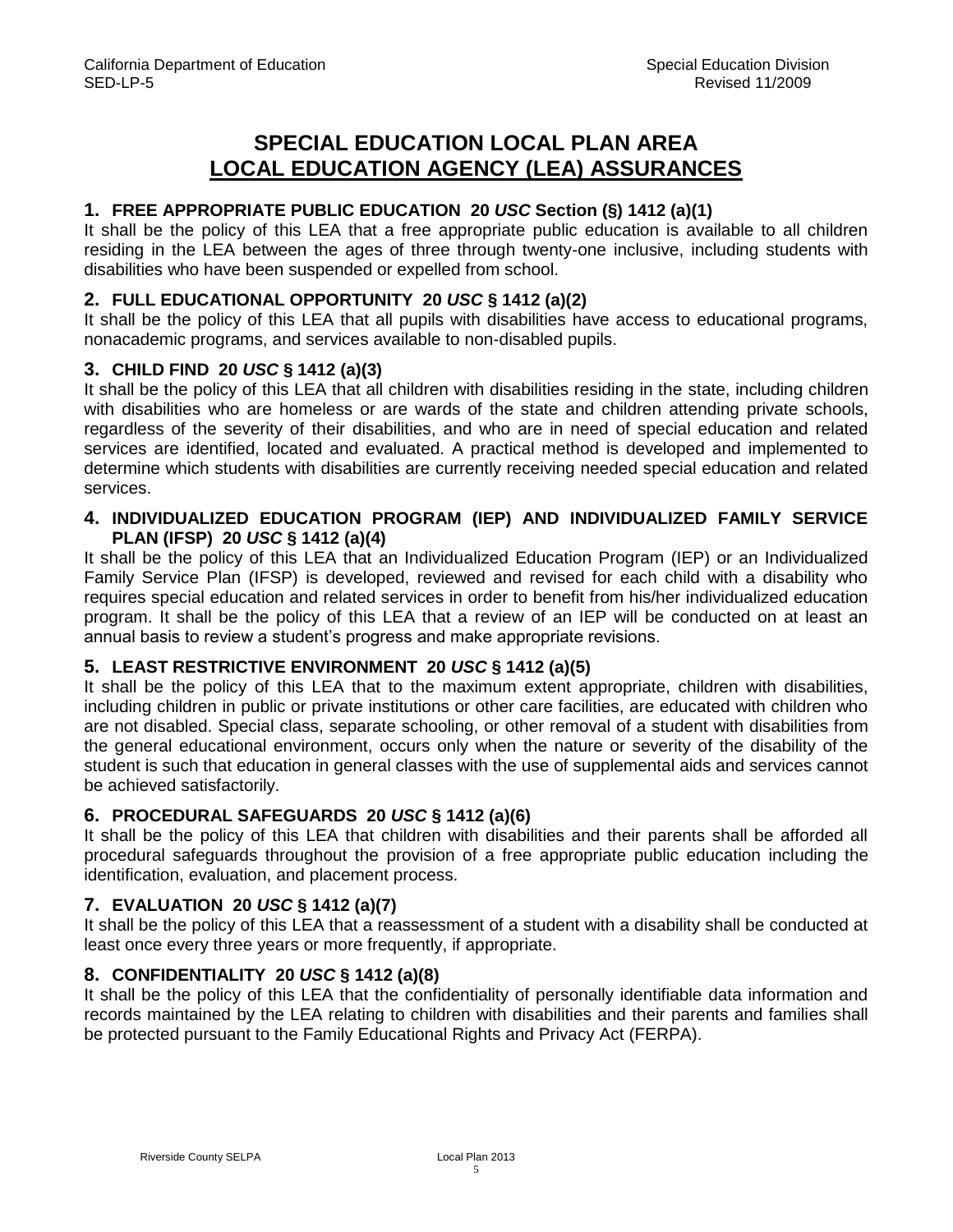### **9. PART C, TRANSITION 20** *USC* **§ 1412 (a)(9)**

It shall be the policy of this LEA that a transition process for a child who is participating in Early Intervention Programs (IDEA, Part C) with an IFSP is begun prior to a toddler's third birthday. The transition process shall be smooth, timely and effective for the child and family.

### **10.PRIVATE SCHOOLS 20** *USC* **§ 1412 (a)(10)**

It shall be the policy of this LEA to assure that children with disabilities voluntarily enrolled by their parents in private schools shall receive appropriate special education and related services pursuant to LEA coordinated procedures. The proportionate amount of federal funds will be allocated for the purpose of providing special education services to children with disabilities voluntarily enrolled in private school by their parents.

### **11.LOCAL COMPLIANCE ASSURANCES 20** *USC* **§ 1412 (a)(11)**

It shall be the policy of this LEA that the local plan shall be adopted by the appropriate local board(s) (district/county) and is the basis for the operation and administration of special education programs; and that the agencies herein represented will meet all applicable requirements of state and federal laws and regulations, including compliance with the Individuals with Disabilities Education Act, the Federal Rehabilitation Act of 1973, Section 504 of Public Law and the provisions of the California *Education Code*, Part 30.

### **12.INTERAGENCY 20** *USC* **§ 1412 (a)(12)**

It shall be the policy of this LEA that interagency agreements or other mechanisms for interagency coordination are in effect to ensure services required for FAPE are provided, including the continuation of services during an interagency dispute resolution process.

### **13.GOVERNANCE 20** *USC* **§ 1412 (a)(13)**

It shall be the policy of this LEA to support and comply with the provisions of the governance bodies and any necessary administrative support to implement the Local Plan. A final determination that an LEA is not eligible for assistance under this part will not be made without first affording that LEA with reasonable notice and an opportunity for a hearing through the State Educational Agency.

### **14.PERSONNEL QUALIFICATIONS 20** *USC* **§ 1412 (a)(14)**

It shall be the policy of this LEA to ensure that personnel providing special education related services meet the highly qualified requirements as defined under federal law, including that those personnel have the content knowledge and skills to serve children with disabilities. This policy shall not be construed to create a right of action on behalf of an individual student for the failure of a particular LEA staff person to be highly qualified or to prevent a parent from filing a state complaint with the California Department of Education (CDE) about staff qualifications.

### **15.PERFORMANCE GOALS & INDICATORS 20** *USC* **§ 1412 (a)(15)**

It shall be the policy of this LEA to comply with the requirements of the performance goals and indicators developed by the CDE and provide data as required by the CDE.

### **16.PARTICIPATION IN ASSESSMENTS 20** *USC* **§ 1412 (a)(16)**

It shall be the policy of this LEA that all students with disabilities shall participate in state and districtwide assessment programs. The IEP team determines how a student will access assessments with or without accommodations, or access alternate assessments, consistent with state standards governing such determinations.

### **17.SUPPLEMENTATION OF STATE/FEDERAL FUNDS 20** *USC* **§ 1412 (a)(17)**

It shall be the policy of this LEA to provide assurances that funds received from Part B of the IDEA will be expended in accordance with the applicable provisions of the IDEA; will be used to supplement and not to supplant state, local and other federal funds.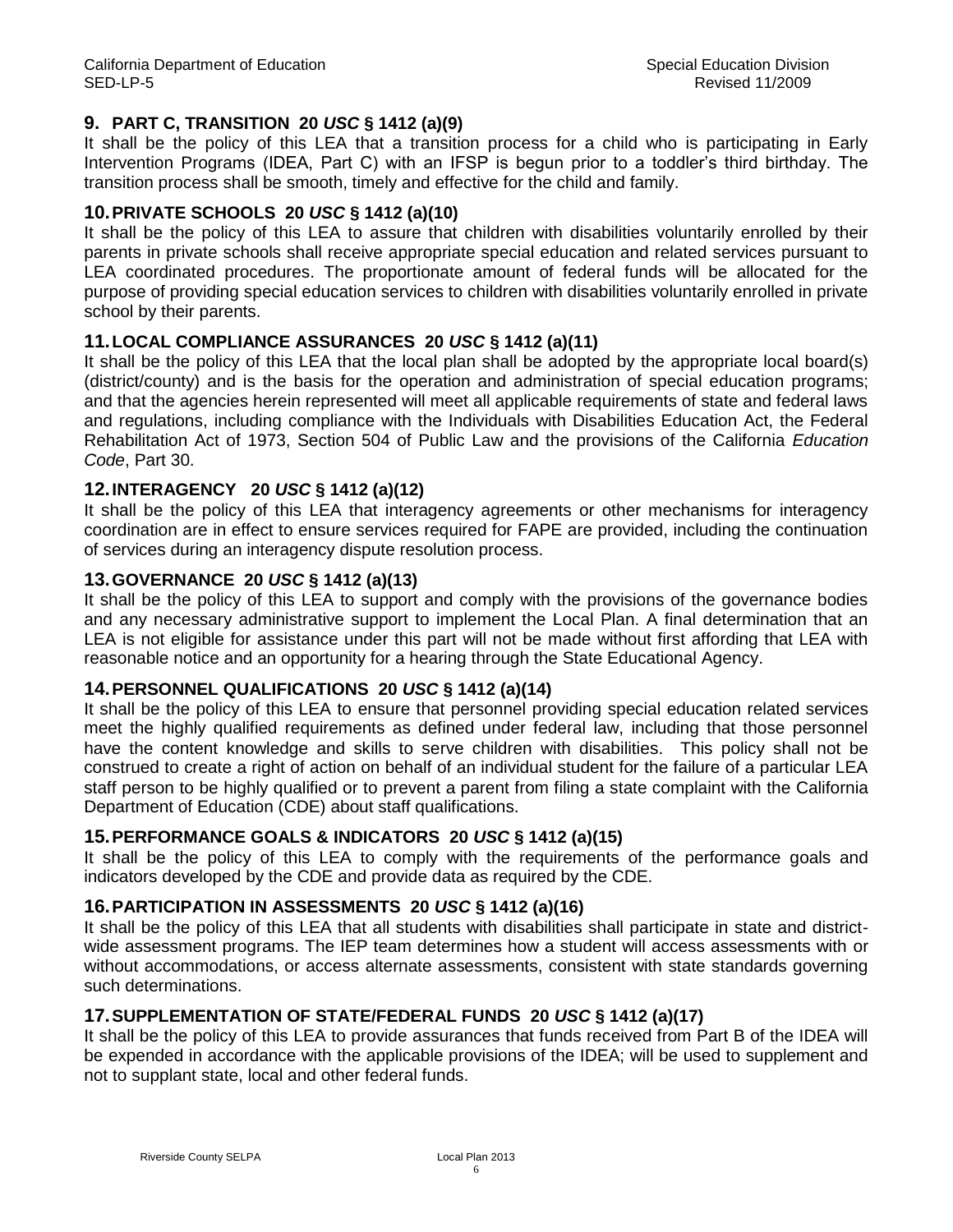### **18.MAINTENANCE OF EFFORT 20** *USC* **§ 1412 (a)(18)**

It shall be the policy of this LEA that federal funds will not be used to reduce the level of local funds and/or combined level of local and state funds expended for the education of children with disabilities except as provided in federal law and regulations.

### **19.PUBLIC PARTICIPATION 20** *USC* **§ 1412 (a)(19)**

It shall be the policy of this LEA that public hearings, adequate notice of the hearings, and an opportunity for comment available to the general public, including individuals with disabilities and parents of children with disabilities are held prior to the adoption of any policies and/or regulations needed to comply with Part B of the IDEA.

### **20.RULE OF CONSTRUCTION 20** *USC* **§ 1412 (a)(20)**

(Federal requirement for State Education Agency only)

### **21.STATE ADVISORY PANEL 20** *USC* **§ 1412 (a)(21)**

(Federal requirement for State Education Agency only)

### **22.SUSPENSION/EXPULSION (20 USC § 1412 (a)(22))**

The LEA assures that data on suspension and expulsion rates will be provided in a manner prescribed by the CDE. When indicated by data analysis, the LEA further assures that policies, procedures and practices related to the development and implementation of the IEPs will be revised.

### **23.ACCESS TO INSTRUCTIONAL MATERIALS 20** *USC* **§ 1412 (a)(23)**

It shall be the policy of this LEA to provide instructional materials to blind students or other students with print disabilities in a timely manner according to the state adopted National Instructional Materials Accessibility Standard.

### **24.OVERIDENTIFICATION AND DISPROPORTIONALITY 20** *USC* **§ 1412 (a)(24)**

It shall be the policy of this LEA to prevent the inappropriate disproportionate representation by race and ethnicity of students with disabilities.

### **25.PROHIBITION ON MANDATORY MEDICINE 20** *USC* **§ 1412 (a)(25)**

It shall be the policy of this LEA to prohibit school personnel from requiring a student to obtain a prescription for a substance covered by the Controlled Substances Act as a condition of attending school or receiving a special education assessment and/or services.

### **26.DISTRIBUTION OF FUNDS 20** *USC* **§ 1411(e),(f)(1-3)**

(Federal requirement for State Education Agency only)

### **27.DATA 20** *USC* **§ 1418 a-d**

It shall be the policy of this LEA to provide data or information to the California Department of Education that may be required by regulations.

### **28.READING LITERACY (State Board requirement, 2/99)**

It shall be the policy of this LEA that in order to improve the educational results for students with disabilities*,* SELPA Local Plans shall include specific information to ensure that all students who require special education will participate in the California Reading Initiative.

### **29.CHARTER SCHOOLS** *EC* **56207.5 (a-c)**

It shall be the policy of this LEA that a request by a charter school to participate as a local educational agency in a SELPA may not be treated differently from a similar request made by a school district.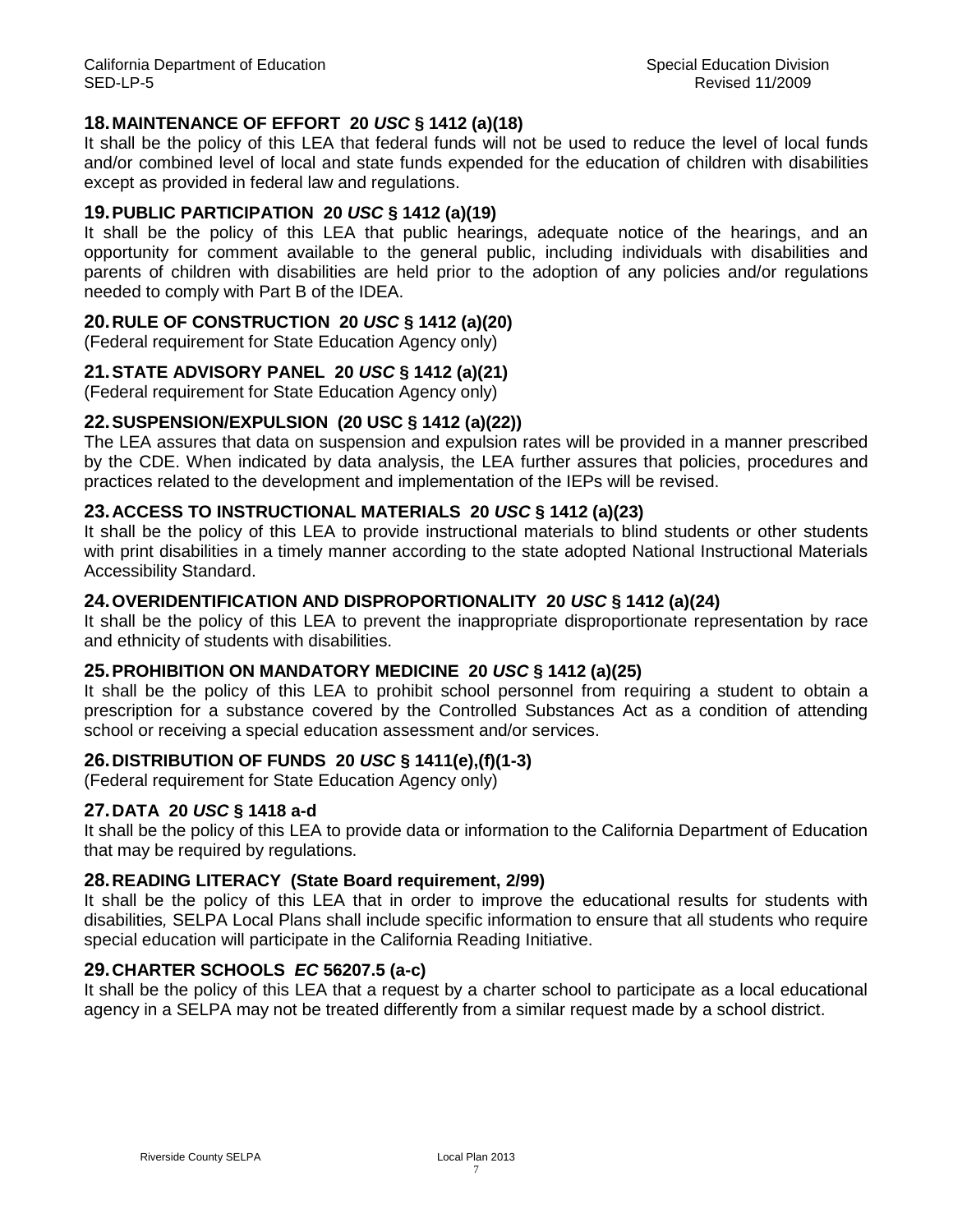[Placed on District Letterhead; Original Documents on File in SELPA Office]

### **CERTIFICATION OF BOARD MINUTES**

In accordance with Federal and State laws and regulations, the Riverside County SELPA certifies that this plan has been adopted by the appropriate local board(s) (district/county) and is the basis for the operation and administration of special education programs; and that the agencies herein represented will meet all applicable requirements of state and federal laws, regulations and state policies and procedures, including compliance with the Individuals with Disabilities Education Act, 20 USC 1400 et.seq, and implementing regulations under 34 *CFR*, Parts 300 and 303, 29 *USC* 794, 705 (20), 794- 794b, the Federal Rehabilitation Act of 1973, as amended, and the provisions of the California *Education Code*, Part 30 and Chapter 3, Division 1 of Title V of the California *Code of Regulations*.

Be it further resolved, the LEA superintendent shall administer the local implementation of procedures, in accordance with state and federal laws, rules, and regulations, which will ensure full compliance. Furthermore, the LEA superintendent ensures that policies and procedures covered by this assurance statement are on file at the Local Education Agency and the SELPA office.

| Adopted this                                                                                                                                                                                                                   | day of $\_\_$                                                       |  |
|--------------------------------------------------------------------------------------------------------------------------------------------------------------------------------------------------------------------------------|---------------------------------------------------------------------|--|
| Yeas: The Contract of the Contract of the Contract of the Contract of the Contract of the Contract of the Contract of the Contract of the Contract of the Contract of the Contract of the Contract of the Contract of the Cont | Nays: ____________                                                  |  |
| Signed:                                                                                                                                                                                                                        | <u> 1989 - Andrea Stadt Britain, amerikansk politiker (d. 1989)</u> |  |
| Title:                                                                                                                                                                                                                         |                                                                     |  |

Superintendent, Secretary to the Board of Education (or use appropriate titles)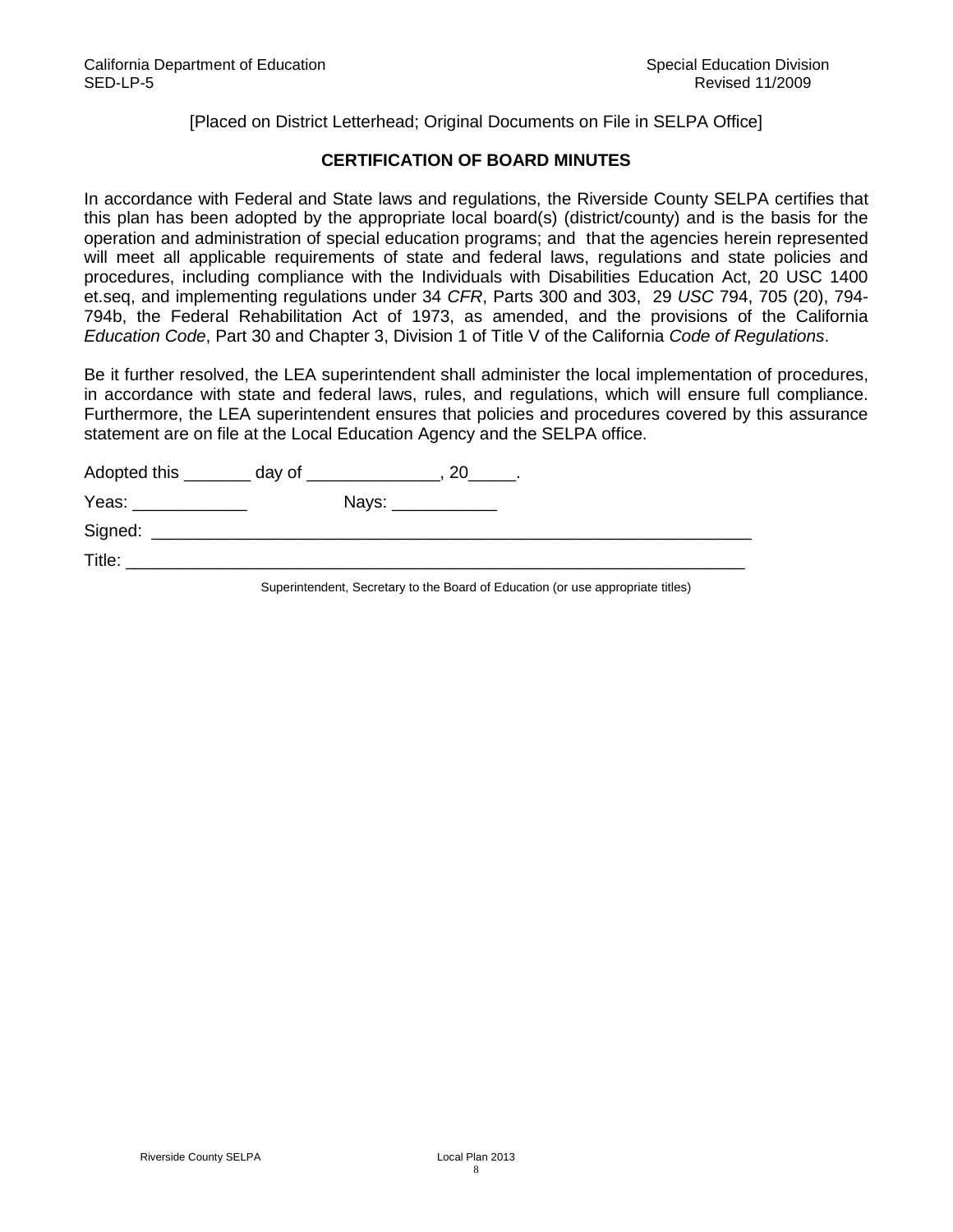# **State Requirements Local Policies/Procedures**

<span id="page-8-1"></span><span id="page-8-0"></span>Proposed amendments or changes to the permanent portion of the Local Plan will be developed cooperatively by a committee of representatives of special and regular teachers and administrators selected by the groups they represent and with participation by parent members of the community advisory committee, or parents selected by the community advisory committee, to ensure adequate and effective participation and communication (EC § 56195.9).

# <span id="page-8-2"></span>**I. Governance and Administration of the Local Plan**

This section describes the Riverside County Special Education Local Plan Area (SELPA) Governance Structure responsibilities and procedures, the administrative functions necessary for implementation of the plan, and the relationship of the Community Advisory Committee (CAC) to governance.

## <span id="page-8-3"></span>**A. Governance Structure**

This section addresses the responsibilities of the governing boards, superintendents, special education administrators, finance committee, participating agencies, and procedures for changing the governance structure. Riverside County SELPA Organizational Chart can be found in Appendix 1.

### <span id="page-8-4"></span>**1. Governing Board Responsibilities**

Each participating Local Education Agency (LEA) governing board accepts responsibility in the policymaking process as demonstrated by approval of the 2013 Local Plan for the Riverside County SELPA. The procedures for carrying out that responsibility are locally defined but typically fulfilled by regular communication with the respective superintendent and the administrator responsible for special education.

### <span id="page-8-5"></span>**2. Superintendent Responsibilities - Governance Council**

The Governance Council consists of each participating district superintendent and the Riverside County Superintendent of Schools (RCSS). The term "Superintendent" shall include the "Chief Executive Official" of a member LEA.The superintendents serve as representatives of the district and the county governing boards in overseeing the delivery and effectiveness of special education programs. The officers of the Governance Council are Chair and Vice Chair, with the Vice Chair succeeding the Chair the following year. The SELPA Executive Director serves as Secretary to the Governance Council. The Governance Council operates as a committee of the whole to formulate policies and develop regulations and guidelines for the operation of the Master Plan for Special Education, to allocate resources and develop an annual budget, and to mediate problems arising from the implementation of the Master Plan and the administration of contracts. It is the intent of the Governance Council to minimize financial encroachments upon school districts' general education funds. The Governance Council shall also serve as the Board for the Joint Powers Agreement (JPA) Board.

The Governance Council/JPA Board shall adopt amendments to the permanent portion of the Local Plan on an "interim" basis not to exceed 12 months. Amendments approved in this manner become permanent upon subsequent approval by all LEA governing boards and the State Board of Education. Such approval is considered inclusive of the Annual Service Delivery Plan and the Annual Budget Plan.

The Governance Council/JPA Board adopts bylaws to govern meetings and provides for other appropriate requirements as mandated by law. The Governance Council*/*JPA Board bylaws are incorporated into the Joint Powers Agreement, which is included herein as Appendix 2.

The Governance Council/JPA Board Steering Committee is a subcommittee of the Governance Council/JPA Board. The Committee develops the agenda for Governance Council/JPA Board meetings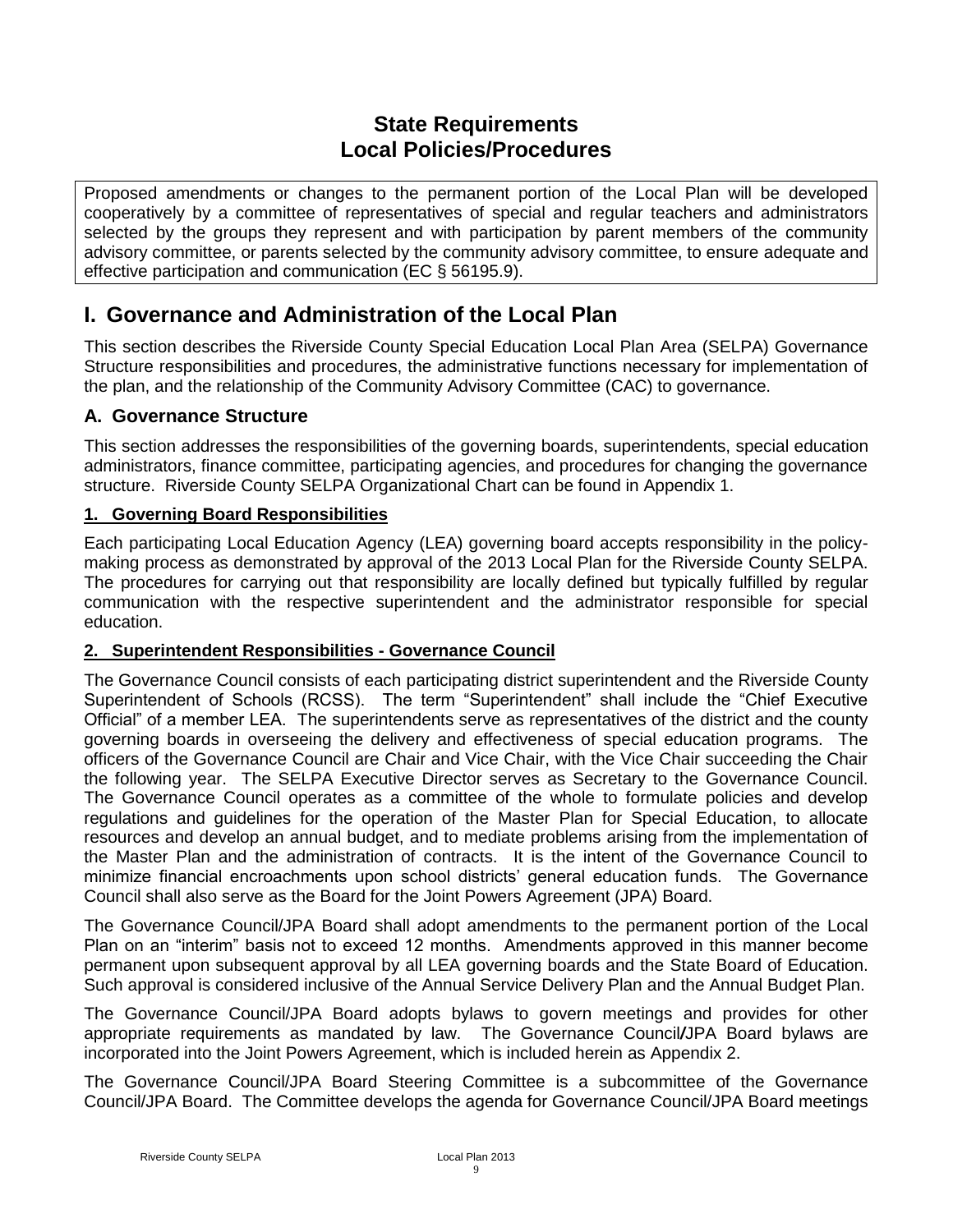and performs other duties and responsibilities as needed. The Governance Council/JPA Board Steering Committee consists of a representative from each zone (selected by each zone), the RCSS, the Coordinating Council Chair, and a Finance Committee Liaison. Also, the Chair and Vice Chair may serve as a zone representative.

The Governance Council/JPA Board Chair appoints a SELPA Personnel Committee with the function of evaluating the SELPA Executive Director. The Personnel Committee is comprised of the Governance Council Chair representing his/her zone and a superintendent from each of the other zones. The SELPA Executive Director is supervised by the Governance Council/JPA Board Chair. The SELPA Executive Director is selected and/or dismissed by the Governance Council/JPA Board based on recommendations from the Personnel Committee.

### <span id="page-9-0"></span>**3. Coordinating Council**

The Coordinating Council consists of the special education administrator, or a designated person, from each participating LEA who has been empowered by the superintendent, and/or special education administrator to act in behalf of said LEA in fiscal and educational matters related to special education. The Coordinating Council formulates potential decisions for program organization, structure, allocation, and policy issue recommendations to assure that all students with disabilities receive appropriate program and services; provides recommendations to the Governance Council/JPA Board and the SELPA Finance Committee; and disseminates and exchanges information. The officers of the Coordinating Council are the Past Chair, Chair and Vice Chair, with the Vice Chair succeeding the Chair the following year. The SELPA Executive Director serves as Secretary to the Coordinating Council. The Coordinating Council operates according to adopted bylaws which are developed, revised, and/or approved formally by the Coordinating Council. The Coordinating Council bylaws are available through the SELPA Office.

The Coordinating Council Steering Committee develops the agenda for Coordinating Council meetings and serves as the nominating committee in recommending a Vice Chair to the Coordinating Council. This committee consists of the SELPA Executive Director, the current and past Coordinating Council Chair, County Director of Special Education, and a representative from each zone.

### <span id="page-9-1"></span>**4. SELPA Finance Committee**

The purpose of the SELPA Finance Committee is to analyze all financial and related issues with the resulting recommendations transmitted to the Governance Council/JPA Board and Coordinating Council via their respective steering committees. The SELPA Finance Committee shall support the Governance Council*/*JPA Board to minimize financial encroachment upon the school districts' general education funds. The SELPA Finance Committee operates according to adopted bylaws which are developed, revised, and/or approved formally by the SELPA Finance Committee. The SELPA Finance Committee bylaws are available through the SELPA Office.

<span id="page-9-2"></span>The SELPA Finance Committee shall be comprised of the following members: a Chief Business Official or the Superintendent's designee from each participating local education agency, including the Riverside County Office of Education (RCOE), a Fiscal Liaison to the Governance Council*/*JPA Board, a Program Liaison from Coordinating Council, and the SELPA Executive Director. The SELPA Executive Director serves as Secretary to the SELPA Finance Committee.

### **5. Community Advisory Committee**

The Community Advisory Committee (CAC) serves the Special Education Local Plan Area in an advisory capacity, in accordance with EC §56190-56194 and legislation related thereto.

<span id="page-9-3"></span>The members of the CAC shall be appointed by, and responsible to, the governing board of each SELPA member local education agency (LEA). Appointment must be in accordance with the following selection procedure.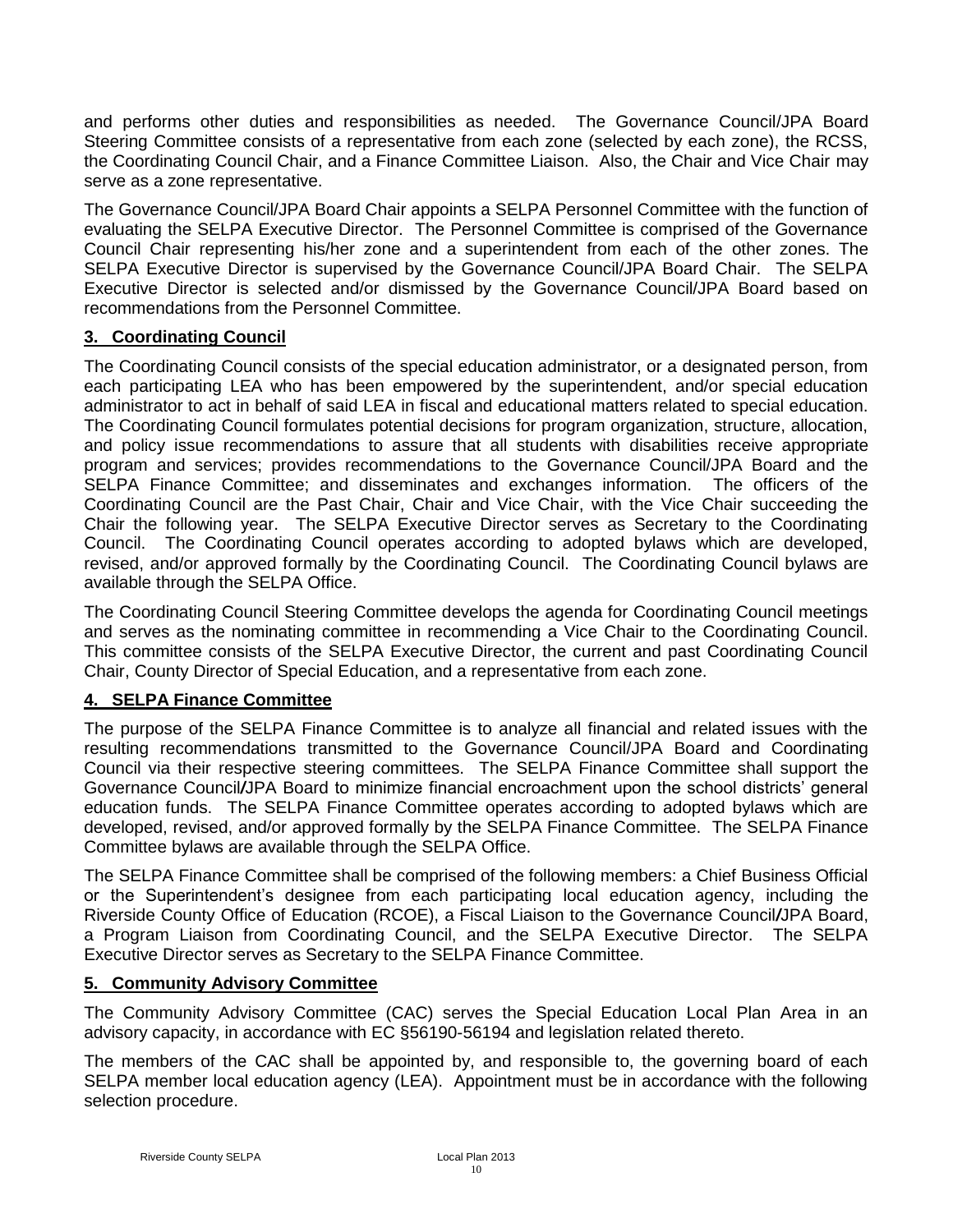- LEA identifies a minimum of one person who is willing to serve as the LEA representative to the Riverside County SELPA CAC.
- The person's name and position is taken forward as an action item to the LEA Board of Education for official appointment to the CAC.
- A copy of the Board minutes and the person's contact information is provided to the SELPA.
- SELPA will update the CAC membership database and send the new person a SELPA CAC New Member Packet.

The majority of the membership of the CAC shall be composed of parents of pupils enrolled in schools participating in the Riverside County SELPA Local Plan; and, of these members*,* the majority must be parents of children with disabilities. Members of local PTAs, special education teachers, general education classroom teachers*,* other school personnel, students with disabilities, representatives of related public and private agencies*,* and other persons concerned with the needs of children with disabilities may also be appointed to serve as a CAC member.

The CAC has the authority to fulfill the responsibilities that are defined for it in the Local Plan. These responsibilities include, but need not be limited to, all of the following:

- Advising the policy and administrative entity of the SELPA regarding the development, amendment, and review of the Local Plan.
- Recommending annual priorities to be addressed.
- Assisting in parent education and in recruiting parents and other volunteers who may contribute to the implementation of the plan.
- Encouraging community involvement in the development and review of the local plan.
- Supporting activities on behalf of students with disabilities.
- Assisting in parent awareness of the importance of regular school attendance.

The CAC operates according to adopted bylaws which are developed and/or revised by the CAC through a committee process. The CAC bylaws are approved by both the CAC and the Governance Council/JPA Board. The CAC bylaws are available through the SELPA Office.

### **6. Participating Agency Responsibilities**

The procedures for determining the responsibility of each participating LEA to provide special education and assure access to special education and related services for all students with disabilities residing in the geographic area served by the Local Plan are described herein.

Each LEA is responsible to oversee the operation of those special education programs offered by that LEA and assures access to special education and related services for all students with disabilities residing in the area.

Pursuant to California EC §56205(a) and 56195.1(b) as well as Government Code §6502, et. Seq., the Riverside County SELPA has operated as a JPA, since July 1, 2006. The purpose of the JPA is to formulate policy and develop regulations and guidelines for the operation of the Master Plan for Special Education, to allocate resources and develop an annual budget, and to mediate problems arising from the implementation of the Master Plan and the administration of contracts. The Joint Powers Agreement for Special Education can be found in Appendix 2.

Pursuant to California EC §56195.1(e), a SELPA-member LEA may contract with another SELPA member LEA for special education programs/services. The districts may contract with the RCSS to operate programs for students with severe disabilities and/or to provide related services (e.g., Special Day Class, Deaf/Hard of Hearing Itinerant, and/or Visually Impaired Itinerant Programs). The mechanism to initiate such contracts includes the approval of the "Referral/Interim Placement" form and completion of the Master Contract*,* "Riverside County Superintendent of Schools Agreement for Intra-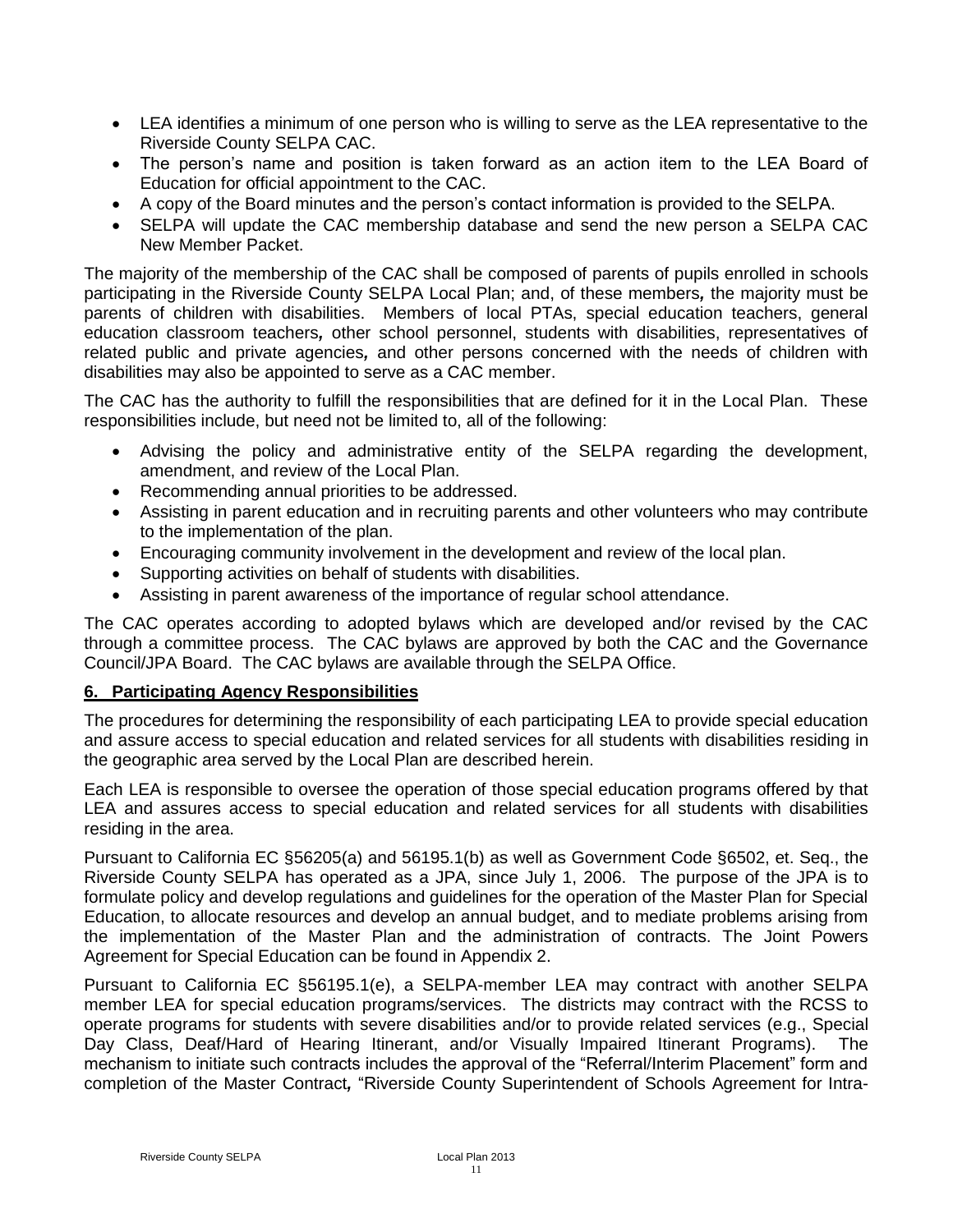SELPA Educational Services." Home/hospital instruction and/or Special Circumstance Instructional Aide support is available via a Memorandum of Understanding.

The "Intra-SELPA/Inter-SELPA Transfer Agreement" form was developed to assist LEAs and/or SELPAs to document agreements between LEAs and/or SELPAs for the provision of special education services for a resident student in a setting outside of the student's LEA and/or SELPA of residence. The purpose of the Agreement form is to (1) document agreement between LEAs, (2) obtain student count data for state reporting; and (3) provide a mechanism to transfer funds, if it is determined to be necessary.

Typically, the resident special education administrator initiates these agreements when there is no appropriate program within the LEA. An Intra-SELPA agreement is initiated by a Riverside County SELPA member district for the transfer of a student with an IEP to a program operated by another LEA that is also a member of the Riverside County SELPA. An Inter-SELPA agreement is initiated for the transfer of a student with an IEP from an LEA that is not a member of the Riverside County SELPA to a program operated by an LEA that is a member of the Riverside County SELPA or visa versa.

The "Intra-SELPA/Inter-SELPA Transfer Agreement" is available through the SELPA Office.

### <span id="page-11-0"></span>**7. Procedures for Changing the Governance Structure**

Any changes in the governance structure of the Riverside County SELPA, including dividing the SELPA into more than one operating entity or changing the designation of and/or responsibilities of the Responsible Local Agency or Administrative Unit (RLA/AU), are subject to specific provisions of EC § 56140, 56195, et seq., 56195.7 et seq., and 56205 et seq.

- 1. Any local agency which is currently designated as an LEA participating in the Riverside County SELPA may elect to pursue an alternative option from those specified in EC §56195.1 by notifying the RCSS and the Riverside County Governance Council/JPA Board at least one year prior to the date the alternative plan would become effective (EC § 56195.3(b)).
- 2. Any alternative plan of an LEA is subject to the approval of the Governance Council/JPA Board and the RCSS (EC § 56140).
- 3. Approval of a proposed alternative plan shall be based on the capacity of the district(s) to ensure that special education programs and services are provided to all children with disabilities and meet the Size and Scope Standards presented in EC § 56195.1.
- 4. The proposed SELPA(s) shall cooperate with the RCSS and other school districts in the geographic area in order to assure that the SELPA is compatible with the other SELPAs in the county, as required by EC § 56195.3, and shall consider the impact of the formation of the new SELPA on the county as a whole and upon the SELPA or SELPAs from which they are seeking to separate, including their ability to meet minimum size and scope requirements. Potential adverse programmatic and/or fiscal impacts must be addressed and any potential problems that effected local educational agencies might have with the criteria and standards for fiscal accountability issues must be mitigated.
- 5. If the RCSS and the Riverside County Governance Council*/*JPA Board do not approve an alternative plan, the RCSS shall return the plan with comments and recommendations to the district(s). The district or districts participating in the alternative plan may appeal the decision to the Superintendent of Public Instruction (EC § 56140(b) (2)).
- 6. Any changes in the designation of the RLA/AU for the Riverside County SELPA must conform to the above code provisions and the administrative provisions for approval as specified in the Local Plan.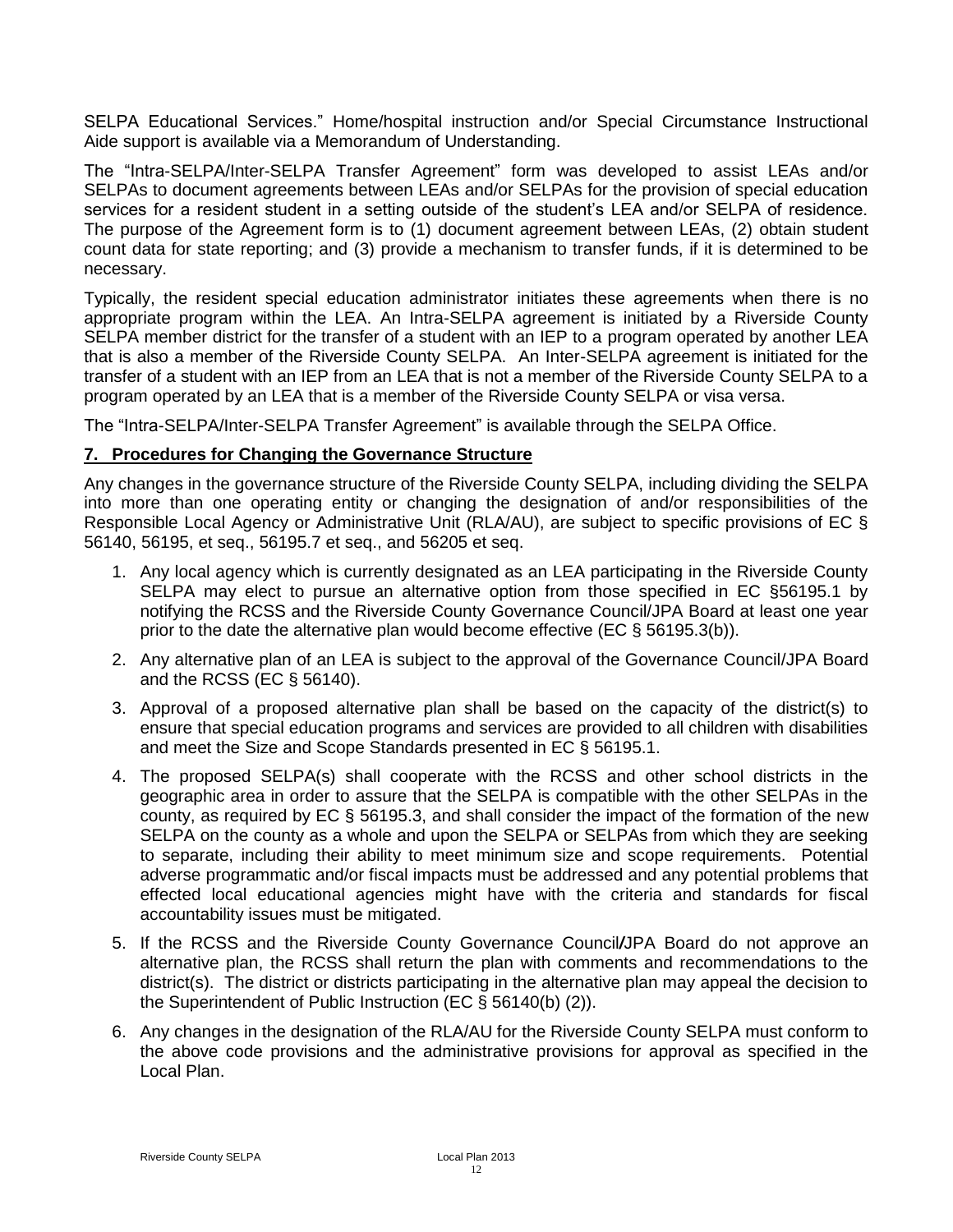7. Should any proposed new SELPA formation not occur within the established time-frame then those districts involved in the proposed new SELPA formation shall remain as active members of the Riverside County SELPA until such time the new SELPA is formed. However, this would require a renewal of the one-year notice referenced above in item number one.

A change in governance structure is not the same as program transfers. Any SELPA member LEA intending to withdraw a portion or all of its SH student programs from RCSS operations shall give a written preliminary notice to the Riverside County SELPA and to RCSS. The most recent version of the "Program Transfer Policy and Procedures" approved by Governance Council includes the following components: philosophy, Education Code requirements, transfer of regional program, transfer of multiple students, discontinuing referrals to regionalized program, personnel considerations, facilities planning, timeline requirements, assurances, and a required detailed plan. The "Program Transfer Policy and Procedures" document is available through the SELPA Office website.

## <span id="page-12-0"></span>**B. Administrative Functions Necessary for Implementation of the Plan**

This section describes the administrative functions of the RLA/AU, meeting the legal requirements for procedural safeguards, program specialist services, and the CAC responsibilities necessary for implementation of the plan.

### <span id="page-12-1"></span>**1. Responsible Local Agency/Administrative Unit**

The governing board of each participating school district has elected to submit to the superintendent this Local Plan in accordance with EC § 56205. The Governance Council/JPA Board designated the Val Verde Unified School District (VVUSD), effective July 1, 2006, to serve as the RLA/AU as provided for in EC § 56030. As such, the duties include, but are not limited to, receiving and distributing regionalized services funds in accordance with the approved budget, providing administrative support, and coordinating the implementation of the Plan. The RLA*/*AU is entitled to the funds generated from the indirect cost rate applied to regional income. The Agreement for Service – Administrative Unit can be found in Appendix 3; the document with original signatures is available in the SELPA Office.

Pursuant to EC §56205(a)(12)(D)(ii)(I), the Local Plan must identify the respective roles of the administrative unit and the administrator of the SELPA and the individual LEA members within the SELPA in relation to the hiring, supervision, evaluation, and discipline of the administrator of the SELPA and staff employed by the administrative unit in support of the local plan. The SELPA Executive Director is selected and/or dismissed by Governance Council/JPA Board but is an employee of the VVUSD. The VVUSD is an equal opportunity employer. All standard county personnel requirements and procedures shall be employed. The SELPA Executive Director is supervised and evaluated by the Personnel Committee who is appointed by the Governance Council*/*JPA Board Chair. The SELPA Executive Director is responsible for coordinating the selection of the SELPA staff members, who are also employees of the VVUSD. The SELPA Executive Director serves as Secretary to the Governance Council*/*JPA Board, serves as Secretary to the Coordinating Council, serves as Chair to the Finance Committee, directs the SELPA office, provides support to the CAC, and performs other duties as required.

### <span id="page-12-2"></span>**2. Meeting the Legal Requirements for Procedural Safeguards**

The RLA*/*AU is responsible for meeting the legal requirements for procedural safeguards of Public Law 101-467 and statutes and regulations including (a) equal access to all programs and services in the region, (b) advice to parents on availability of free or low cost legal services, (c) complaints and the correction of identified problems, and (d) due process.

### **a. Equal Access to All Programs and Services in the Region**

Both state and federal law provide that students with disabilities are entitled to a free, appropriate public education (FAPE) that includes special education and related services to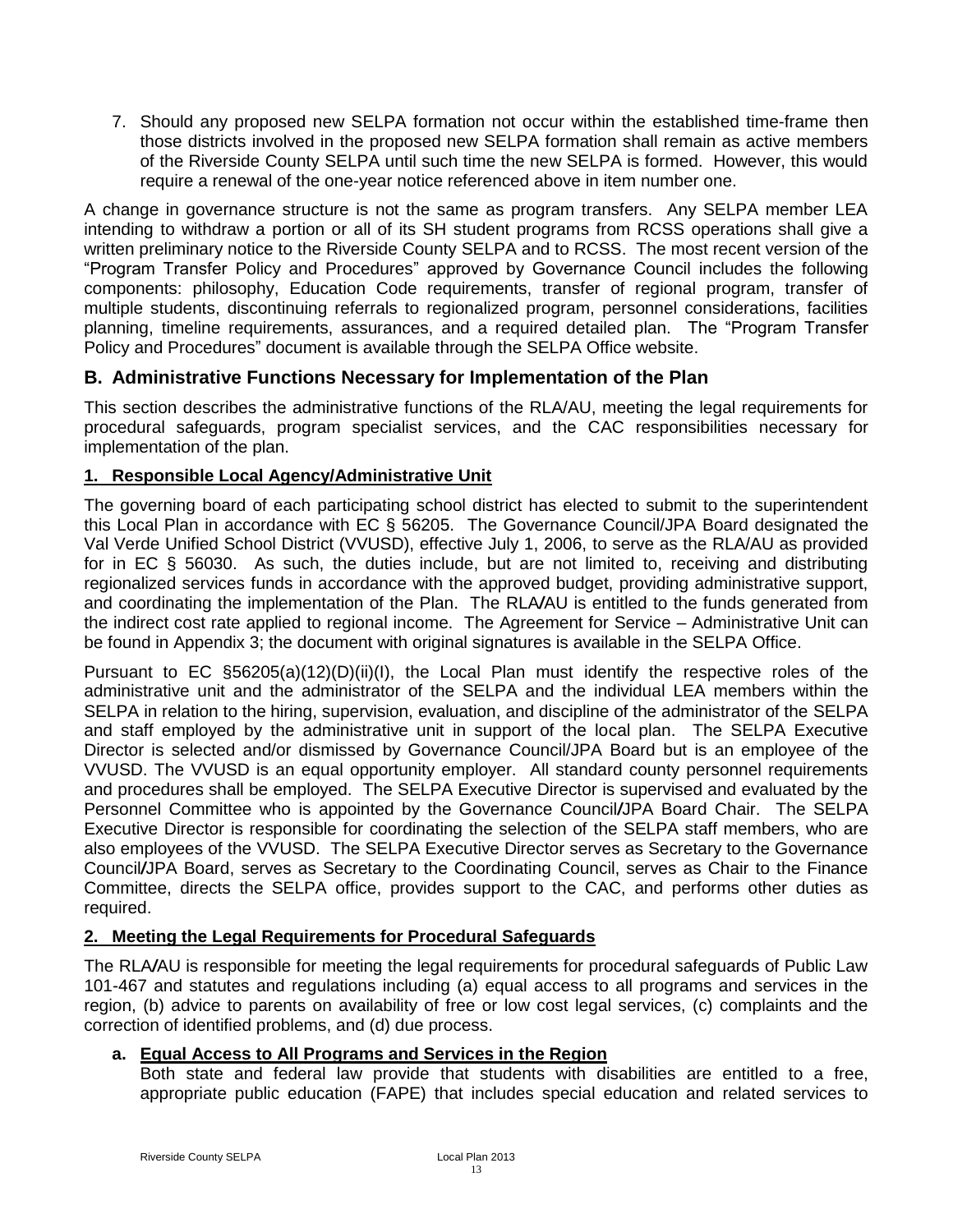meet their unique needs in the least restrictive environment (LRE). Each LEA must ensure that all children residing within their jurisdiction who have disabilities, regardless of the severity of their disability, and who are in need of special education and related services, are identified, located, and evaluated. The LEA must establish a goal of providing full educational opportunity to all students with disabilities, aged birth through 21.

The laws are written to ensure that the rights of students with disabilities and their parents are protected. The laws require that the parent/guardian of each student with a known or suspected disability receive from the LEA a written description of procedural rights. This requirement is met through the Riverside County SELPA "Notice of Procedural Safeguards and Parent Rights." A copy of the "Notice of Procedural Safeguards and Parent Rights" is available through the SELPA Office website.

### **b. Advice to Parents on Availability of Free or Low Cost Legal Services**

Both the parents and the LEA have significant legal rights in connection with the special education of students with disabilities. These rights become operative when there is a proposal or refusal by either party to initiate or change the identification, assessment, or educational placement of a student with a known or suspected disability or the provision of FAPE to the child. This most often occurs in connection with the development of an Individualized Education Program (IEP) for the student with a known or suspected disability. Any disagreement regarding proposals or refusals described above is an appropriate issue for a due process hearing. Either or both parties have the right to initiate a due process hearing petition. Upon request, the Riverside County SELPA and/or the appropriate LEA will provide advice to parents on availability of free or low cost legal services.

### **c. Complaint Procedures and Uniform Complaint Procedures**

On an annual basis each LEA must notify in writing its students, parents, and employees about the Uniform Complaint Procedures. The LEA notification includes the opportunity to appeal a local decision to the California Department of Education (CDE), any civil law remedies that may be available, and the procedures the CDE will use in investigating the complaint.

The "Notice of Procedural Safeguards and Parent Rights" contains information on complaint procedures. Because the VVUSD serves as the RLA/AU, the SELPA follows VVUSD Uniform Complaint Procedures.

### **d. Due Process**

The description of due process procedures in EC  $\S$  56500.2 – 56507 are hereby included in the Local Plan by reference. The Riverside County SELPA Procedural Safeguards explain definition of terms, confidentiality of information, when rights come into effect, initiating a due process procedure/mediation conference (including stay put provisions to reflect EC § 56343 (d) "appropriateness of placement"), due process hearing, rights and responsibilities of the hearing officer, and awarding of attorney fees.

### <span id="page-13-0"></span>**3. Annual Evaluation Activities**

The Riverside County SELPA realizes the need to establish an ongoing evaluation process to ensure that special education programs are offered for all students with disabilities within the geographical area. Such evaluation provides the information necessary to refine and improve policies, regulations, guidelines and procedures and fulfill evaluation requirements under EC § 56601.

The SELPA Executive Director is responsible for the overall coordination, implementation, and reporting of annual evaluation efforts. Forms and surveys for the gathering, recording, and compilation of data are reviewed by the SELPA Executive Director and Coordinating Council for relevancy, consistency, duplication, and effective reduction of paperwork. Data gathering, compilation, reporting, and local review are completed by the LEA designated responsible individual. Each LEA responsible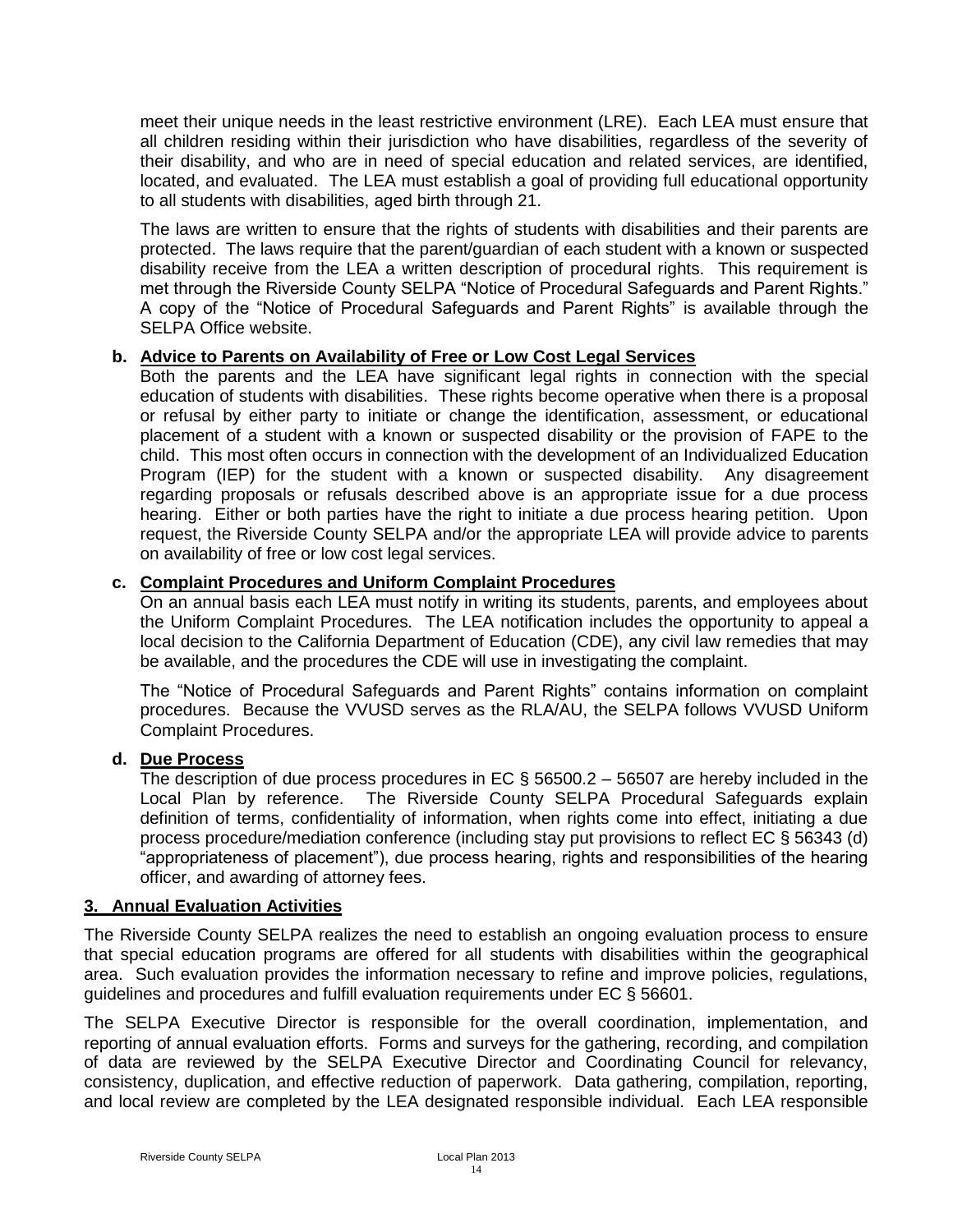individual involves Related Service (RS) personnel, general education teachers, special education teachers, administrators, parents, program specialists, and others as appropriate in the evaluation activities. Aggregated data collected by LEA responsible individuals are forwarded to the SELPA Executive Director for compilation into the annual evaluation. The SELPA Executive Director prepares a pupil count report that includes, but is not limited to, racial and ethnic distribution of students with disabilities.

# <span id="page-14-0"></span>**II. Regionalized Services to Local Programs**

In order to implement the Local Plan, the SELPA Staff has been delineated specific job responsibilities which are based on the provision of regionalized services pursuant to EC §56195.7(c). Regionalized services to local programs, include, but not limited to, all of the following:

- (1) Program specialist service pursuant to §56368.
- (2) Personnel development, including training for staff, parents, and members of the community advisory committee pursuant to Article 3 (commencing with §56240).
- (3) Evaluation pursuant to Chapter 6 (commencing with §56600).
- (4) Data collection and development of management information systems.
- (5) Curriculum development.
- (6) Provision for ongoing review of programs conducted, and procedures utilized, under the local plan, and a mechanism for correcting any identified problem.

EC §56205(a)(12)(B) requires a description of the regionalized operations and services listed in §56836.23 and the direct instructional support provided by program specialists in accordance with §56368 to be provided through the plan.

Per EC §56836.23, funds for regionalized operations and services and the direct instructional support of program specialists shall be apportioned to the special education local plan areas (SELPAs). As a condition to receiving those funds, the SELPA shall ensure that all functions listed below are performed in accordance with the description set forth in its local plan adopted pursuant to EC §56205:

- (a) Coordination of the special education local plan area and the implementation of the local plan.
- (b) Coordinated system of identification and assessment.
- (c) Coordinated system of procedural safeguards.
- (d) Coordinated system of staff development and parent and guardian education.
- (e) Coordinated system of curriculum development and alignment with the core curriculum.
- (f) Coordinated system of internal program review, evaluation of the effectiveness of the local plan, and implementation of a local plan accountability mechanism.
- (g) Coordinated system of data collection and management.
- (h) Coordination of interagency agreements.
- (i) Coordination of services to medical facilities.
- (j) Coordination of services to licensed children's institutions and foster family homes.
- (k) Preparation and transmission of required special education local plan area reports.
- (l) Fiscal and logistical support of the community advisory committee.
- (m)Coordination of transportation services for students with disabilities.
- (n) Coordination of career and vocational education and transition services.
- (o) Assurance of full educational opportunity.
- (p) Fiscal administration and the allocation of state and federal funds pursuant to EC §56836.01.
- (q) Direct instructional program support that may be provided by program specialists in accordance with EC §56368.

Program specialist dollars are distributed to each SELPA member LEA to conduct services as defined in EC §56368. Program specialists are hired by the local LEA and hold a valid special education credential or a school psychologist authorization and have advanced training and related experience in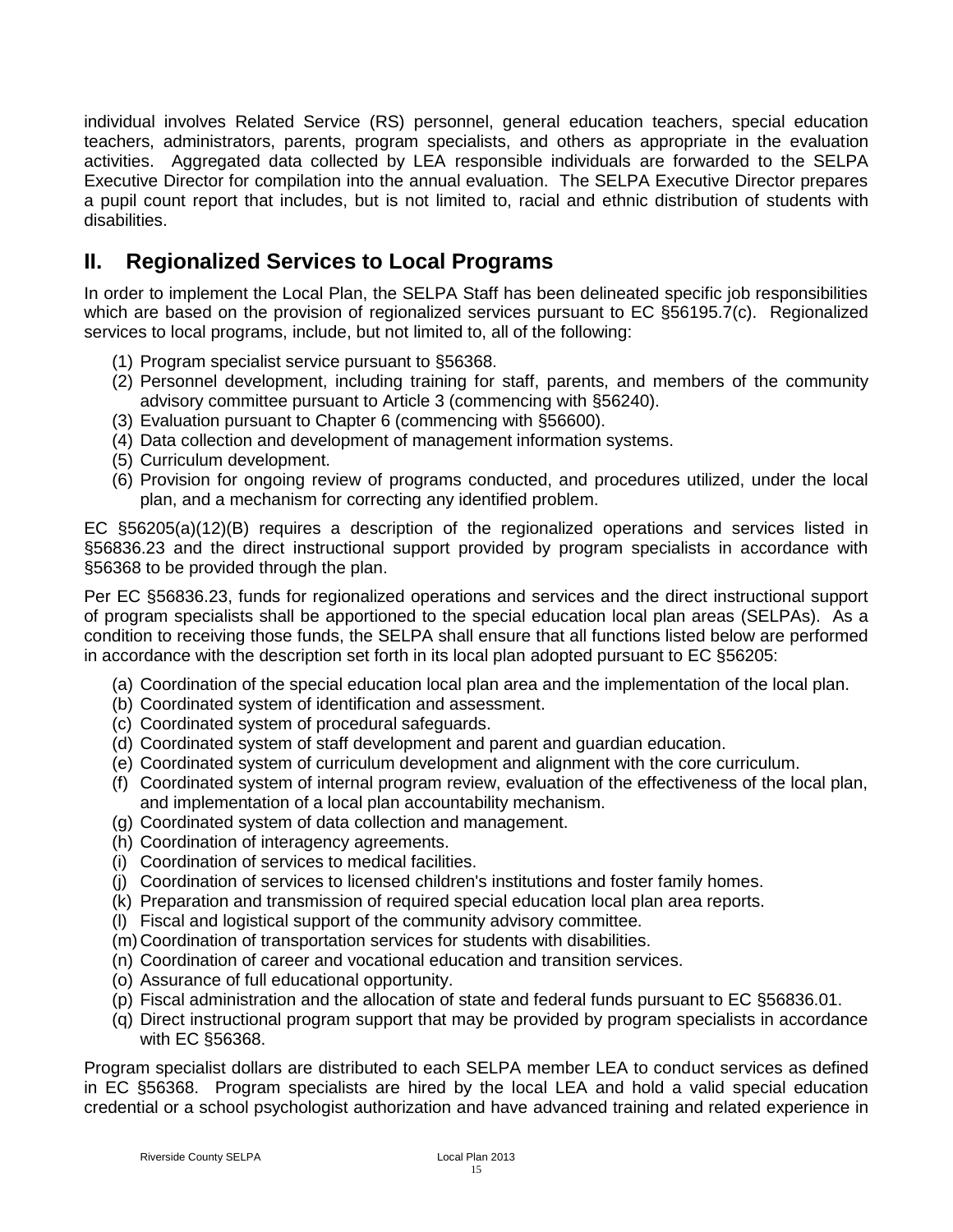the education of students with disabilities and have specialized in-depth knowledge in preschool disabilities, career vocational development, or one or more areas of major disabling conditions.

Program specialist activities include:

- Observe, consult with, and assist resource specialists, related service providers, and special class teachers.
- Plan programs, coordinate curricular resources, and evaluate effectiveness of programs for students with disabilities.
- Participate in each school's staff development, program development, and innovation of special methods and approaches.
- Provide coordination, consultation and program development primarily in one specialized area or areas of his or her expertise.
- Be responsible for assuring that pupils have full educational opportunity regardless of the district of residence.

## <span id="page-15-0"></span>**III. Verification that a Community Advisory Committee (CAC) Has Been Established**

Riverside County SELPA assures that a Community Advisory Committee (CAC) as described in the Governance section of this document has been established. The CAC serves the Riverside County SELPA in an advisory capacity; in accordance with EC §56190-56194. Several SELPA-member districts have their own local parent groups that support the SELPA's CAC activities.

# <span id="page-15-1"></span>**IV. Supplementation of State/Federal Funds**

It shall be the policy of this SELPA to include this information in the Annual Budget Plan submitted annually to the State.

## <span id="page-15-2"></span>**V. Maintenance of Effort**

The Riverside County SELPA shall meet the federal Maintenance Of Effort (MOE) regulations requiring that federal funds be used only to pay the excess costs of providing special education and related services to children with disabilities and to supplement and not supplant state and local funds for special education (reference: Title 34 Code of Federal Regulations C.F.R. Sections 300.231-300.233).

The SELPA RLA/AU, as the grantee of the federal funds from the State Department of Education, shall distribute all or part of the federal funds received to participating LEAs within the SELPA through a subgranting process and shall annually conduct and report to the State Education Agency (SEA) each of the required MOE information. The LEAs within the Riverside County SELPA shall compile and submit budget and expenditure information to the SELPA RLA/AU, which will then conduct the two required calculations determining MOE. The two comparison tests are as follows:

- First Comparison Grant Year Budget versus Prior Actual Expenditures
- Second Comparison Prior Year Actuals versus Second Prior Year Actuals

The Riverside County SELPA Maintenance of Effort Policy adopted by Governance Council is available on the SELPA Office website.

# <span id="page-15-3"></span>**VI. Public Participation**

Members of the public, including parents or guardians of students with disabilities who are receiving services under the Local Plan, may address questions or concerns to the governing body at scheduled meetings of the SELPA Governance Council*/*JPA Board. The Governance Council*/*JPA Board agenda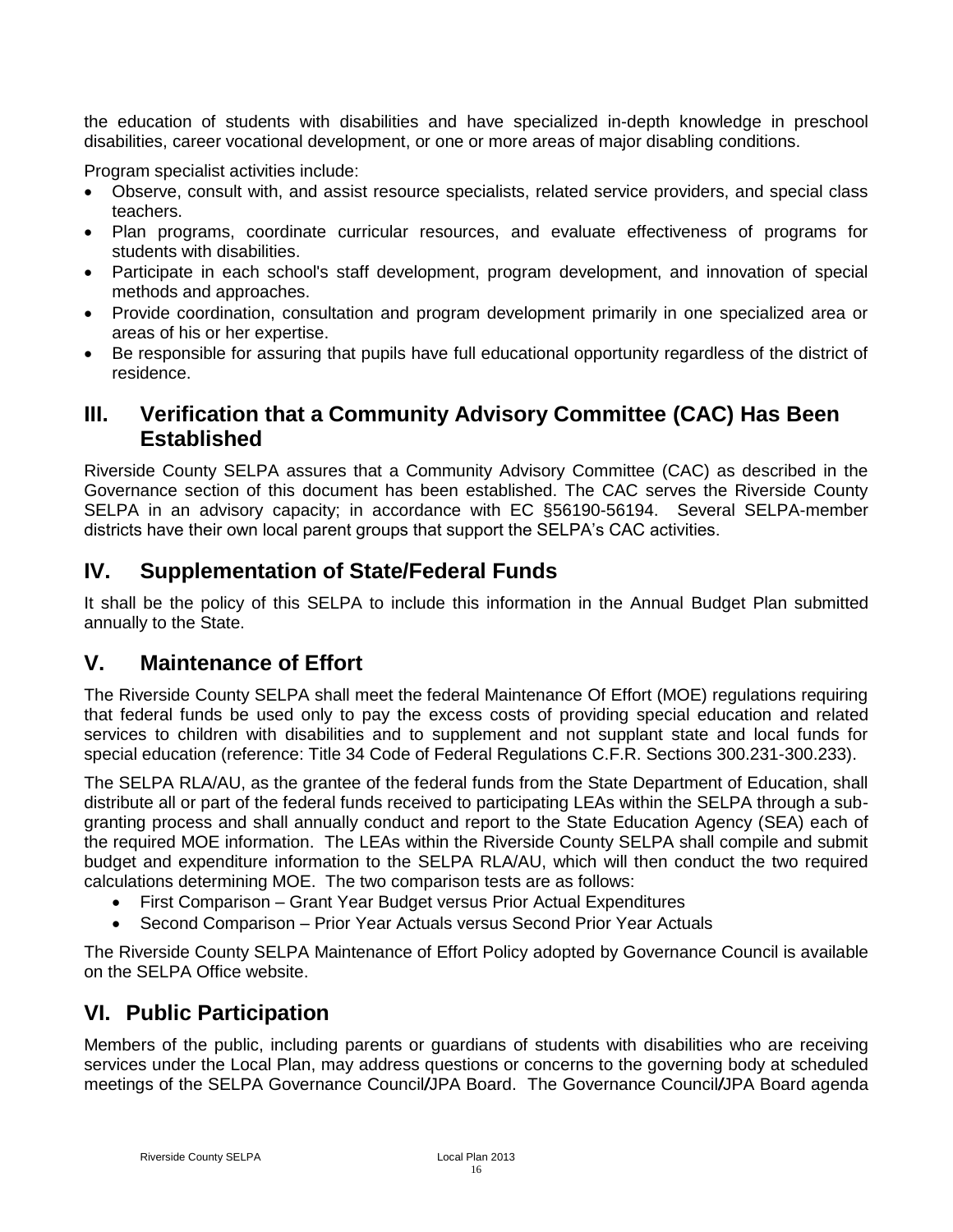provides opportunities for the public to address the Council*/*JPA Board regarding agenda and nonagenda items at each meeting.

# <span id="page-16-0"></span>**VII. Annual Budget Plan**

### <span id="page-16-1"></span>**A. Funding Allocation Plan**

The distribution of funds is based on the Assembly Bill (AB) 602 Final Funding Allocation Plan was approved by Governance Council on March 11, 1999. The Allocation Plan has been and will continue to be amended by Governance Council/JPA Board as needed. The most current copy of the Riverside County SELPA AB 602 Allocation Plan is available through the SELPA Office and on [www.rcselpa.org.](http://www.rcselpa.org/)

Any changes will be made, as needed, by vote of the Governance Council/JPA Board. The three major committees (Governance Council*/*JPA Board, Coordinating Council, and SELPA Finance Committee) are included in the review of all phases.

Other budgets/reports per the Riverside County SELPA shall be prepared and submitted to the appropriate entities as required*.* Budgets/reports shall be prepared and presented to the SELPA Finance Committee and Governance Council*/*JPA Board pursuant to federal, state, and RLA/AU timelines.

### <span id="page-16-2"></span>**B. Annual Budget Plan**

An Annual Budget Plan is prepared and presented to the SELPA Finance Committee and Governance Council/JPA Board prior to the due date it must be submitted to the California Department of Education.

Pursuant to EC §56205(b), each local plan submitted to the superintendent under this part shall also contain all the following:

- (1) An annual budget plan that shall be adopted at a public hearing held by the special education local plan area. Notice of this hearing shall be posted in each school in the local plan area at least 15 days prior to the hearing. The annual budget plan may be revised during any fiscal year according to the policymaking process established pursuant to subparagraph (D) and (E) of paragraph (12) of subdivision (a) and consistent with subdivision (f) of §56001 and §56195.9. The annual budget plan shall identify expected expenditures for all items required by this part which shall include, but not be limited to, the following:
	- (A) Funds received in accordance with Chapter 7.2 (commencing with §56836).
	- (B) Administrative costs of the plan.
	- (C) Special education services to pupils with severe disabilities and low incidence disabilities.
	- (D) Special education services to pupils with non-severe disabilities.
	- (E) Supplemental aids and services to meet the individual needs of students with disabilities.
	- (F) Regionalized operations and services, and direct instructional support by program specialists in accordance with Article 6 (commencing with §56836.23) of Chapter 7.2.
	- (G) The use of property taxes allocated to the SELPA pursuant to §2572.

# <span id="page-16-3"></span>**VIII. Annual Service Plan**

The Riverside County SELPA Annual Service Plan demonstrates that all students with disabilities have access to services and instruction appropriate to meet their needs as specified in their individualized education programs. In accordance with EC §56205(b)(2), an annual service plan shall be adopted at a public hearing held by the SELPA. Notice of this hearing shall be posted in each school district in the SELPA at least 15 days prior to the hearing. The annual service plan may be revised during any fiscal year according to the policymaking process established pursuant to subparagraphs (D) and (E) of paragraph (12) of subdivision (a) and consistent with subdivision (f) of §6001 and with §56195.9. The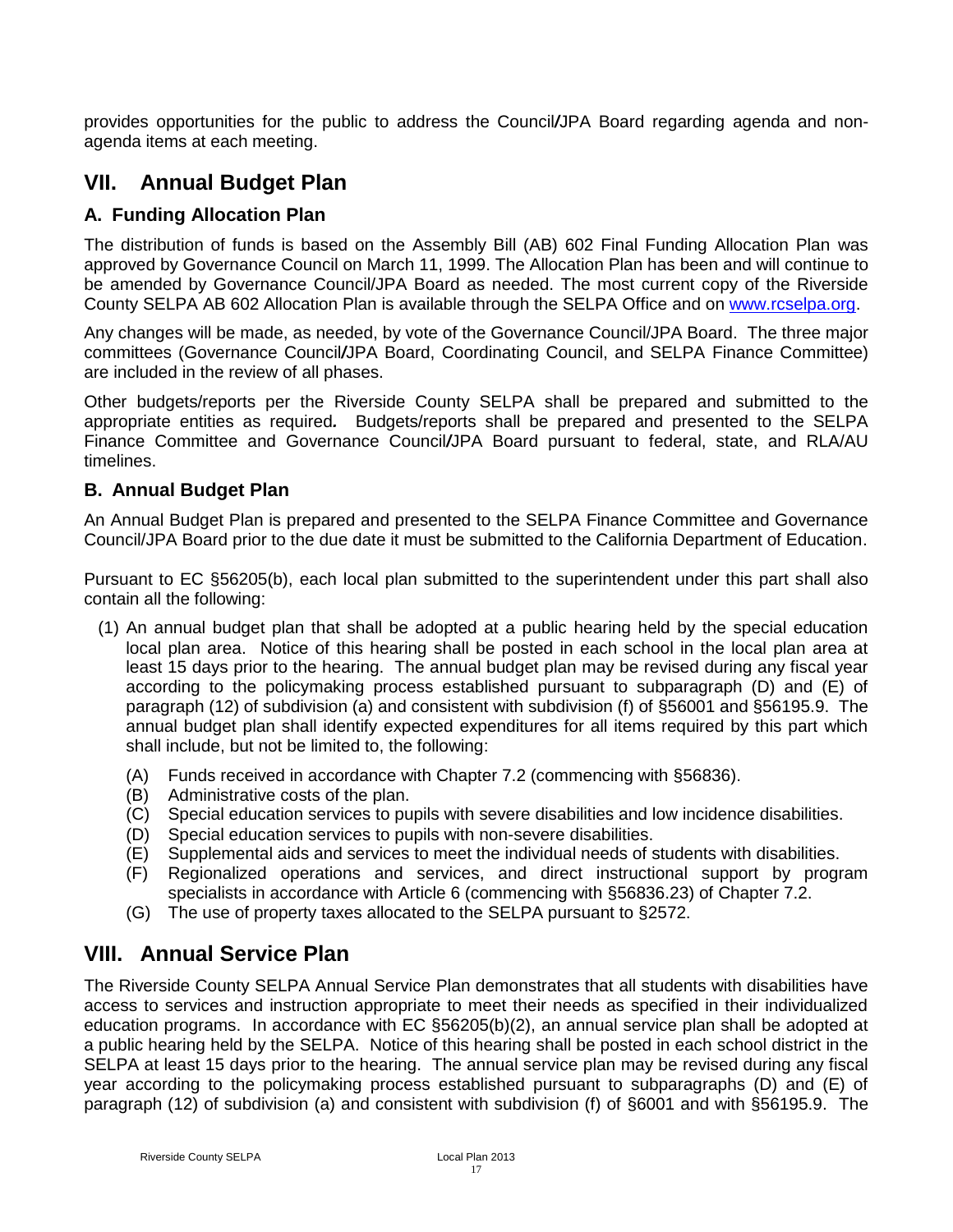annual service plan shall include a description of services to be provided by each district and county office, including the nature of the services and the physical location at which the services will be provided, including alternative schools, charter schools, opportunity schools and classes, community day schools operated by school districts, community schools operated by county offices of education, and juvenile court schools, regardless of whether the district or county office of education is participating in the local plan. This description shall demonstrate that all students with disabilities shall have access to services and instruction appropriate to meet their needs as specified in their individualized education programs.

### <span id="page-17-0"></span>**A. Least Restrictive Environment**

The Riverside County SELPA endorses the California State Department of Education "Policy Statement of Least Restrictive Environment." The state policy is based on the principle that students with disabilities should receive their education in chronologically age appropriate environments with nondisabled peers. The principle maintains that both non-disabled and disabled children are most successfully educated in a shared environment where qualities of understanding, cooperation and mutual respect are nurtured. Children with disabilities are removed from the regular education environment only when the nature or severity of the disability is such that education in the regular education environment with supplementary aids or services cannot be achieved satisfactorily.

SELPA Policy The Riverside County SELPA provides a full range of program options designed to meet the educational service needs of students with disabilities in the least restrictive environment (LRE). The determination of LRE for students with disabilities is based on IEP team consideration of where the goals/objectives can be implemented most successfully. The SELPA LRE policy states that:

"Special education programs and services under its jurisdiction shall be provided in the LRE to students with disabilities. Special assistance shall be offered to these students in a setting which promotes maximum interaction with the general school population and which is appropriate to both. The goal shall be maintained to provide the maximum opportunity for interaction with peers without disabilities, regardless of educational setting."

### <span id="page-17-1"></span>**B. Development of Flexible Service Delivery Models**

The Riverside County SELPA has a strong commitment to creating a single, seamless and unified service delivery model for all students. The SELPA acknowledges the need to expand multi-tiered intervention strategies to maintain students in general education. It also recognizes its obligation to provide supports to staff and students to promote services in the least restrictive environment. This requires the provision of professional development, parent training, supplementary aids and services and/or special education services to support students with disabilities. To this end, the Riverside County SELPA supports LEAs in developing programs that offer flexible service delivery, thereby ensuring a full continuum of quality special education program options in various locations.

## <span id="page-17-2"></span>**C. Current Program Options**

The Riverside County SELPA ensures that a continuum of special education and related services program options is available to meet the needs of students with disabilities. The IEP team's determination of appropriate program placement, related services needed, and curriculum options to be offered is based upon the unique needs of the student with the disability rather than the label describing the disabling condition or the availability of the program.

Within the Riverside County SELPA, each child with a disability shall have the right to an educational program designed to meet his/her individual needs. Service options offered by LEAs within the Riverside County SELPA include:

- Specialized Academic Instruction
- Intensive Individual Services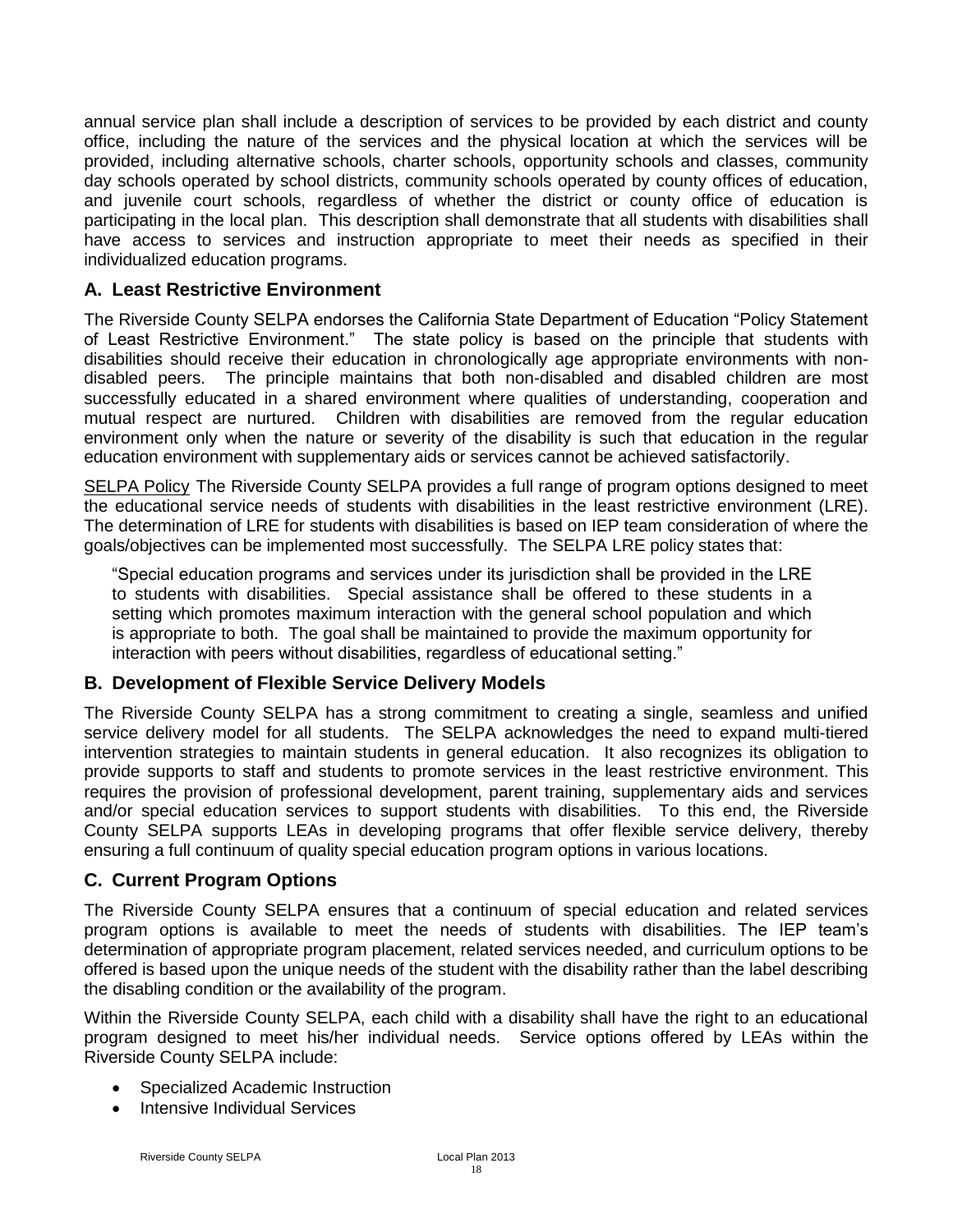• Individual and Small Group Instruction (3.0-5 years only)

A student with an identified disability may be provided with Related Services (RS) while participating in the general education and/or special education environment. Related Services are defined as developmental, corrective and other services as may be required to assist an individual with exceptional needs to benefit from special education (EC §56363(a)).

Related Service Options include the following:

- 1. Language and Speech
- 2. Adapted Physical Education
- 3. Health and Nursing Specialized Physical Health Care Services
- 4. Health and Nursing Other Services
- 5. Assistive Technology Services
- 6. Occupational Therapy
- 7. Physical Therapy
- 8. Individual Counseling
- 9. Counseling and Guidance
- 10. Parent Counseling
- 11. Social Work Services
- 12. Psychological Services
- 13. Behavior Intervention Services
- 14. Day Treatment Services
- 15. Residential Treatment Services
- 16. Specialized Services For Low Incidence Disabilities
- 17. Specialized Deaf and Hard of Hearing Services
- 18. Interpreter Services
- 19. Audiological Services
- 20. Specialized Vision Services
- 21. Orientation and Mobility
- 22. Braille Transcription
- 23. Specialized Orthopedic Services
- 24. Reader Services
- 25. Note Taking Services
- 26. Transcription Services
- 27. Recreation Services, Includes Therapeutic Recreation
- 28. Transportation

Related Service Options for Transition include the following:

- College Awareness/Preparation
- Vocational Assessment, Counseling, Guidance, and Career Assessment
- Career Awareness
- Work Experience Education
- Job Coaching (Includes Job Shadow and Service Learning)
- Mentoring
- Agency Linkages (Referral and Placement)
- Travel Training (Includes Mobility Training)
- Other Transition Services

The services listed above may be provided by:

- Local Education Agency (LEA)
- County Office of Education
- Another LEA, District, or SELPA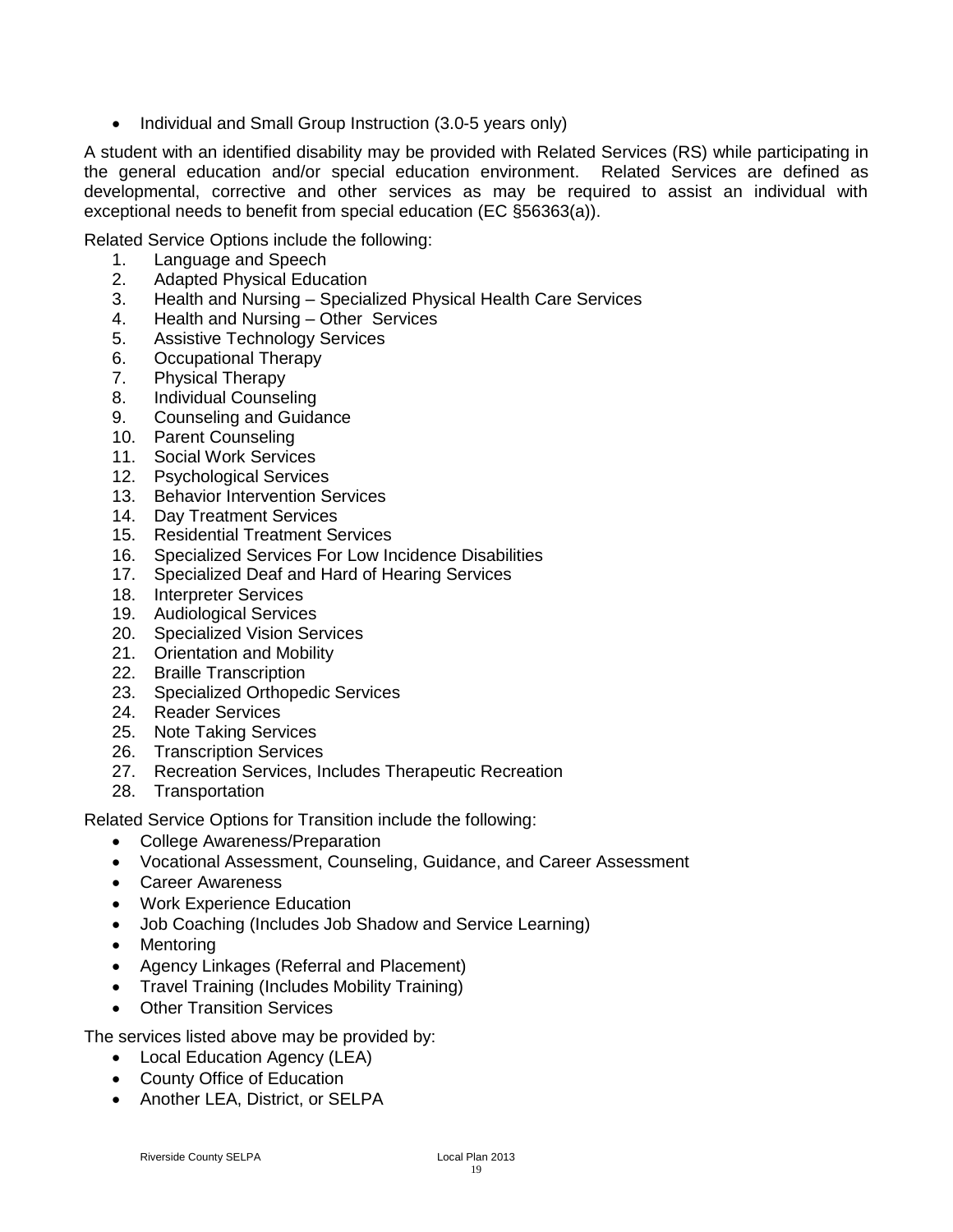- Workability
- Transition Partnership Program
- Regional Center
- Alcohol and Drug Prevention Programs
- Child Development Funded Program
- Head Start
- Department of Mental Health
- California Children's Services
- Department of Social Services
- Department of Rehabilitation
- Employment Development Department
- Nonpublic Agency (NPA) under contract with LEA
- Nonpublic School (NPS) under contract with SELPA or LEA
- Other Public Program
- Other Private Program

The services listed above may be provided in any of the following settings and/or locations:

- General Education Classroom/Public Day School
- Separate Classroom In Public Integrated Facility
- State Special School
- Separate School or Special Education Center of Facility
- Home instruction based on the IEP
- Hospital
- Head Start Program
- Child Development or Child Care Facility
- Public Preschool
- Private Preschool
- Extended Dav Care
- Residential Facility
- Public Residential School
- Other Public School or Facility
- Charter School (operated by an LEA/District)
- Charter School (operated as an LEA/District)
- Continuation School
- Alternative Work Education Center/Work Study Facility
- Juvenile Court School
- Community School
- Correctional Institution or Facility
- Community College
- Adult Education Facility
- Nonpublic Day School
- Nonpublic Residential School In California
- Nonpublic Residential School Outside of California
- Private Day School (Not Certified by Special Education Division)
- Private Residential School (Not Certified By Special Education Division)
- Parochial School
- Service Provider Location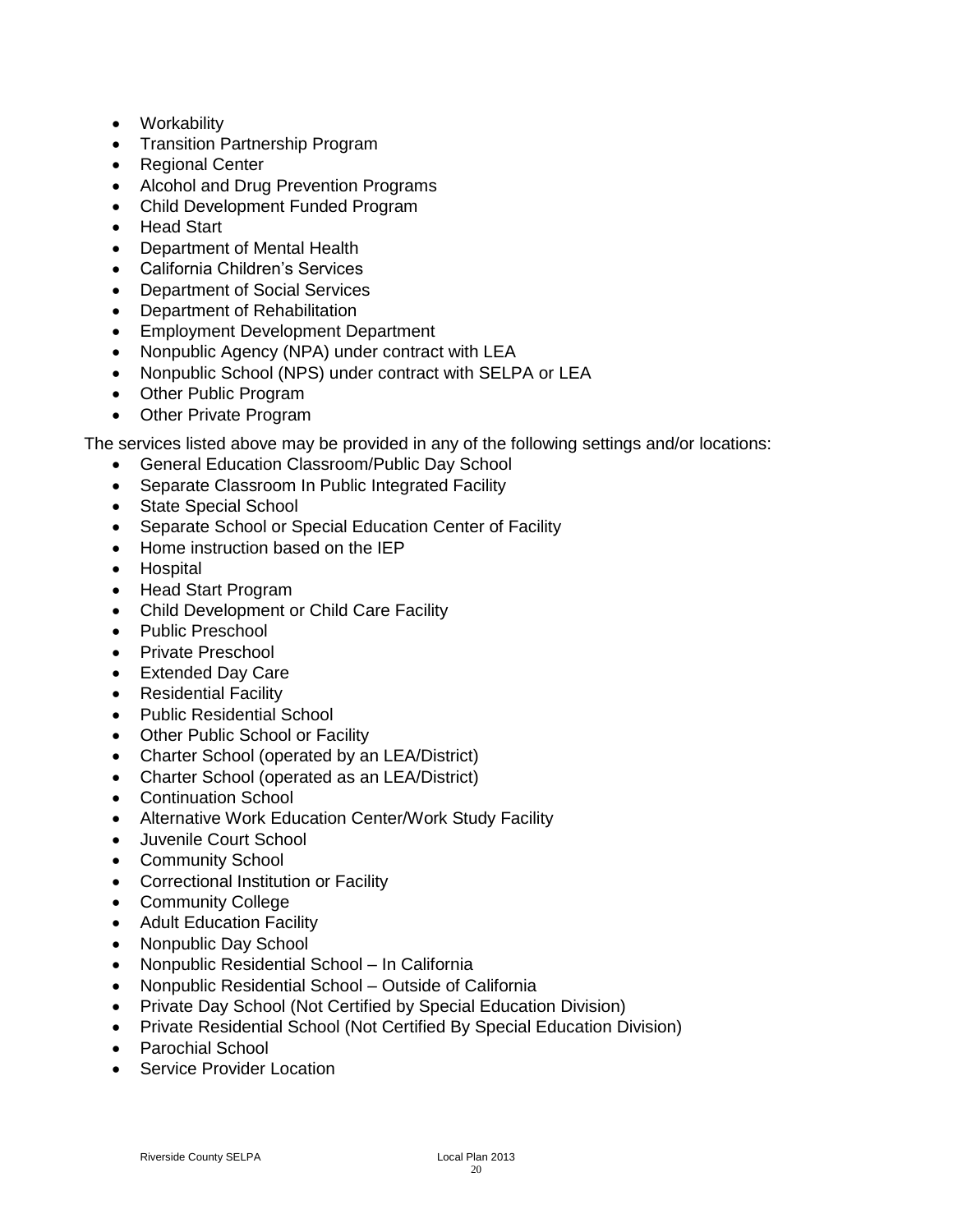The frequency of the services listed above can be provided daily, weekly, monthly, yearly, or any other frequency needed.

For students in grades K-12, the average caseload for language, speech, and hearing specialists in districts, county offices, or special education local plan areas shall not exceed 55 cases, unless the local comprehensive plan specifies a higher average caseload and the reasons for the greater average caseloads (EC §56363.3) and shall not exceed a count of 40 for language, speech and hearing specialists providing services exclusively to students between the ages of three and five years (EC §56441.7(a)). The caseload for a resource specialist shall be stated in the local plan and in accordance with regulations established by the board. No resource specialist shall have a caseload which exceeds 28 students (EC §56362(c)). This criterion may apply to certificated personnel working in this capacity even if their job title has been changed (e.g., Education Specialist, Specialized Academic Instructor). When special education personnel split their time between serving students with disabilities and general education (e.g., multi-tiered interventions) their special education caseload and funding allocation needs to be adjusted proportionate to their percentage of time in each role. The provision of paraprofessional support (e.g., instructional aide, speech language pathologist assistant, or certified occupational therapist assistant) does not change caseload requirements.

Individual SELPA-member districts may request a waiver of these provisions from the State Superintendent of Public Instruction as allowed in 5 CCR 3051.1 and EC §56101.

## <span id="page-20-0"></span>**D. Preschool Services**

### **1. Infants Transitioning from Part C Services**

For infants previously identified as eligible for Part C special education program services who have an Individualized Family Service Plan (IFSP), the transition process into a preschool program begins when the child reaches the age of 30 months (2 years, 6 months). The Early Start staff discusses a transition plan with the family, updates assessment reports as necessary, and notifies the LEA. The LEA becomes a mandatory participant in the transition IFSP meeting. With parental consent, a copy of the child's IFSP and assessment report(s) are forwarded to the child's district of residence. District staff review the child's file to determine need for assessment, and schedules an initial IEP team meeting with potential service providers. The IFSP and assessment results must be considered in developing the initial IEP and determining eligibility for Part B special education services. This process must occur by age 3.0 to ensure uninterrupted services and a smooth transition.

## **2. Child Find for 3-5 Year Olds**

A parent or guardian of an individual, a teacher or other service provider of the individual, or a foster parent of the individual who has a concern about a preschool child's growth or development may make an initial referral. Referral for assessment means any request for assessment to identify a student with a disability. The preschool team obtains information from the child's parent/guardian and from preschool program staff (when appropriate). The team meeting provides the opportunity to discuss the child's growth and development relative to expectations, intervention strategies, and the child's potential need for assessment to determine eligibility for special education program services. Students with identified disabilities aged 3-5 may receive any of the special education supports listed above under K-12 descriptions as determined by the IEP team.

# <span id="page-20-1"></span>**IX. Early Education Program**

## <span id="page-20-2"></span>**A. Infant Services**

Special education provided through Part C infant services are available through Inland Regional Center and the Riverside County Office of Education (RCOE), and the Palo Verde Unified School District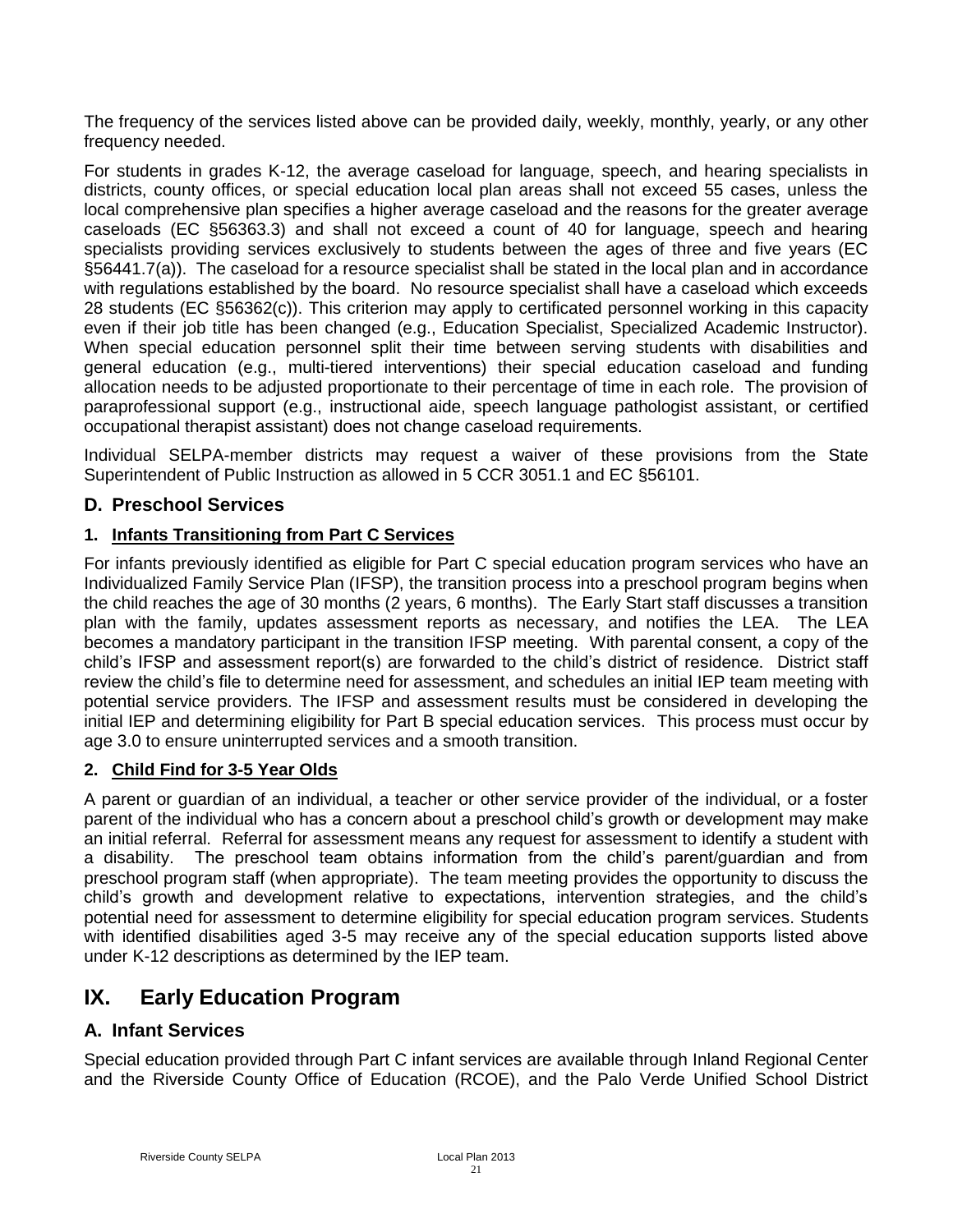(PVUSD). Districts other than PVUSD begin serving identified students at age 2.6 – 2.9 for transition into an appropriate program at age 3.

The following special education services may be provided to an infant with a disability:

- Family Training, Counseling, and Home Visits
- Medical Services (For Evaluation Only)
- Nutrition Services
- Service Coordination
- Special Instruction
- Special Education Aide In Regular Development Class, Child Care Center or Family Child Care Home
- Respite Care Services

Infant services may be provided by the same providers, in similar settings/locations, and in similar frequency as listed in the previous section.

## <span id="page-21-0"></span>**B. Program Description**

The RCOE operates the Early Start Infant CIRCLE (Concern for Infants in Riverside County Learning Enrichment) Program, the LEA component of Early Intervention Services. Infants residing in Riverside County SELPA (excluding Palo Verde USD) who have a solely low incidence disability are eligible. Infants with medical or developmental problems who are under three years of age may be eligible for services. The Infant CIRCLE Program has two primary focuses:

- Training to and empowerment of parents to support the child's growth and development within the natural environment and
- Prevention of secondary disabilities.

Anyone who has a concern about an infant's growth or development may make a referral to an Early Start Program. Children with a solely low incidence disability should be referred to the RCOE Infant CIRCLE Program. All other referrals should be sent to the Inland Regional Center Part C Coordinator. If a referral is received less than 45 days before the child turns 3.0 years old, the referral should be sent to the child's district of residence. For more specific information, see the Riverside County SELPA *Policies and Procedures for Students with Disabilities Birth to Three*.

## <span id="page-21-1"></span>**C. Interagency Agreement**

The Riverside County SELPA has entered into an Interagency Agreement with Inland Regional Center to describe selected policies and procedures relating to the implementation of California's Early Intervention Services Act (GC §95000 et seq.) and the regulations, procedures for resolving disputes, and other components necessary to ensure effective cooperation and coordination between the two agencies. A copy of the Interagency Agreement is available through the SELPA Office.

# <span id="page-21-2"></span>**X. Dispute Resolution Process**

Should disputes arise concerning special education related matters or related to the interpretation of this Local Plan between or among the LEAs, the disputing LEAs shall first attempt to arrive at a settlement. If settlement is not reached at the LEA level, the Riverside County SELPA Executive Director shall mediate the dispute. Any dispute regarding program issues not successfully resolved by the SELPA Executive Director shall be referred to the Coordinating Council. Any dispute regarding fiscal issues not successfully resolved by the SELPA Executive Director shall be referred to the SELPA Finance Committee. Any dispute regarding Governance issues shall be directed to Governance Council/JPA Board for resolution.

The Coordinating Council and/or Finance Committee will discuss issues, conflicts, or proposed changes until either a common recommendation to the Governance Council*/*JPA Board can be made or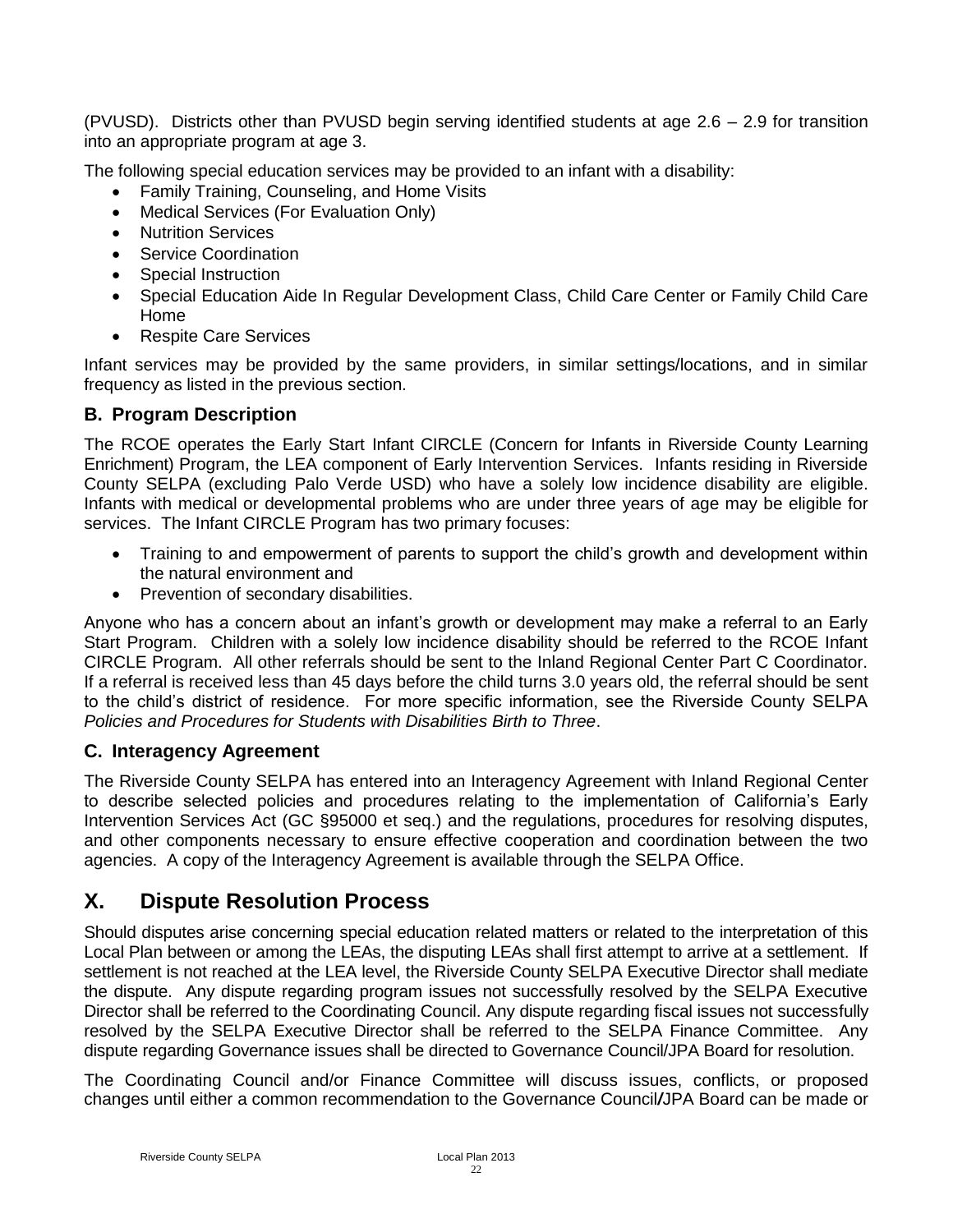differing options can be presented. The Governance Council/JPA Board may adopt a position by a majority vote or refer the issue back to the Coordinating Council and Finance Committee with input so as to assist these two bodies in developing a consensus recommendation. The Governance Council*/*JPA Board shall hear the facts of the dispute and shall render a written decision on the matter, which shall be binding on the parties.

# <span id="page-22-0"></span>**XI. Community Advisory Committee Certification**

The SED-LP-2 form shall be submitted to California Department of Education (CDE) by the deadline established.

# <span id="page-22-1"></span>**XII. Charter Schools**

The Riverside County SELPA policy and procedures for Provision of Special Education Services to Students Voluntarily Enrolled in Charter Schools applies to all charter schools that are chartered by a local education agency (LEA) member of the SELPA or granted a charter on appeal by the Riverside County Board of Education or the State Board of Education in which oversight responsibilities have been assigned to a SELPA-member LEA. This policy only extends to a charter school that was chartered by, or assigned to, an entity that is a member of the Riverside County SELPA. If the charter school is operating as an LEA member of the SELPA, the Charter School shall be treated as all other SELPA-member LEAs.

As students enrolled in charter schools are entitled to special education services provided in a similar manner to students enrolled in other public schools, charter schools within the SELPA shall comply with all requirements of all applicable state and federal law regarding provision of special education services (Education Code §56000 et seq., Individuals with Disabilities Education Act 20 U.S.C. Chapter 33). A charter school shall not discriminate against any pupil in its admission criteria, including on the basis of disability. Students enrolled in charter schools shall receive services in a manner similar to students enrolled in other public schools within the SELPA.

Charter schools must delineate in their memorandum of understanding (MOU) the entity responsible for providing special education instruction and related services, regardless of whether they operate as a school of the district or an LEA member of a SELPA. This document must reference any anticipated transfer of special education funds between the granting LEA and the charter school and any provisions for sharing deficits and/or proration factors in funding. For charter schools operating as a school of their chartering LEA, this document must expressly affirm that the district where the student resides, if different than the chartering LEA, is not responsible for providing special education services to students that are enrolled in the charter school. The MOU must also state that prior to final approval of a request to be deemed a LEA, the charter school will be deemed a public school within the chartering entity. Any LEA Charter School shall be treated as all other SELPA-member LEAs by the administrative unit and the SELPA Executive Director. The SELPA must receive a copy of each MOU in order to release funds to the chartering entity. The full Charter School document is available on the SELPA website: [www.rcselpa.org.](http://www.rcselpa.org/)

# <span id="page-22-2"></span>**XIII. Literacy**

All students with disabilities will have the opportunity to participate in the general education curriculum as determined by the IEP team. The IEP team will consider the special needs of a student on an individual basis. One of the areas of participation will be the California Reading Initiative. In order to address these goals, we assure that students with disabilities will have full access to:

1. all required core curriculum including state adopted core curriculum text books and supplementary text books; and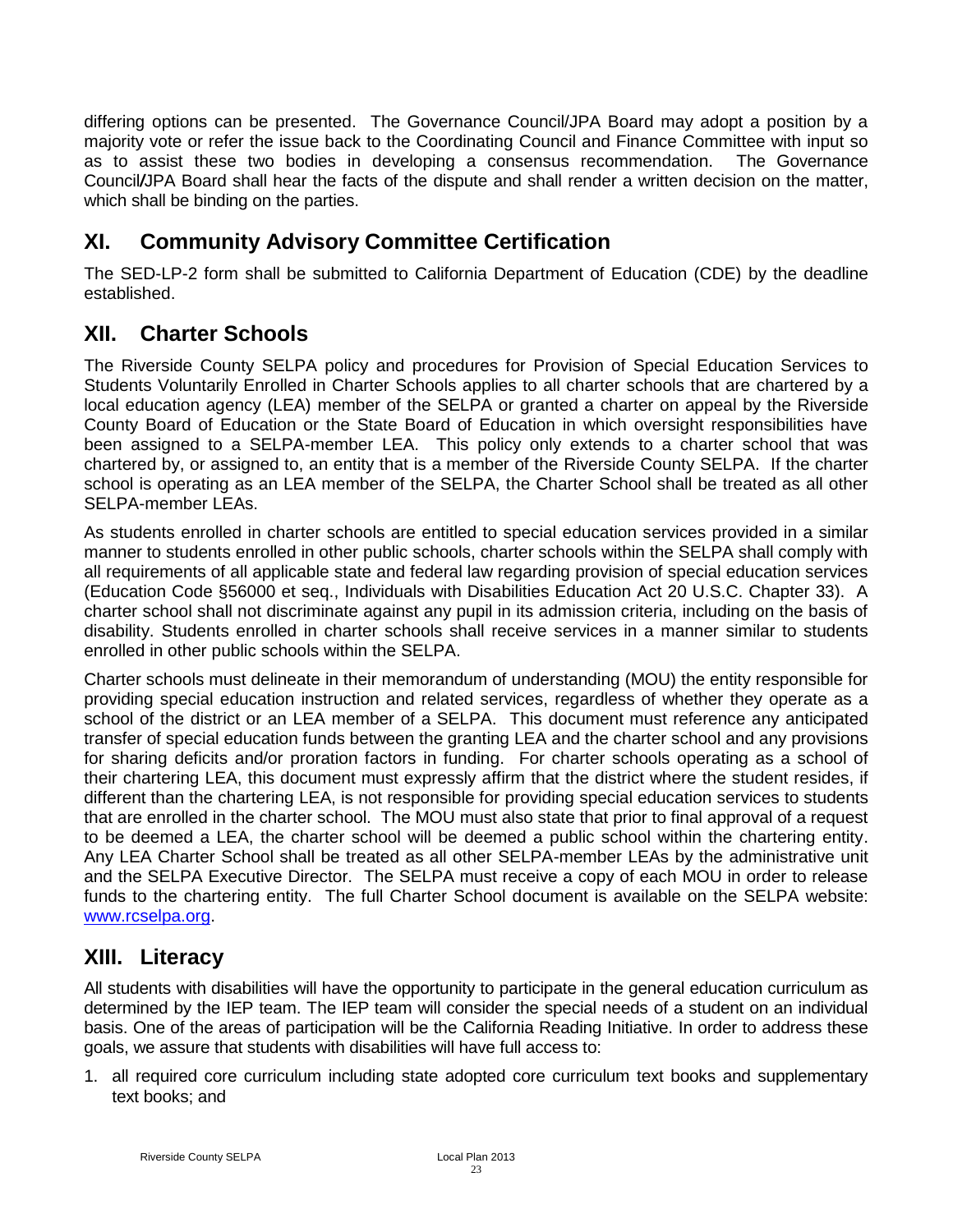2. instructional materials and support in order that students with disabilities move toward higher standards in reading.

Special education instructional personnel will participate in staff development in-service opportunities in the area of literacy that include:

- 1. information about current literacy and learning research;
- 2. state adopted standards and frameworks;
- 3. increased participation of students with disabilities in statewide student assessments; and
- 4. research-based instructional strategies for teaching reading to a wide range of diverse learners in order to increase the percentage of children with disabilities who are literate.

## <span id="page-23-0"></span>**XIV. Local Requirements**

The Riverside County SELPA local agreements/policies are held on file at the SELPA and can be obtained upon request. They are also available on our website [www.rcselpa.org](http://www.rcselpa.org/) under Policies and Procedures Tab.

*\* \* \* \* \* \* \* \* \* \* \* \* \* \* \* \* \* \* \* \* \* \* \* \* \* \* \* \* \* \* \* \* \* \* \* \* \* \* \* \* \* \* \* \* \* \* \* \* \* \* \* \* \* \* \* \* \* \* \* \* \** 

The Governance Council/JPA Board shall adopt amendments to the permanent portion of the Local Plan on an "interim" basis not to exceed 12 months. Amendments approved in this manner become permanent upon subsequent approval by all LEA governing boards and the State Board of Education. Such approval may be considered concurrently with the approval of the Annual Service Plan and the Annual Budget Plan.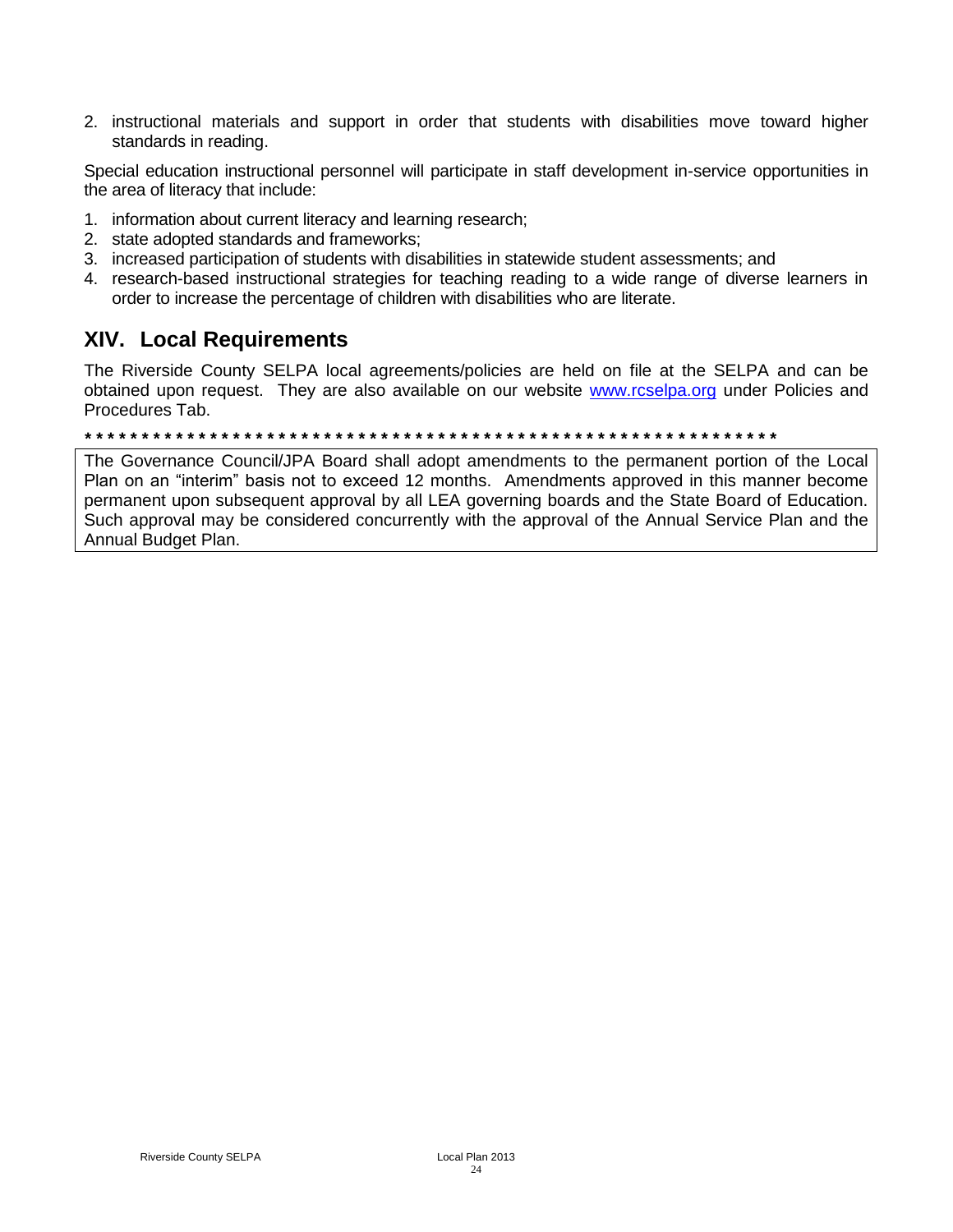# <span id="page-24-0"></span>**XV. Appendices**

Appendix 1: Organizational Chart

Appendix 2: Joint Powers Agreement for Special Education

Appendix 3: Agreement for Services: Administrative Unit

Appendix 4: Local Plan Rewrite Committee Members

Appendix 5: Acronyms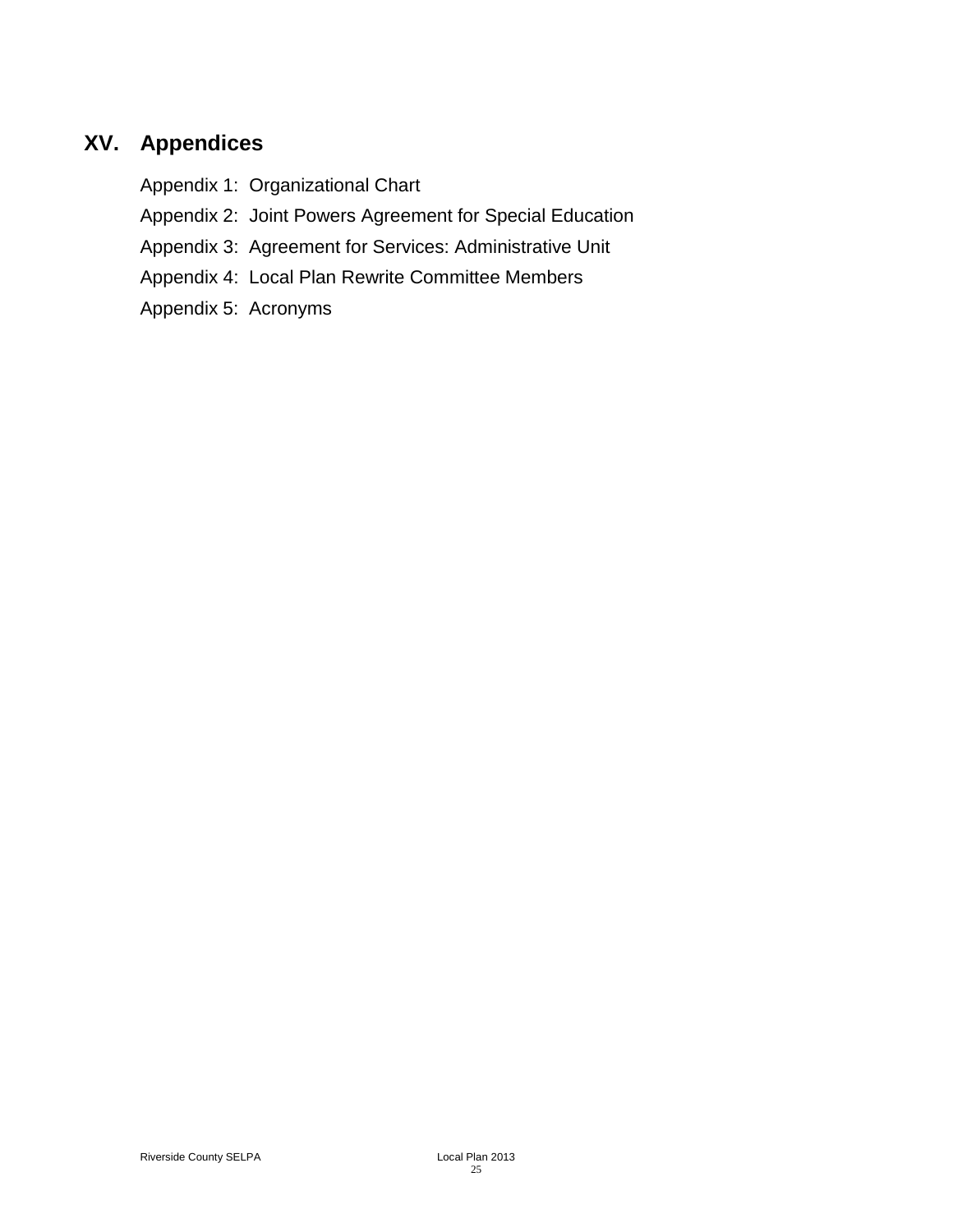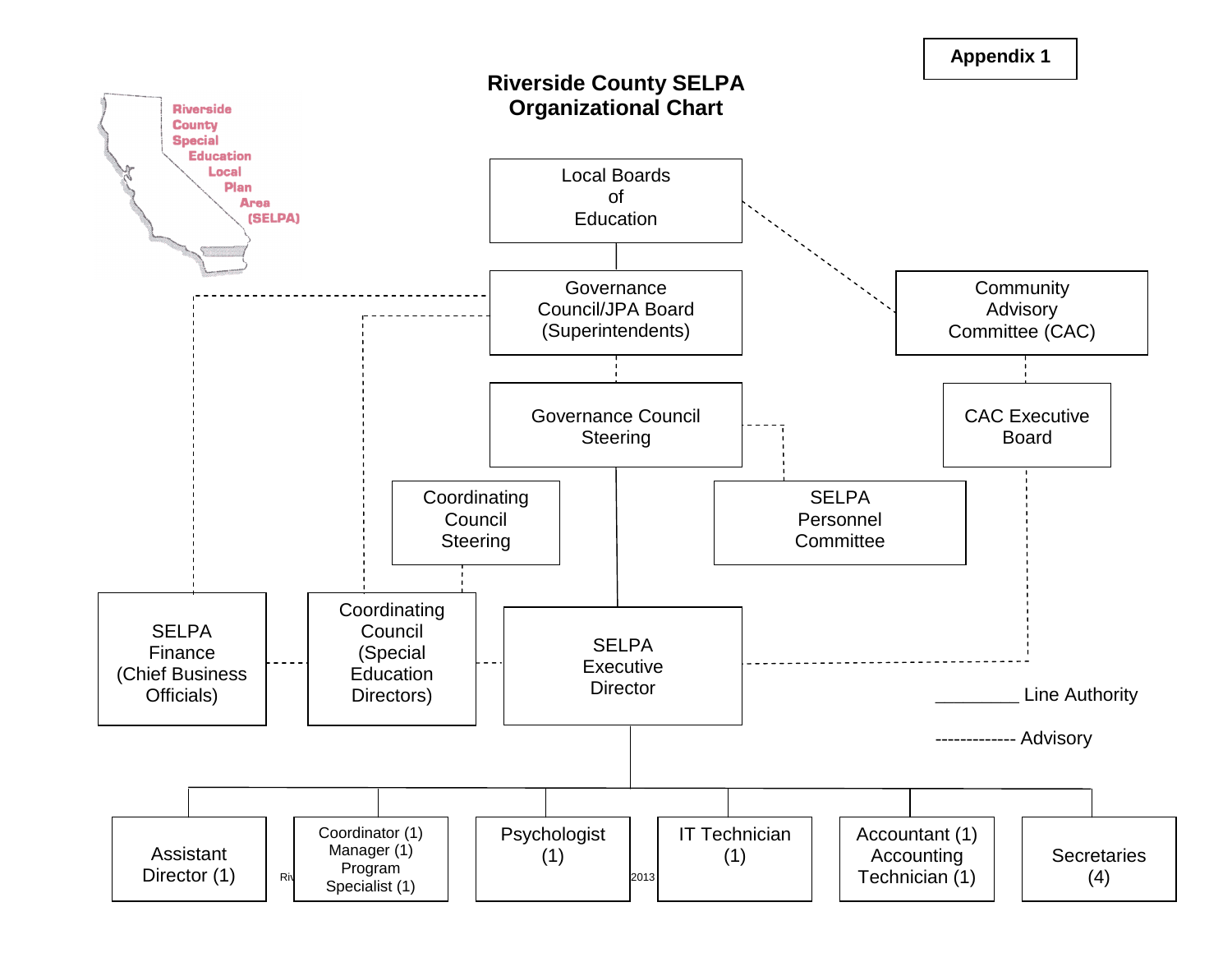# **RIVERSIDE COUNTY SPECIAL EDUCATION LOCAL PLAN AREA JOINT POWERS AGREEMENT (JPA) FOR SPECIAL EDUCATION**

### **WITNESSETH**

The undersigned parties entered into a Joint Powers Agreement (JPA) for Special Education effective July 1, 2006, providing for the administration of a special education service region for the implementation of the State mandated special education program, and,

NOW, THEREFORE, in consideration of this clarification, of the mutual covenants herein and of the mutual benefits to be derived there from, each of the parties hereto agree as follows:

### PREAMBLE

THIS AGREEMENT, effective July 1, 2006, by and among the Local Education Agencies (LEA) signatory hereto is entered into pursuant to the provisions of Title I, Division 7, Chapter 5 (Sections 6500 et seq.) of the California Government Code, relating to joint exercise of powers for the purpose of establishing, governing, implementing, coordinating, and operating a local plan for the education of individuals with exceptional needs.

### **RECITALS**

WHEREAS, pursuant to Education Code sub-sections 56140 (d), the County Superintendent of Schools and each School District is authorized to join with one another to submit a local plan for the education of children with exceptional needs,

WHEREAS, pursuant to the Education Code, said plan may specify that an entity other than the County Superintendent of Schools shall coordinate implementation of the plan,

WHEREAS, pursuant to the Education Code, all of the LEAs signatory hereto are authorized to enter contractual Agreements under said plan,

WHEREAS, pursuant to Government Code Section 6502, if authorized by their governing bodies, two or more public agencies by Agreement may jointly exercise any power common to the contracting parties,

NOW, THEREFORE, FOR AND IN CONSIDERATION OF THE MUTUAL COVENANTS HEREIN AND OF THE MUTUAL BENEFITS TO BE DERIVED THEREFROM, each of the parties hereto agrees as follows:

### AGREEMENT

### 1. CREATION OF JOINT POWERS AGENCY

There is hereby created a Riverside County Special Education Local Plan Area (SELPA) Joint Powers Agreement (JPA) separate and apart from the parties hereto and hereinafter designated as "Riverside County SELPA JPA."

### 2. PURPOSE

The purpose of Riverside County SELPA JPA shall be to submit to the California Superintendent of Public Instruction a local plan for the education of children with exceptional needs within the Riverside County SELPA, to provide a governance structure and any necessary administrative support to implement the plan, to establish a system for determining the responsibility of member Local Education Agencies for the education of each individual with exceptional needs residing within the Riverside County SELPA, and to designate the Val Verde Unified School District as the Administrative Unit (AU) to perform such functions as the receipt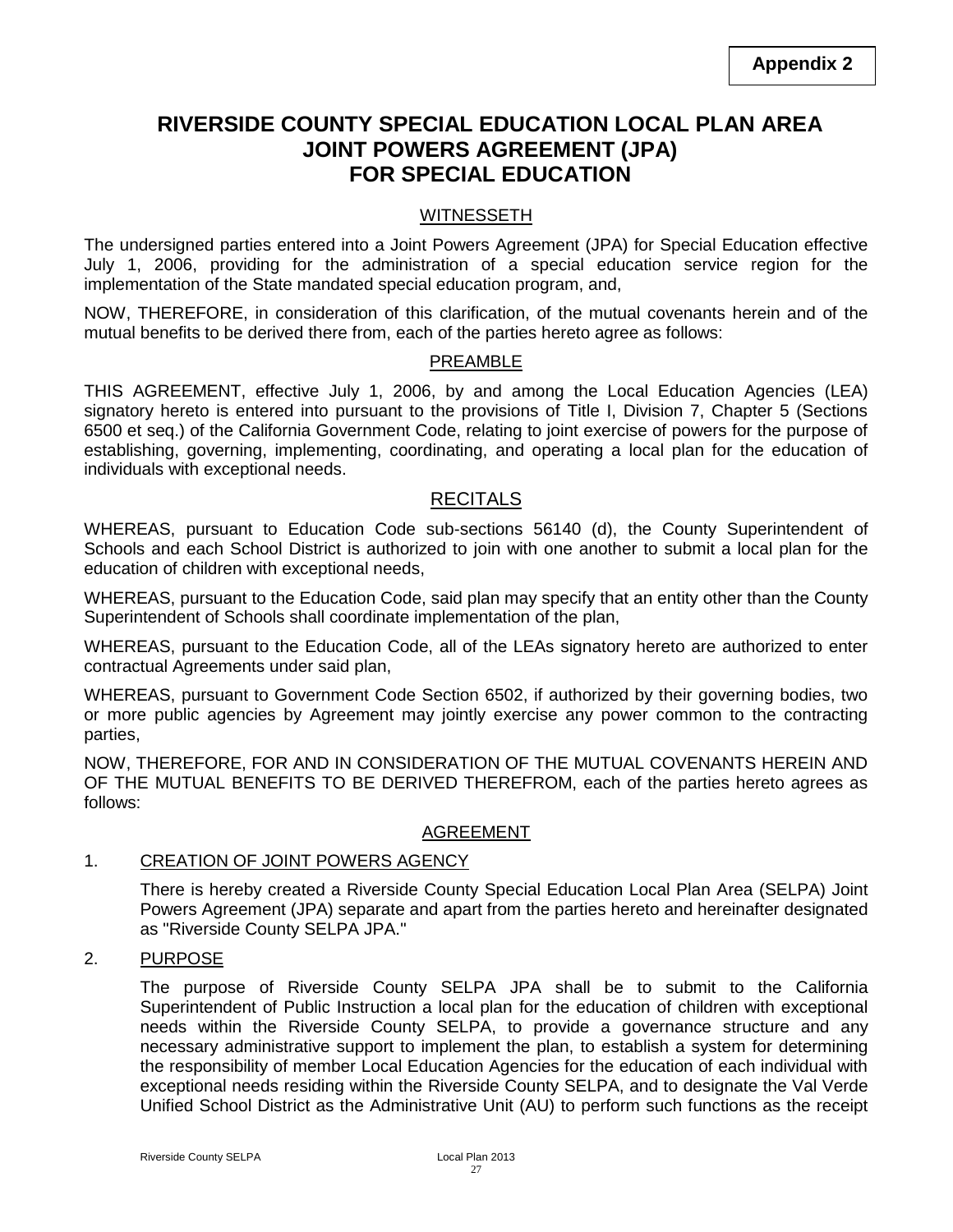and distribution of all SELPA funds and provision of administrative support.

### 3. TERM

This Agreement became effective on the date set forth in the Preamble hereof and shall continue until terminated as hereinafter provided (such withdrawal must be in accordance with the terms of Section 12 hereof).

### 4. MEMBERSHIP

All public LEA within the Riverside County SELPA authorized to provide educational services for children with exceptional needs shall be eligible for membership. Membership shall be effective upon approval of the Governance Council and due execution of this Agreement by such agency. Each member agency shall be entitled to the rights and privileges, and shall be subject to the duties and obligations, of membership, as provided in this Agreement.

The LEA members of this Agreement are:

Alvord Unified School District Banning Unified School District Beaumont Unified School District Coachella Valley Unified School District Desert Center Unified School District Desert Sands Unified School District River Springs Charter School (effective July 1, 2007) Hemet Unified School District Jurupa Unified School District Lake Elsinore Unified School District Menifee Union School District \*\* Murrieta Valley Unified School District Nuview Union School District Palm Springs Unified School District Palo Verde Unified School District Perris Elementary School District Perris Union High School District Romoland Elementary School District San Jacinto Unified School District \*\* Temecula Valley Unified School District Val Verde Unified School District Riverside County Office of Education

\*\* Districts have provided preliminary notice of potential withdrawal from the Riverside County SELPA effective July 1, 2013.

### 5. GOVERNANCE COUNCIL

ARTICLE I Administering Agency

The Administering Agency of the Riverside County SELPA JPA shall be the Governance Council, and hereinafter referred to as the JPA Board.

### ARTICLE II Purpose

The purpose of this JPA Board shall be to formulate policy and develop regulations and guidelines for the operation of the Master Plan for Special Education, to allocate resources and develop an annual budget, and to mediate problems arising from the implementation of the Master Plan and the administration of contracts. It shall be the intent of the JPA Board to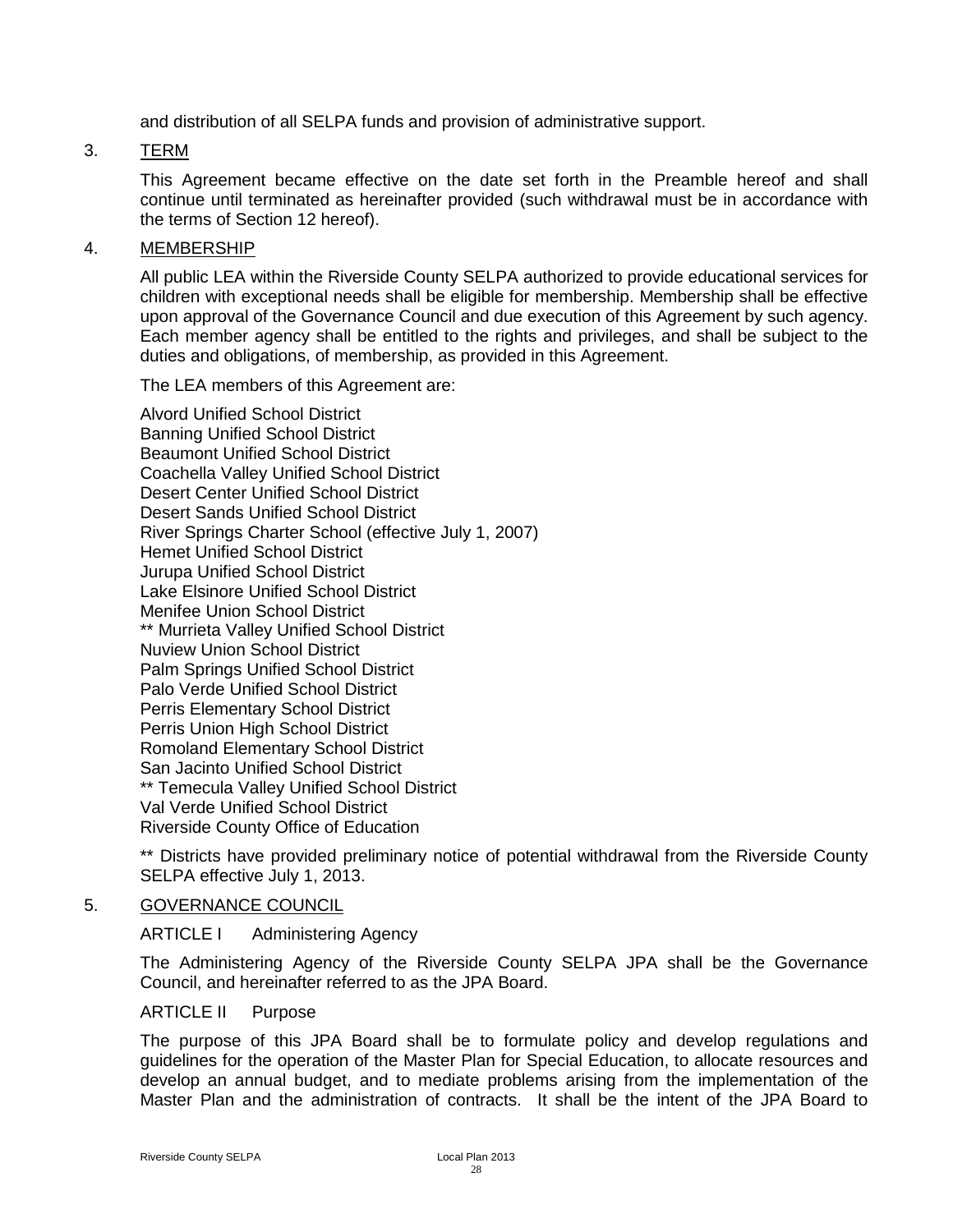minimize financial encroachment upon school district's general education funds.

### ARTICLE III Membership

The membership of the Riverside County SELPA JPA Board shall be the superintendents of participating LEAs in the Master Plan for Special Education and the County Superintendent of Schools. The term "Superintendent" shall include The Chief Executive Official of a member LEA.

### ARTICLE IV Officers

The officers of the JPA Board are Chair and Vice Chair.

The Vice Chair shall be elected in June of the current year for the ensuing year and shall take office on July 1. The Vice Chair shall succeed the Chair. The SELPA Executive Director shall serve as Secretary to the JPA Board.

- ARTICLE V Voting Rights
- Section 1: Only LEA superintendents and the County Superintendent, or an acting/interim superintendent designated by a governing board shall have the right to one vote.
- Section 2: The total of ayes, noes, or abstentions shall be recorded in the minutes for each action taken by the JPA Board. Any member may have his/her vote recorded in the minutes upon request.
- ARTICLE VI Meeting
- Section 1: The Chair shall establish the date, time, and place for regular meetings of the JPA Board and may call special meetings as necessary. All meetings shall be conducted in public.
- Section 2: Notices and agendas are to be prepared and mailed or delivered by the Secretary five (5) days in advance of meetings. In an emergency, notices and agendas may be e**-**mailed to each superintendent's office no later than the day preceding a special meeting.
- Section 3: Addendum to the agenda may be accepted for action providing either (1) the Secretary's Office notifies each superintendent's office no later than the day preceding the meeting; or (2) the majority of a quorum at a scheduled meeting certifies the item as an emergency.
- Section 4: No action shall be taken unless a quorum is present. No action shall be taken except at a regular, special, or adjourned meeting. No action shall be taken on any item not listed on the agenda as an action item, except items qualified by Sections 2 or 3.
- Section 5: A quorum shall be seven (7) superintendents.
- Section 6: An affirmative vote by a majority of the superintendents present shall be sufficient to pass a motion except as provided in Article IX.
- ARTICLE VII Committees
- Section 1: The JPA Board shall operate as a committee of the whole.
- Section 2: The JPA Board Steering Committee shall consist of: A representative from each zone and the County Superintendent of Schools. Each zone representative's name shall be submitted by the respective zone no later than May of the current year for the ensuing year. The following shall be a liaison to the JPA Board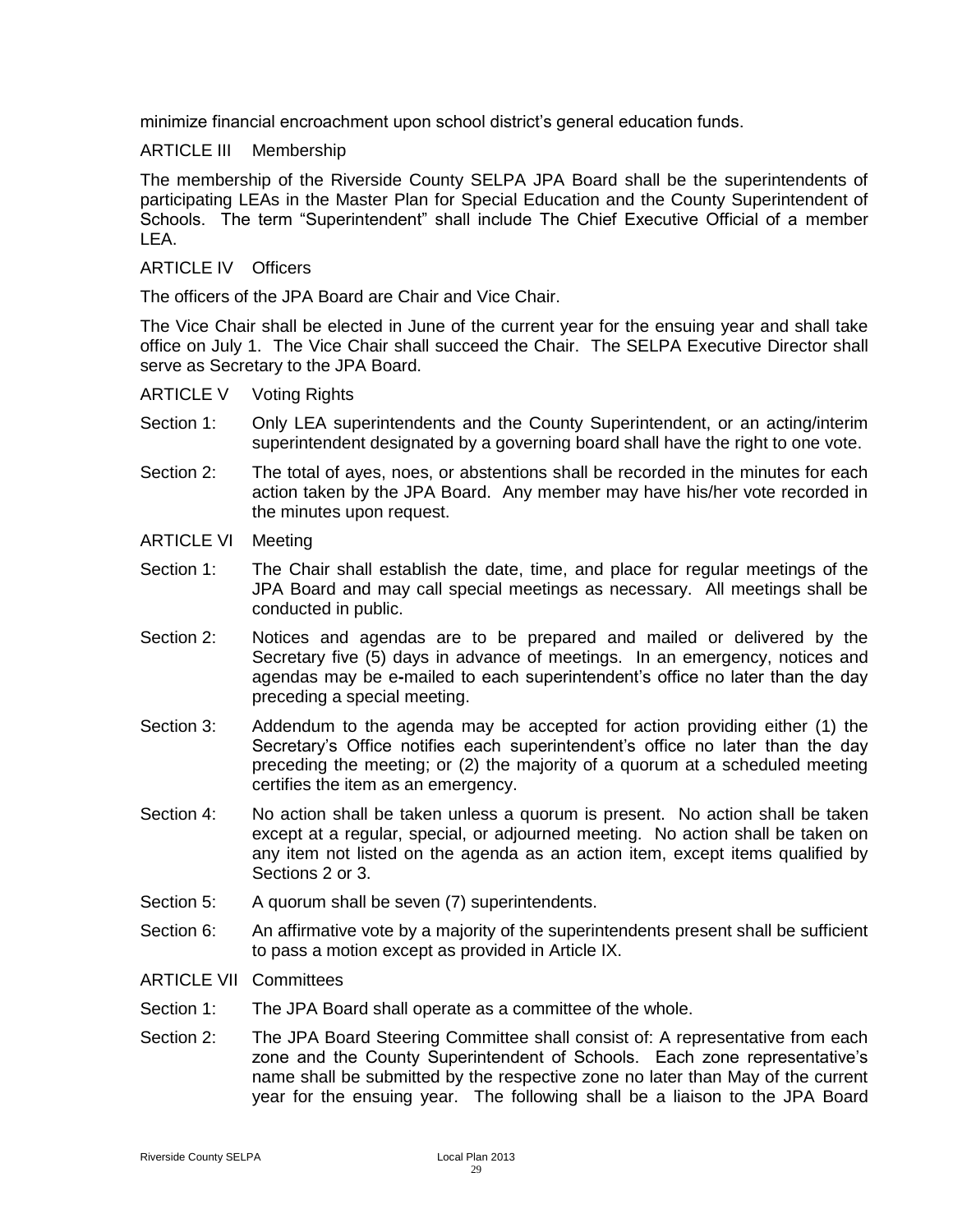Steering Committee: Coordinating Council Chair and a Finance Committee Member.

- Section 3: In May of each year the JPA Board Steering Committee shall serve as the Nominating Committee and recommend the Vice Chair to the JPA Board for the ensuring school year. The County Superintendent of Schools may not serve as Chair or Vice Chair. The Chair and Vice Chair shall also serve as a zone representative. In addition, the Nominating Committee shall make recommendations to the JPA Board Steering Committee for filling officer vacancies that occur during the year.
- Section 4: The Chair may appoint ad hoc committees as necessary. Ad hoc committees shall report to the JPA Board.
- ARTICLE VIII Parliamentary Authority

The parliamentary authority for the JPA Board shall be Robert's Rules of Order, latest edition.

- ARTICLE IX Amendment of Bylaws
- Section 1: Proposed amendments shall be submitted in writing in advance to the JPA Board members for consideration.
- Section 2: An amendment shall require 2/3 vote of the members present.

### 6. POWERS AND DUTIES

- A. The Riverside County SELPA JPA is hereby empowered in its own name to do all acts necessary for or incidental to accomplishing the purposes set forth in this Agreement, including, but not limited to, any or all of the following:
	- (l) to make and enter contracts;
	- (2) a SELPA Personnel Committee to be appointed by the JPA Board Chair, represented of the JPA Board Chair and a superintendent from each of the other zones, with a function of evaluating the SELPA Executive Director.
	- (3) to enter into contract with any member agency for all necessary staff, fiscal, clerical and regionalized services as determined by the JPA Board;
	- (4) to incur debts, liabilities or obligations; and,
	- (5) to sue and be sued in its own name.
- B. The JPA Board is hereby empowered to establish a system for determining the responsibility of member agencies for the education of each individual with exceptional needs residing within the SELPA, and to designate the AU to perform such regionalized functions as the receipt and distribution of all SELPA funds and provisions of administrative support. The JPA Board shall determine all policy matters for the Riverside SELPA.
	- (l) Accountability Reports, Audits
		- a. Accurate fiscal records shall be maintained by the SELPA Executive Director as directed by the JPA Board. There shall be strict accountability of all funds and report of all receipts and disbursements of the Riverside County SELPA JPA.
		- b. The JPA Board shall cause an independent audit of the accounts and records to be made at least once each year by a certified public accountant, and a report thereof filed, as a public record, with the JPA Board, each of the member agencies and other agencies as required by law. Such reports shall be filed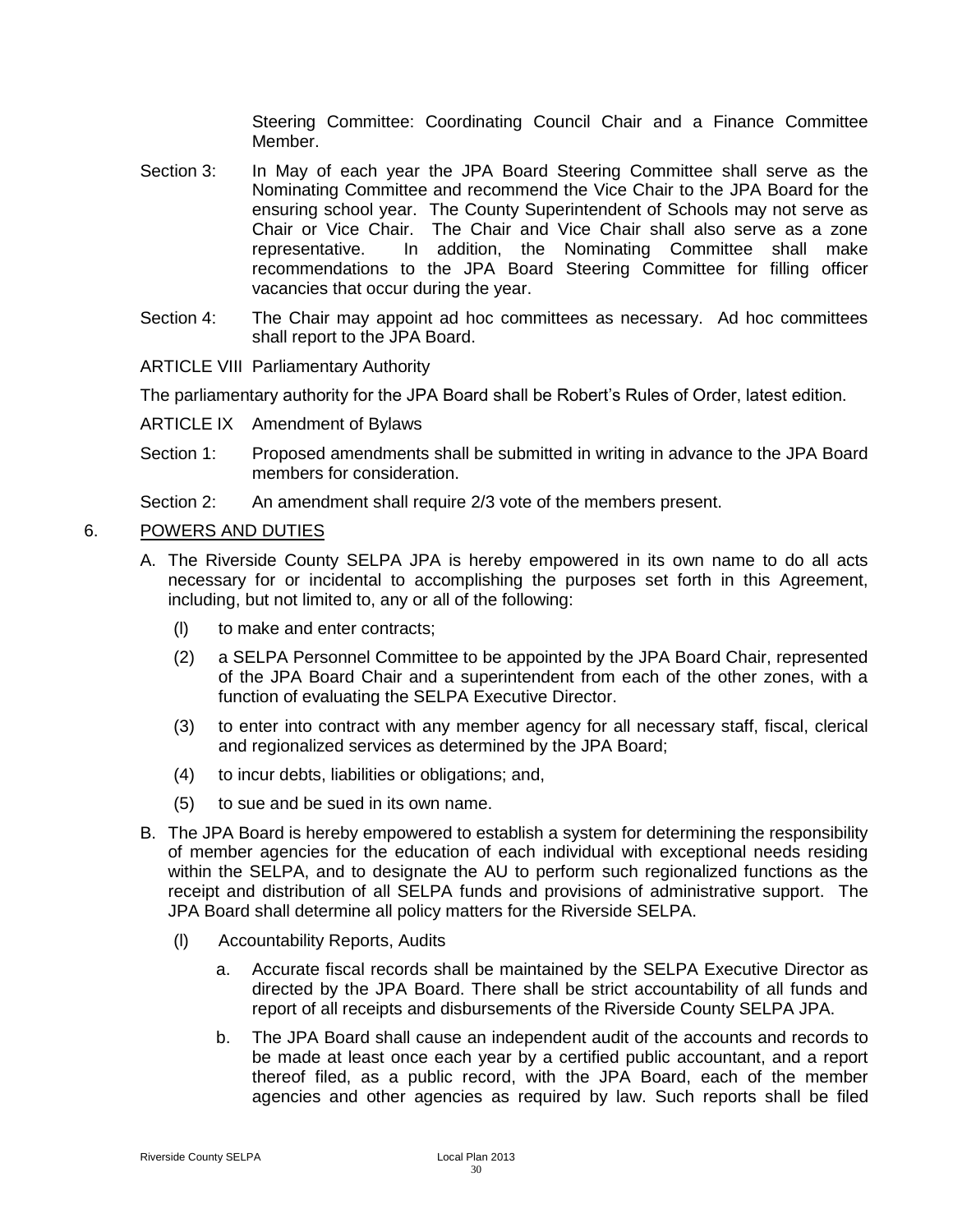within (12) months after the end of the fiscal year under examination.

(2) Fiscal Year

The fiscal year for SELPA shall be July 1 through June 30.

(3) Budget

The JPA Board shall adopt a budget for the Riverside County SELPA JPA in the manner prescribed by the JPA Board.

(4) Succession to Riverside County SELPA Funds

The Riverside County SELPA shall succeed to the surplus funds, assets and equipment, if any, of the prior JPA, which remain after payment of its debts, liabilities, and obligations.

### 7. OBLIGATIONS OF SELPA AND MEMBER AGENCIES

- A. The debts, liabilities, and obligations of SELPA arising from the administering and operation of regionalized services and accrued in the Regionalized Services Budget shall be the debts, liabilities and obligations of the member agencies party to this Agreement.
- B. All debts, liabilities, and obligations arising from the administering and operation of individual school district services and/or county superintendent's special education school services shall be the individual debts, liabilities and obligations of the respective school districts and/or county superintendent. It is hereby agreed and stipulated by each member agency, as authorized by Government Code Section 895.6, that each member agency shall bear ultimate financial responsibility in proportion to its active fault with respect to personal injury and property damage due to its negligent and wrongful acts or omissions occurring in the performance of the Agreement without the right of indemnification or contribution from each of the other member agencies party to this Agreement.

### 8. WITHDRAWAL

A. Right to Withdrawal

After a minimum of one year of membership, a member agency may withdraw from this Agreement, effective at the end of the fiscal year and provided said member agency has given the JPA Board ninety (90) days written notice of intent to withdraw prior to the effective date of withdrawal.

B. Effect of Withdrawal

The withdrawal of any member agency from this Agreement shall not terminate this Agreement unless as a result of such withdrawal there are fewer than two member agencies remaining. A member agency withdrawing shall be entitled to a distribution of assets as set forth in Section 11 hereof.

### 9. TERMINATION

A. Notice: Process

This Agreement may be terminated by written agreement of all member agencies, effective at the end of a fiscal year, upon 180 days written notice prior to the effective date of such termination.

B. Winding Up Affairs

Upon termination of this Agreement, Riverside County SELPA JPA shall continue to exist for the purpose of disposing of all claims, distribution of all assets and all other functions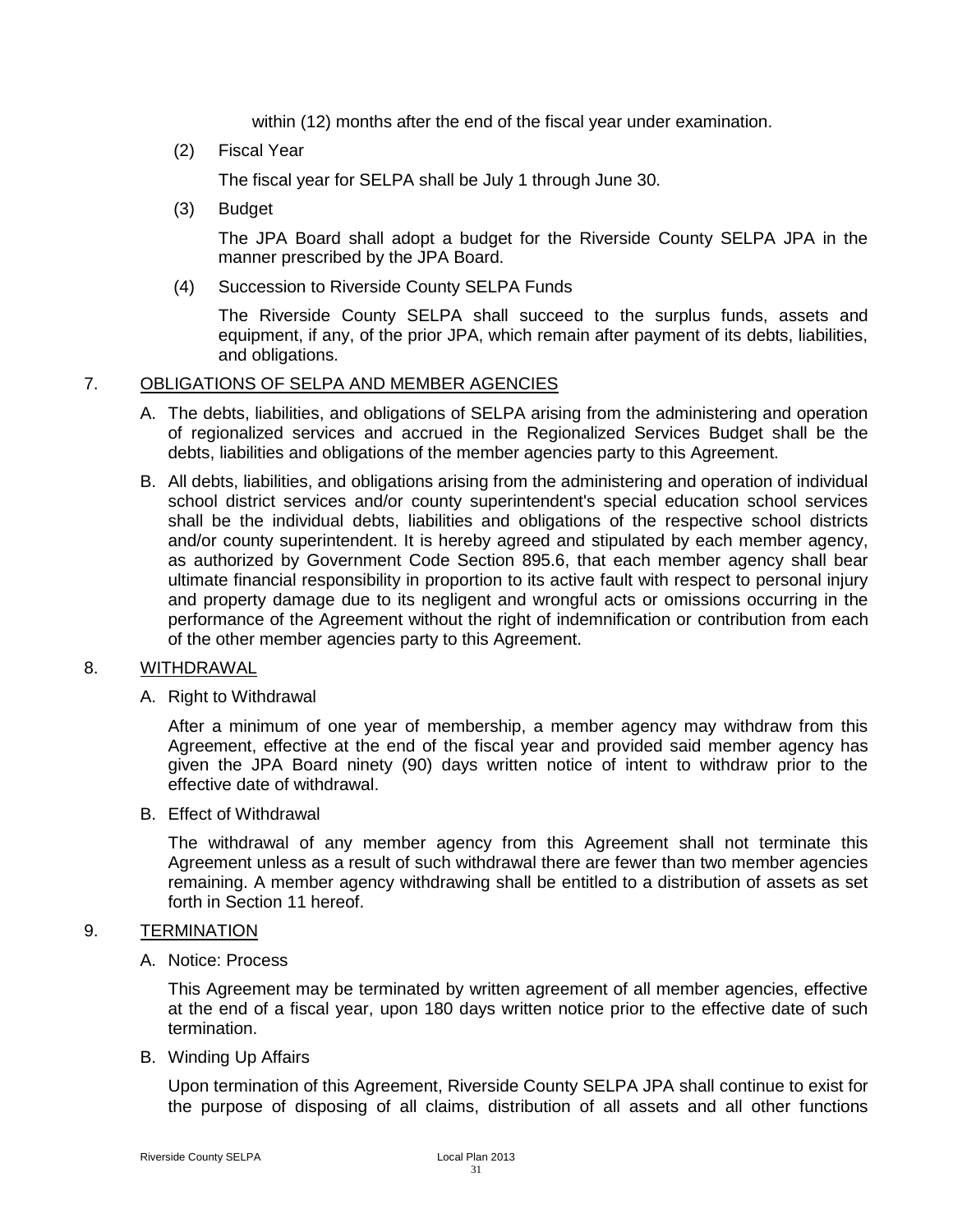necessary to wind up the affairs of the Riverside County SELPA.

C. Effect of Termination

Upon termination of the Agreement, the member agencies shall be entitled to a distribution of assets as set forth in Section 13 hereof.

### 10. DISTRIBUTION OF ASSETS AND SURPLUS MONEY

Upon termination of this Agreement or withdrawal of a member agency, any remaining assets after all obligations of SELPA have been met shall be distributed as follows: A share of all property of SELPA, including all moneys on hand or due but uncollected, shall be distributed to each withdrawing or terminating member agency in proportion to contributions made upon the effective date of such withdrawal or termination. However, in the event of termination where there is a successor AU or other administrative entity established for all of the then member agencies, such assets and surplus money shall be distributed to the successor AU.

### 11. SEVERABILITY

Should any part, term, or provision of this Agreement be decided by the Courts to be illegal or in conflict with any law of the State of California or the United States or otherwise rendered unenforceable or ineffectual, the validity of the remaining portions or provisions shall not be affected thereby.

### 12. AMENDMENT

This Agreement may be amended at any time by the written agreement of two-thirds of the votes of the LEAs at a regular or special meeting of the JPA Board.

In witness whereof, the following parties hereto have caused this Joint Powers Agreement to be duly executed.

ALVORD UNIFIED SCHOOL DISTRICT

By:

BANNING UNIFIED SCHOOL DISTRICT

By:

BEAUMONT UNIFIED SCHOOL DISTRICT

By: a control of the set of the set of the set of the set of the set of the set of the set of the set of the set of the set of the set of the set of the set of the set of the set of the set of the set of the set of the set

COACHELLA VALLEY UNIFIED SCHOOL DISTRICT

By:

DESERT CENTER UNIFIED SCHOOL DISTRICT

By:

DESERT SANDS UNIFIED SCHOOL DISTRICT

By: the state of the state of the state of the state of the state of the state of the state of the state of the state of the state of the state of the state of the state of the state of the state of the state of the state

RIVER SPRINGS CHARTER SCHOOL

By:

HEMET UNIFIED SCHOOL DISTRICT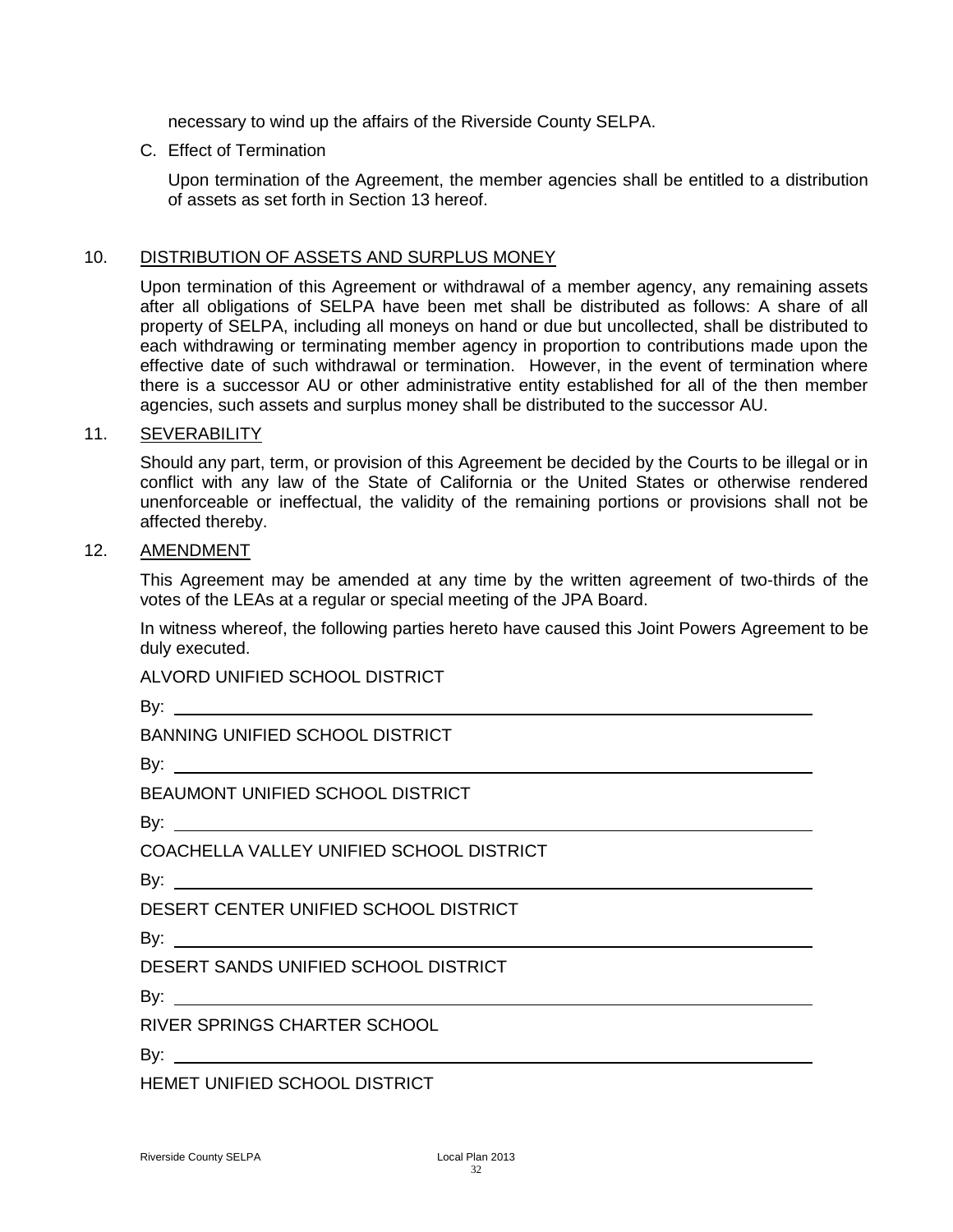By:

|  | JURUPA UNIFIED SCHOOL DISTRICT |
|--|--------------------------------|
|  |                                |

By:

LAKE ELSINORE UNIFIED SCHOOL DISTRICT

By:

MENIFEE UNION SCHOOL DISTRICT

By:

MURRIETA VALLEY UNIFIED SCHOOL DISTRICT

By: a strategy in the strategy of the strategy of the strategy of the strategy of the strategy of the strategy of the strategy of the strategy of the strategy of the strategy of the strategy of the strategy of the strategy

NUVIEW UNION SCHOOL DISTRICT

BY: the state of  $\mathsf{B}$ 

PALM SPRINGS UNIFIED SCHOOL DISTRICT

BY:

PALO VERDE UNIFIED SCHOOL DISTRICT

BY: the contract of the contract of the contract of the contract of the contract of the contract of the contract of the contract of the contract of the contract of the contract of the contract of the contract of the contra

PERRIS SCHOOL DISTRICT

By: a set of  $\mathsf{B}$ 

PERRIS UNION HIGH SCHOOL DISTRICT

By: the contract of the contract of the contract of the contract of the contract of the contract of the contract of the contract of the contract of the contract of the contract of the contract of the contract of the contra

ROMOLAND SCHOOL DISTRICT

By: **Example** 

SAN JACINTO UNIFIED SCHOOL DISTRICT

By:

TEMECULA VALLEY UNIFIED SCHOOL DISTRICT

By:

VAL VERDE UNIFIED SCHOOL DISTRICT

By:

RIVERSIDE COUNTY SUPERINTENDENT OF SCHOOLS

By:  $\qquad \qquad$ 

Revised: 8/25/06 Revised: 10/27/06 Revised: 10/24/08 Revised: 2/24/12 Revised: 10/19/12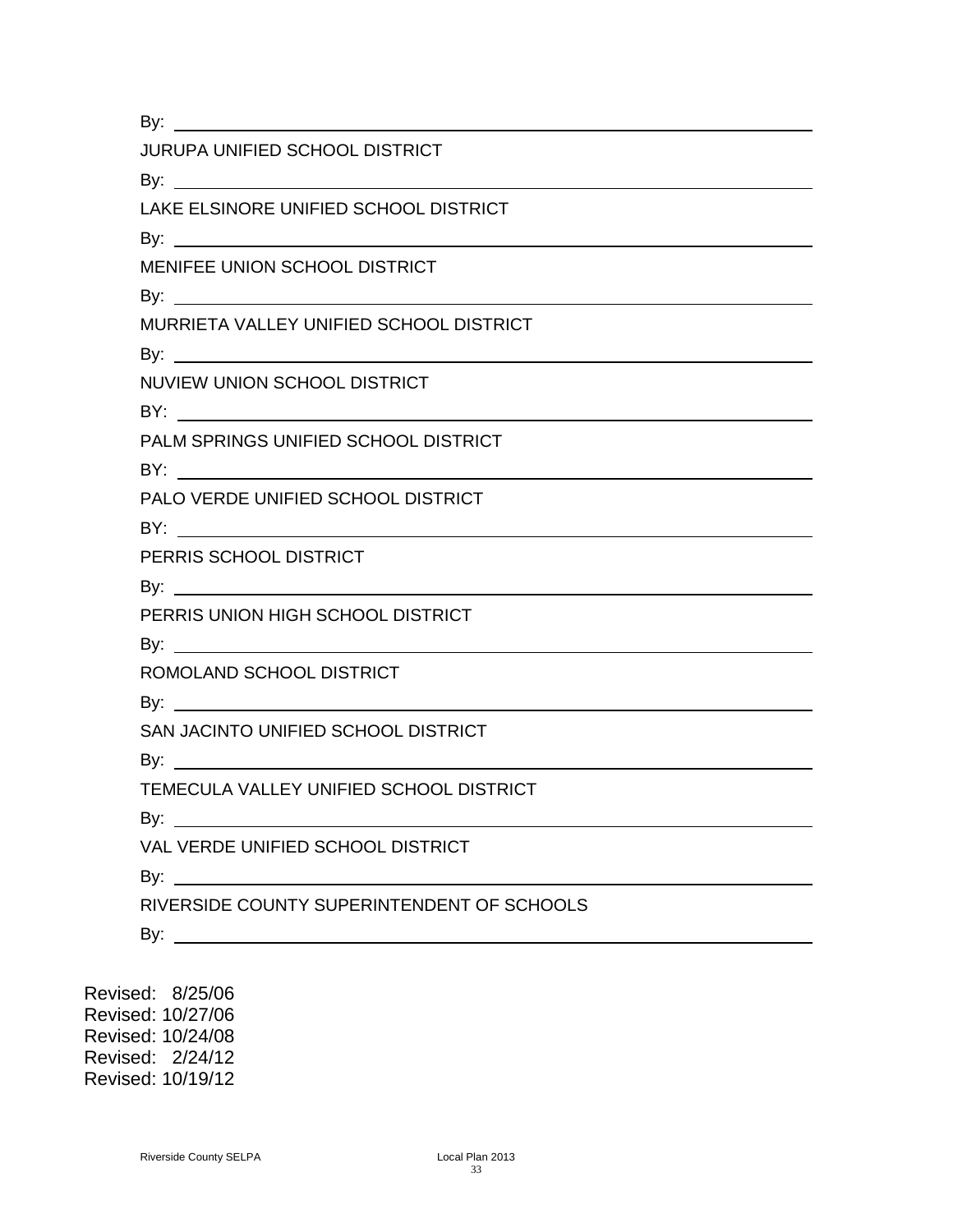# **RIVERSIDE COUNTY SPECIAL EDUCATION LOCAL PLAN AREA AGREEMENT FOR SERVICE ADMINISTRATIVE UNIT**

### PREAMBLE

### 1.0 PARTIES

The Riverside County Special Education Local Plan Area (SELPA), an independent Joint Powers Agency (JPA), hereinafter referred to as the "SELPA" and the Val Verde Unified School District (USD) hereinafter referred to as the Administrative Unit (AU) mutually agree and promise as hereinafter set forth.

### 2.0 PURPOSE

The SELPA desires to obtain designated services of an AU, and the AU agrees to provide such services as hereinafter specified.

### 3.0 EFFECTIVE DATE

The effective date of this Agreement was July 1, 2006. The effective date of these revisions is July 1, 2012.

### 4.0 TERM

The term of this revised Agreement begins on July 1, 2012. The Agreement shall be extended each year for another one-year term unless written notice to terminate is served by one party upon the other before January 1 of the then current term. Termination by service of such notice shall be effective on the 30th day of June next following such notification.

### 5.0 GENERAL PROVISIONS

- 5.1 The agencies agree to provide information and delivery of services specified herein.
- 5.2 This Agreement may be modified or amended by written mutual consent of the parties. The party seeking such modification or amendment shall give not less than sixty (60) days written notice to the other party, except where both parties deem the implementation of such change or amendment to be an "emergency" and waive the notice period. Any "emergency" changes or amendments shall be reduced to writing, signed by both parties, and appended to this Agreement.
- 5.3 The AU shall maintain two separate funds for SELPA use consistent with the purpose of the SELPA. Fund 10 will be used for pass-thru revenue and Fund 07 will be used for SELPA administrative revenue. All SELPA revenues including earned interest shall be deposited in the SELPA funds as designated by the SELPA Allocation Plan. The SELPA shall have computer on-line access to the designated separate funds as well as access to view financial screens for all member local education agencies.
- 5.4 The SELPA shall contract with Val Verde USD, the AU, at a fee of \$21,500 per month for the 2013 fiscal year to provide housing and support services (exclusion of salaries and benefits) as described under this Agreement. Adjustments to reflect actual figures shall be made the following year on the same timeline or within 90 days following termination of this Agreement. The SELPA will reimburse the AU for mutually agreed upon services and costs not provided by this Agreement.
- 5.5 It is expressly understood that the AU is a party to the JPA creating the SELPA and is subject to that Agreement concerning debts, liabilities, and obligations set forth therein.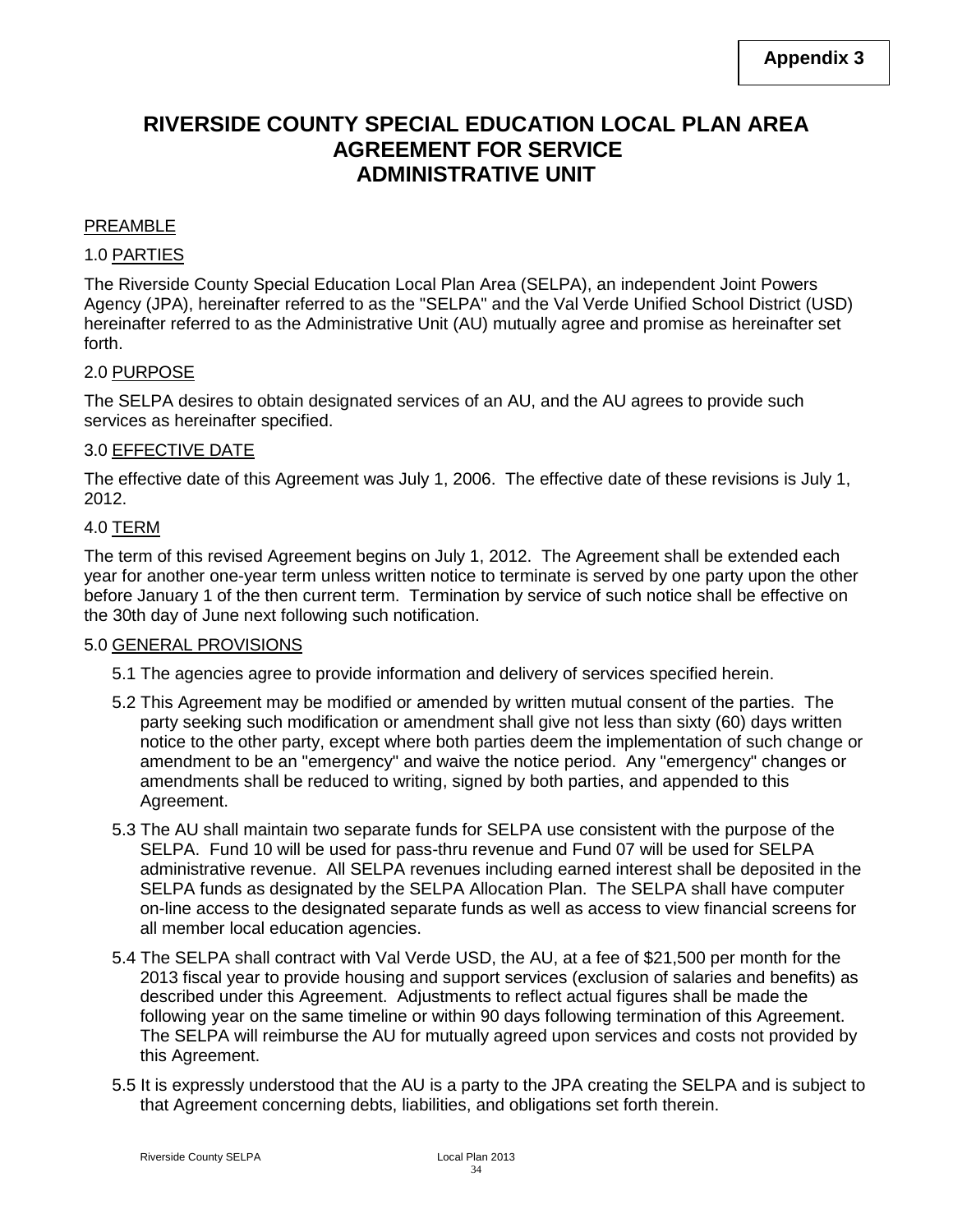- 5.6 The SELPA shall provide appropriate insurance coverage as determined by the SELPA, including property and liability for officers and staff assigned to the SELPA, the SELPA as an independent agency, the SELPA Governance Council (JPA Board) members, and the AU in relation to SELPA matters. The AU will assist the SELPA in acquiring insurance coverage.
- 5.7 All SELPA activities other than specified herein, shall be performed by personnel, classified and certificated, who are employed by the Val Verde USD, the AU, and contracted back to the SELPA.

### 6.0 STATEMENT OF SERVICES

The AU shall provide all business, personnel, and financial services required to operate the SELPA. The following list of services is intended to be representative of services provided:

Human resources services, payroll services, benefits services, purchasing services, mail services, warehouse services, galaxy, utilities, telephones, maintenance, custodial, insurance/risk management for SELPA office staff, information technology network services, information technology applications services, building with offices and restrooms, functional conference room, and graded asphalt parking lot.

All parties agree to do all acts required to implement the intents of this Agreement.

### 6.1 PERSONNEL SERVICES

- 6.1.1 The AU shall employ the SELPA office classified and certificated personnel positions. Those employees will become employees of the Val Verde USD for all purposes and will be paid for out of the SELPA budgets(s).
- 6.1.2 The AU shall provide all services for the employment of Riverside County SELPA Office personnel including administrative, accounting, classified and secretarial personnel as appropriate. These employees will become employees of the District.
- 6.1.3 The Governance Council "Personnel Committee" shall be responsible for the selection, evaluation, and employment negotiations of the SELPA Executive Director.

### 6.2 ADMINISTRATIVE SUPPORT

- 6.2.1 The AU shall complete, approve, and administer Agreements and contracts regarding the housing of SELPA Office Staff.
- 6.2.2 The AU shall provide purchasing services for the SELPA Office, including petty cash, special purchases, supplies, etc.
- 6.2.3 The AU shall provide for warehousing/storage of standard supplies and records.
- 6.2.4 The AU shall provide for reprographic services for the SELPA Office.
- 6.2.5 The AU shall provide housing for SELPA office to include all maintenance and operating functions.
- 6.2.6 The AU shall provide for custodial service and scheduled mail and warehouse deliveries to the SELPA Office during school and summer months.
- 6.2.7 The AU shall provide access to computer network system to include "basic office" computer programming (e-mail, website, etc.), Galaxy system, and other related systems. Technical support will be required and is to include downloading and training on use of specialized state software used to complete necessary SELPA reports.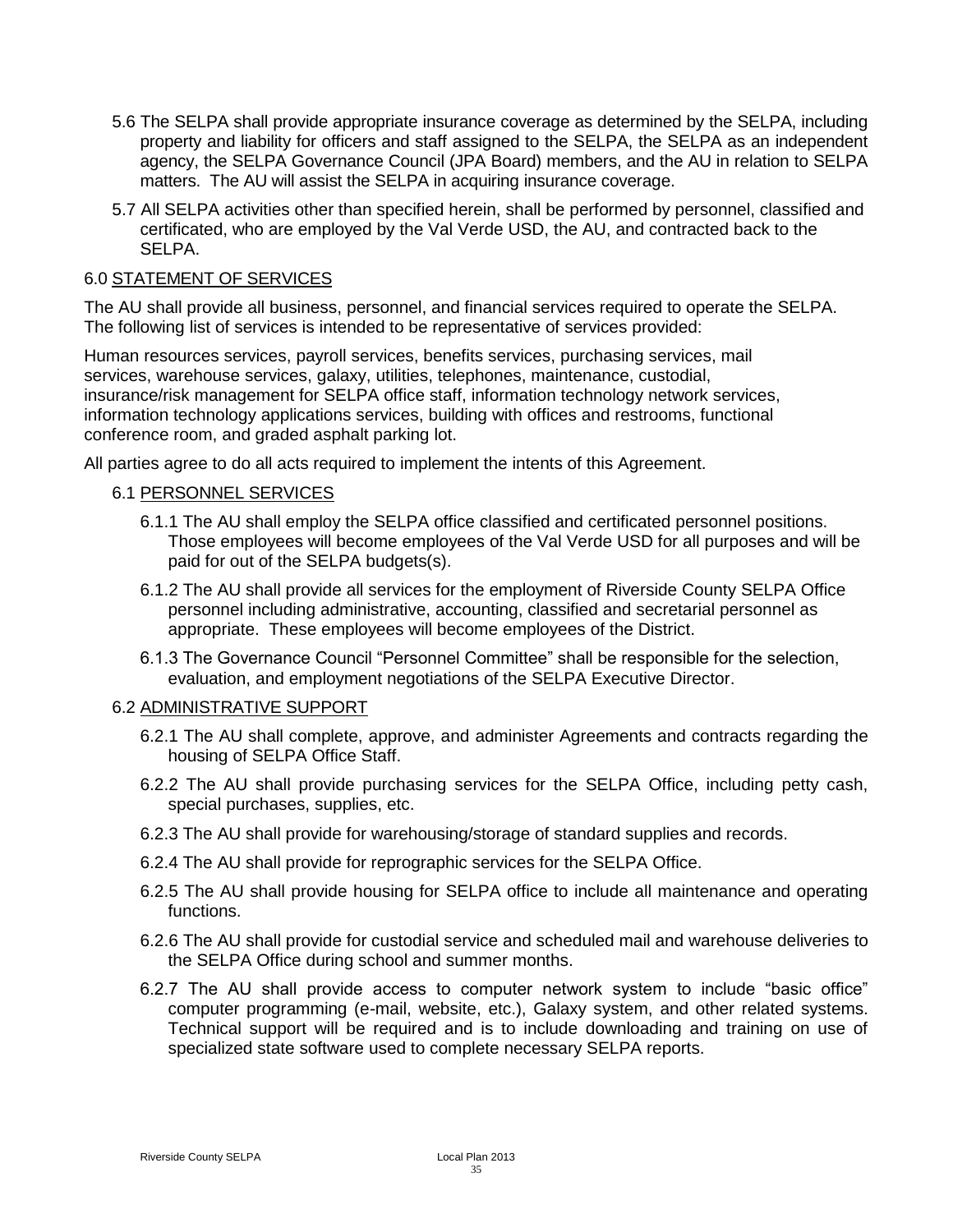#### 6.3 BUSINESS SERVICES

- 6.3.1 The SELPA and AU shall implement a coordinated system of accounting, and provide for the operation of business services by the SELPA under the authorization of the SELPA Governance Council (JPA Board) in accordance with State and Federal requirements.
- 6.3.2 The AU shall provide business services for the SELPA as appropriate including accounting, facilities, insurance (including crime coverage insurance for the AU), and other related services.
- 6.3.3 The AU shall include program budget for the SELPA Office and discretionary grants solicited through the SELPA in District Budget and financial reports.
- 6.3.4 The AU shall provide base data for budget preparation (e.g., prior year, comparative data, etc.).
- 6.3.5 The AU shall receive all special education funds and grants for SELPA.
- 6.3.6 The AU shall provide for Accounts Payable and Accounts Receivable services as required.
- 6.3.7 The AU shall provide a process for SELPA contracting, authorizing, invoicing, and reporting nonpublic school services.

### 6.4 SELPA RESPONSIBILITIES

- 6.4.1 The SELPA shall implement policies and procedures to process purchase orders, reconcile invoices, prepare warrants, post daily activities, prepare invoices, and coordinate accounting as well as other related functions and benefits.
- 6.4.2 The SELPA shall make available to the independent auditor of the AU information relative to the operation of SELPA and the auditor shall provide a separate report of the SELPA's Fund to the SELPA Governance Council (JPA Board) and Executive Director which shall serve as the SELPA's annually required independent audit in accordance with State regulations. Costs of such additional reports shall be borne by the SELPA.
- 6.4.3 The SELPA shall prepare financial reports as required by the State of California in accordance with state regulations. The AU will file appropriate State reports to assist the SELPA as required.

### 6.5 SHARED RESPONSIBILITIES

- 6.5.1 The AU and SELPA shall provide informal and formal support systems for all local education agencies (LEAs) participating in the SELPA (e.g., answer questions and provide information as requested).
- 6.5.2 The AU and SELPA shall establish and maintain communications with appropriate officials at the California Department of Education and similar entities.
- 6.5.3 The AU and SELPA staff shall assist Riverside County SELPA LEA members in keeping current on financial changes and/or trends in special education.

### 6.6 PAYMENT

- 6.6.1 The Val Verde USD, as AU, will bill SELPA for services on a monthly basis for those costs not directly paid out of SELPA funds/program budgets.
- 6.6.2 It is agreed that, as part of the actual expenditures, the Val Verde USD shall charge \$21,500 per month for the 2013 fiscal year for the performance of its duties as the AU and duties as the physical host of the Riverside County SELPA.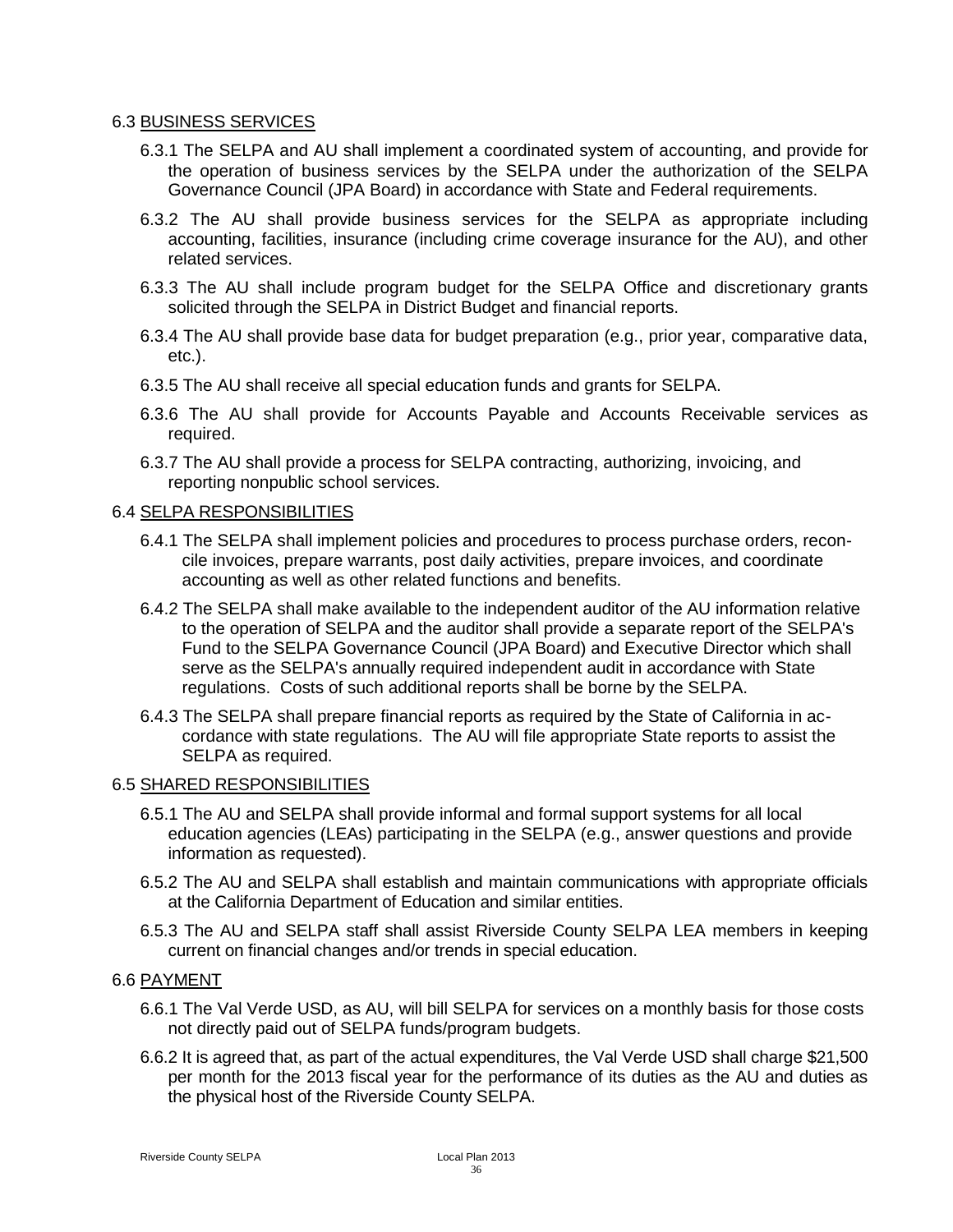### 7.0 NOTICES

All notices hereunder shall be served personally or by first class United States mail, postage prepaid at the addresses indicated below, or at such other address as shall be specified in writing to all other parties. Notices shall be deemed served upon personal service or upon the fifth day after deposition such notice in the United States mail.

2935 Indian Avenue 975 W. Morgan Street Perris, CA 92571 Perris, CA 92571

Riverside County SELPA Val Verde Unified School District

#### 8.0 RULING LAW AND SAVINGS CLAUSE

The undersigned agree that for the 2013 fiscal year, the Val Verde Unified School District will serve as the Administrative Unit for the Riverside County Special Education Local Plan Area.

This Agreement shall be construed in accordance with, and governed by the laws of the State of California; should any provision of this Agreement be invalid, the remainder of this Agreement shall nevertheless be binding and effective.

\_\_\_\_\_\_\_\_\_\_\_\_\_\_\_\_\_\_\_\_\_\_\_\_\_\_\_\_\_\_\_\_\_\_\_\_\_\_ \_\_\_\_\_\_\_\_\_\_\_\_\_\_\_\_\_\_\_\_\_\_\_\_\_\_\_\_\_\_\_\_\_\_\_\_\_\_\_

The parties attest their Agreement hereto by the following signatures.

Dr. Barry Kayrell Mr. Juan Lopez

Governance Council Chair **Val Verde USD** Superintendent

Created: 2005-06 Revised: 8/25/06 Revised: 10/24/08 Revised: 2/24/12 Revised: 10/19/12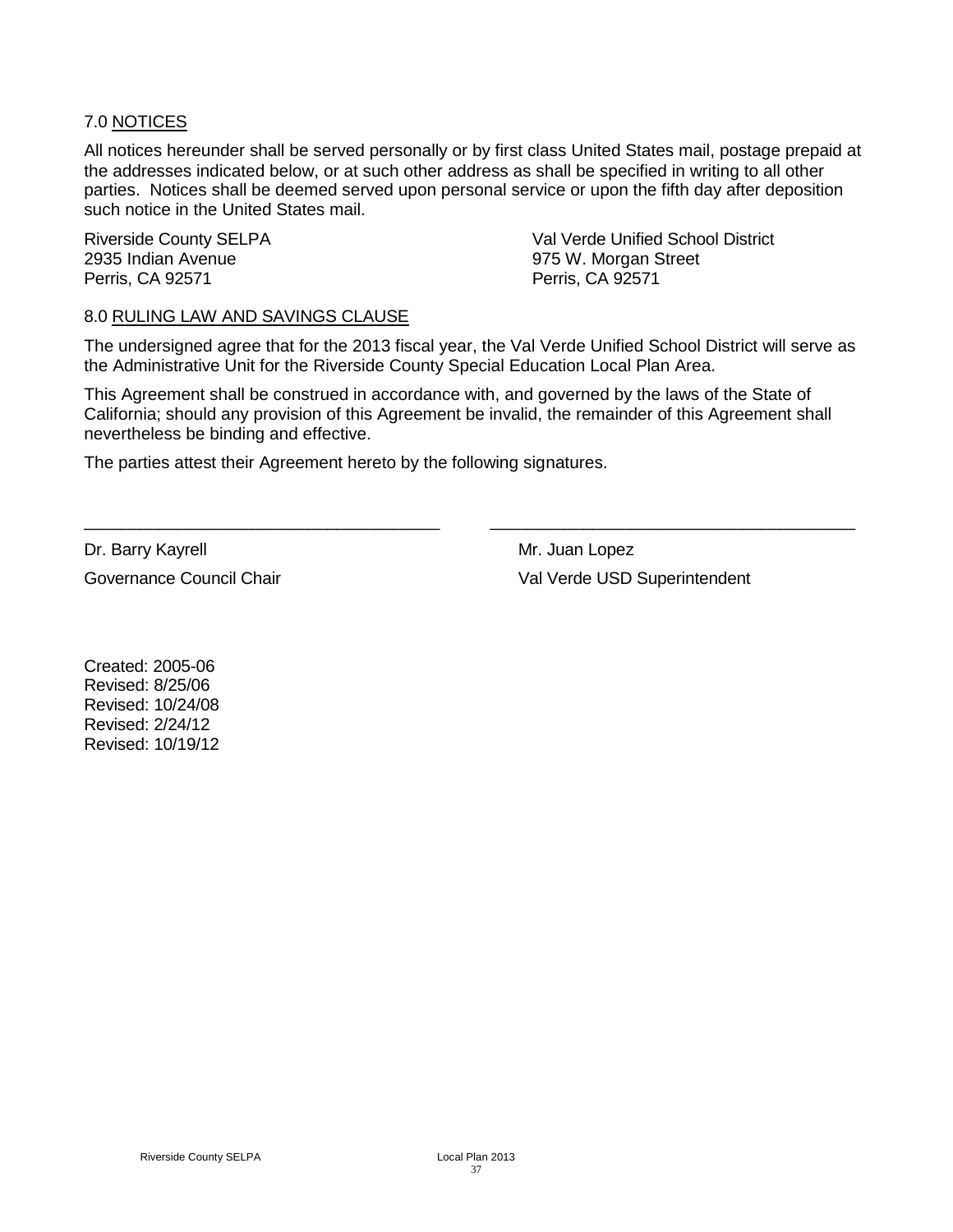# **Local Plan Rewrite Committee**

In accordance with Education Code 56195.9, the Local Plan for Riverside County SELPA was developed and updated cooperatively by a committee of representatives of special and regular teachers and administrators selected by the groups they represent and with participation by parent members of the community advisory committee, or parents selected by the community advisory committee, to ensure adequate and effective participation and communication.

| Name                    | <b>Position on Committee</b>                | <b>Agency Representing</b>                     |
|-------------------------|---------------------------------------------|------------------------------------------------|
| Andreassen, Tara        | <b>General Education Teacher</b>            | San Jacinto Unified School District            |
| Angus, Dr. Gail         | <b>Assistant Director</b>                   | <b>Riverside County SELPA</b>                  |
| Balt, Dr. Sue           | <b>Executive Director</b>                   | <b>Riverside County SELPA</b>                  |
| Bermudez, Selene        | <b>Community Advisory Committee, Parent</b> | Jurupa Unified School District                 |
| Brands, Frieda          | Director Children & Family Services         | <b>Lake Elsinore Unified School District</b>   |
| Brosche, Gisella        | <b>Special Education Teacher</b>            | <b>Temecula Valley Unified School District</b> |
| Brown, Trina            | Speech Language Pathologist                 | <b>Beaumont Unified School District</b>        |
| Carty, Lisa             | Speech Language Pathologist                 | Val Verde Unified School District              |
| Chavez, Vladimira       | <b>General Education Administration</b>     | San Jacinto Unified School District            |
| Check, Chris            | <b>Special Education Teacher</b>            | <b>Temecula Valley Unified School District</b> |
| Cox, Dr. Kathy          | <b>Special Education Administration</b>     | San Jacinto Unified School District            |
| Dalimot, Maureen        | <b>General Education Administration</b>     | <b>Jurupa Unified School District</b>          |
| Daniel, Debbie          | <b>Charter School Representative</b>        | <b>River Springs Charter School</b>            |
| Davis, Leah             | <b>Special Education Administration</b>     | <b>Hemet Unified School District</b>           |
| Demor, John             | <b>Adapted Physical Education</b>           | Jurupa Unified School District                 |
| Dunn, Joshua            | School Psychologist                         | <b>Beaumont Unified School District</b>        |
| Enroth, Lori            | <b>Community Advisory Committee, Parent</b> | <b>Desert Sands Unified School District</b>    |
| Espinosa, Cathy         | Speech Language Pathologist                 | <b>Beaumont Unified School District</b>        |
| Eyler, Dr. Jon          | <b>Charter School Representative</b>        | <b>River Springs Charter School</b>            |
| Gualtiere, Robynn       | <b>Special Education Teacher</b>            | San Jacinto Unified School District            |
| Hard, Kristina          | <b>Special Education Teacher</b>            | San Jacinto Unified School District            |
| Hill-Romero, Deborah    | <b>Community Advisory Committee, Parent</b> | <b>Temecula Valley Unified School District</b> |
| Mann, Jessie            | <b>Community Advisory Committee, Parent</b> | <b>Jurupa Unified School District</b>          |
| Packham, Garry          | <b>General Education Administration</b>     | San Jacinto Unified School District            |
| Powell, Jan             | Coordinator/Principal Infant Programs       | <b>Riverside County Office of Education</b>    |
| Ray, Steve              | <b>Special Education Teacher</b>            | San Jacinto Unified School District            |
| Roberg, Carrie          | <b>Program Specialist</b>                   | <b>Beaumont Unified School District</b>        |
| Smith, Marie            | <b>Community Advisory Committee, Parent</b> | Lake Elsinore Unified School District          |
| Smith, Meaghan          | School Psychologist                         | Jurupa Unified School District                 |
| Takenaka, Anna-Liza     | Speech Language Pathologist                 | <b>Jurupa Unified School District</b>          |
| Vallejos, Dr Antoinette | School Psychologist                         | Val Verde Unified School District              |
| Vessey, Ann             | <b>Special Education Administration</b>     | <b>Riverside County Office of Education</b>    |
| Wellner, Laurie         | <b>Special Education Administration</b>     | Perris Union High School District              |
| Whitley, Sarah          | Speech Language Pathologist                 | Val Verde Unified School District              |
| Zimmer, Debbie          | <b>Community Advisory Committee, Parent</b> | <b>Menifee Union School District</b>           |